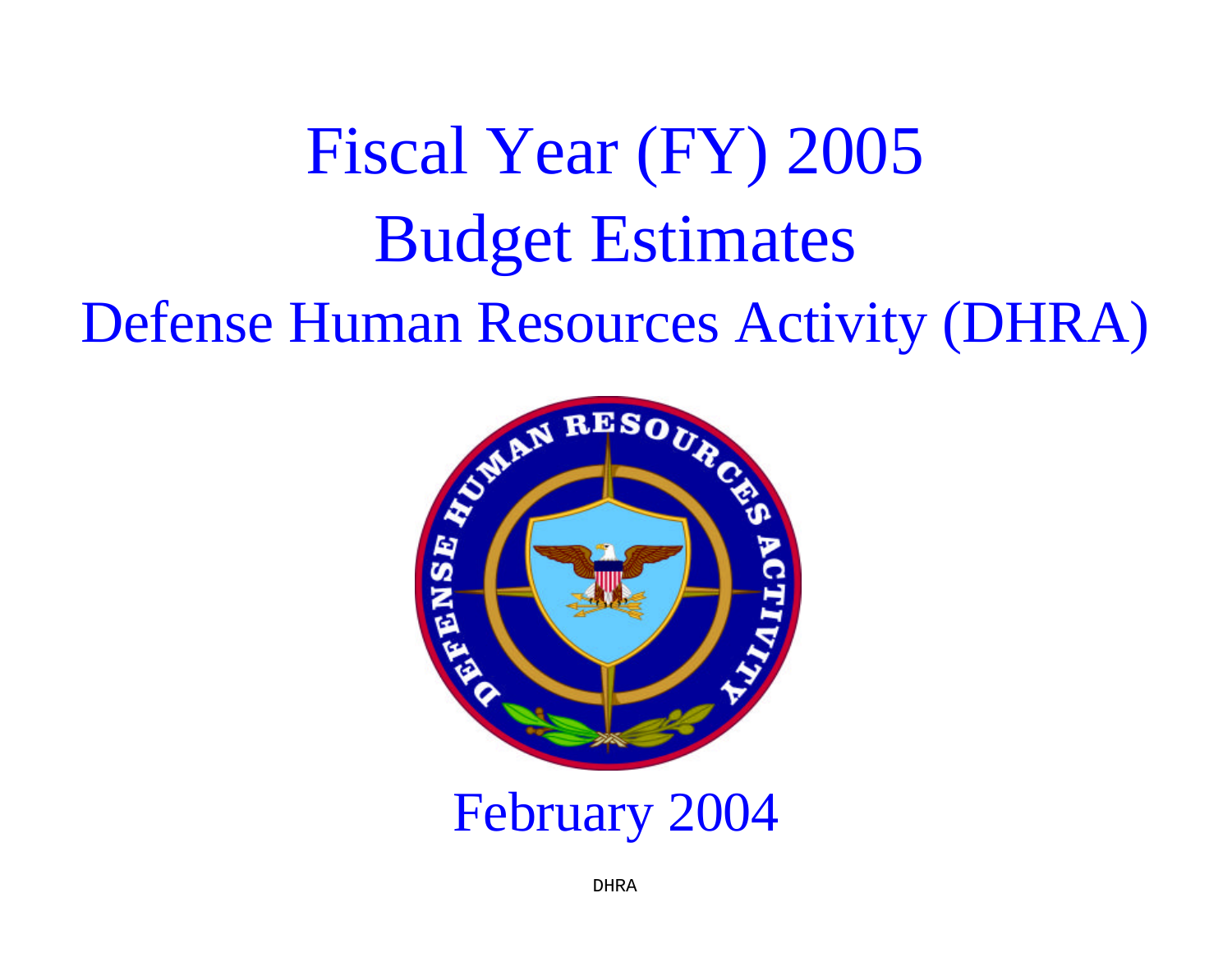| Operation and Maintenance,<br>Defense-Wide          | FY 2003<br>Actual | Price<br>Change | Program<br>Change | FY 2004<br>Estimate | Price<br>Change | Program<br>Change | <b>FY 2005</b><br>Estimate |
|-----------------------------------------------------|-------------------|-----------------|-------------------|---------------------|-----------------|-------------------|----------------------------|
| BA 4: Administration and<br>Service-Wide Activities | 247,080           | 4,378           | 26,165            | 277,622             | 4,512           | 36,806            | 318,940                    |
| DIMHRS program transfers from Navy<br>Memo:         |                   |                 |                   | $(-)$               |                 | (24, 700)         | (24, 700)                  |
| BA 3: Training and Recruiting                       | 45,314            | 638             | (3,588)           | 42,364              | 618             | 13,085            | 56,067                     |
| Total O&M, D-W                                      | 292,394           | 5,060           | 22,532            | 319,986             | 5,340           | 49,681            | 375,007                    |

#### **Description of Operations Financed:**

The Department of Defense Human Resources Activity (DHRA) is a Field Activity that gives the Under Secretary of Defense ((Personnel and Readiness)(USD(P&R))greater oversight and flexibility in coordinating the work of organizations that administer personnel policies, maintain comprehensive databases, and provide a variety of education and research programs. DHRA's operations and products help keep the wheels of P&R turning smoothly through automation and innovative technology. They enable the Department's policymakers, warfighters, and civilian managers to do their jobs more efficiently and effectively. The scope of DHRA's mission is necessarily broad; increased funding reflects additional support of new and expanded missions as well as modifications to existing infrastructure to accommodate new technologies. Funds support the execution, modification and maintenance of Departmental and Congressionally mandated programs in benefits, readiness, research, and force protection.

DHRA's operations are founded on providing the highest quality in customer service to clients inside and outside the Department. Programs and missions are results-driven and the Field Activity leadership is committed to promoting innovation and sharing lessons learned with other Federal Agencies and the private sector. DHRA implements new initiatives inexpensively, and in a timely manner, by leveraging existing systems, infrastructure, and decades of operational experience. The Field Activity has a proven track record of success in supporting the effectiveness, efficiency, and productivity of human resource operations throughout DoD.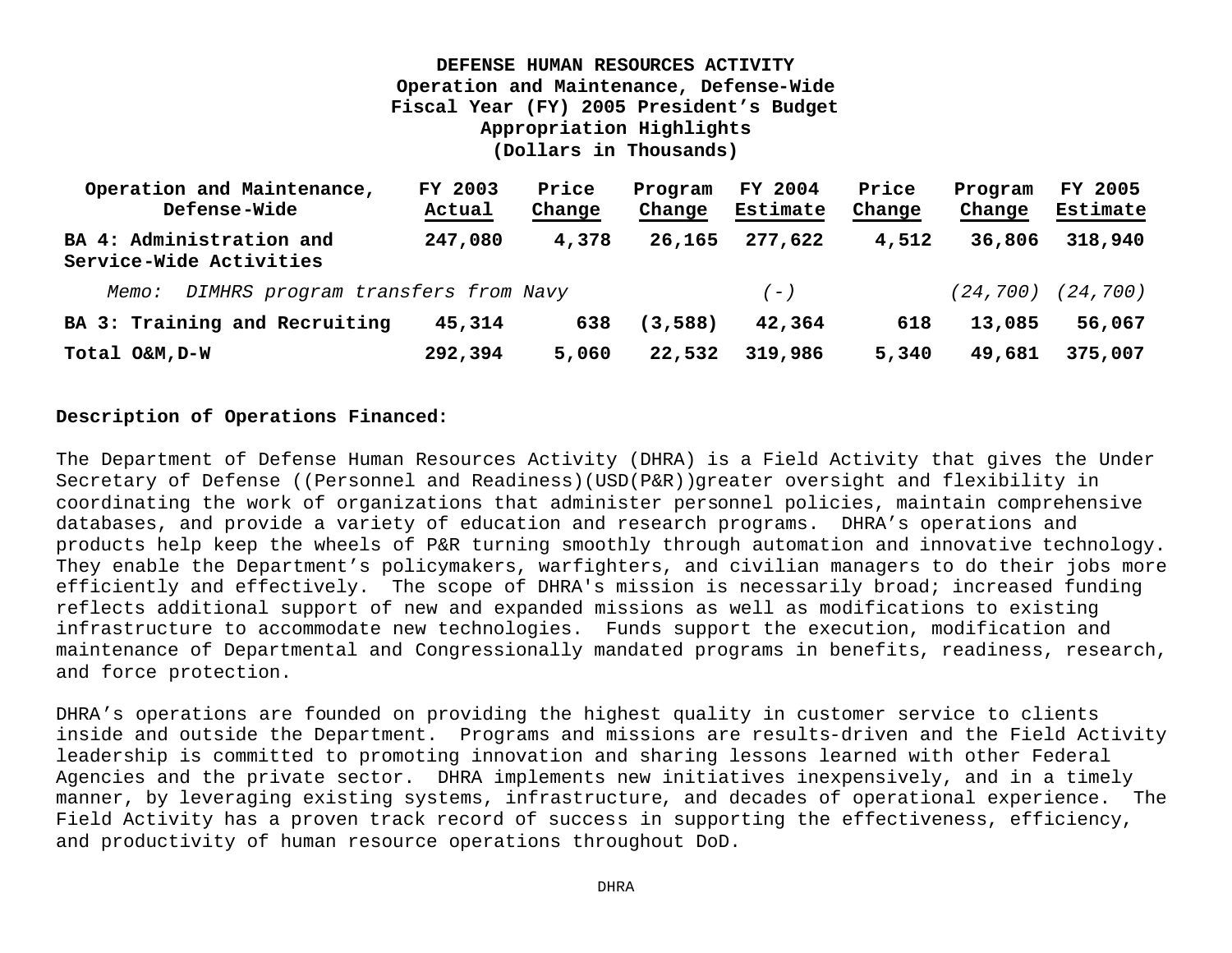#### **Budget Activity 4: Administration and Service-Wide Activities**

Significant changes: The Defense Integrated Military Human Resource System (DIMHRS) transfers from the Navy to the Defense Human Resources Activity (DHRA) in FY 2005 (\$24,700). Between FY 2004 and FY 2005, the DHRA also increases the following Budget Activity (BA) 4 programs (descriptions provided below), with partial offsets from Contracts:

Defense Eligibility and Enrollment Reporting System (DEERS) (\$5,517), Defense Business Fellows Program, (\$4,400) National Security Personnel System (NSPS) (\$7,000), and Regionalization and Systems Modernization (\$2,457).

**Defense Integrated Military Human Resources System** is critical to the Department's transformation of military personnel and pay management. It will replace 79 disparate and duplicative legacy systems in the Services and DFAS by providing a single, fully integrated, all-Service, all-Component personnel and pay management system built on a COTS base and full business process reengineering. In FY 2005, funding transfers from the Navy to DHRA to provide more effective OSD oversight, and ensure that the DIMHRS supports DoD-wide priorities and complies with the Business Management Modernization Program, which gives the OSD Principal Staff Assistants additional responsibilities for IT Portfolio Management.

**Defense Eligibility Enrollment Reporting System (DEERS).** The increase for DEERS ensures eligible individuals continue to receive all authorized benefits – most importantly health benefits and associated prescription drug benefits. DEERS directly affects all active duty, retired, family members, surviving family members, Guard/Reserve personnel who are activated for a period in excess of 30 days, and other special categories of people who qualify for benefits. Funds are required to support the TNEX (next generation of TRICARE) contracts awarded in FY 2004. Thirty-five separate new capabilities must be added to DEERS to support TNEX, allowing for much better service to the beneficiaries and, in many cases, reduced cost of administration. Increase in FY 2005 provides for costs associated with the increase in correspondence volume needed to support both new TNEX capabilities as well as requirements mandated in the Healthcare Insurance Portability and Accountability Act. Without these funds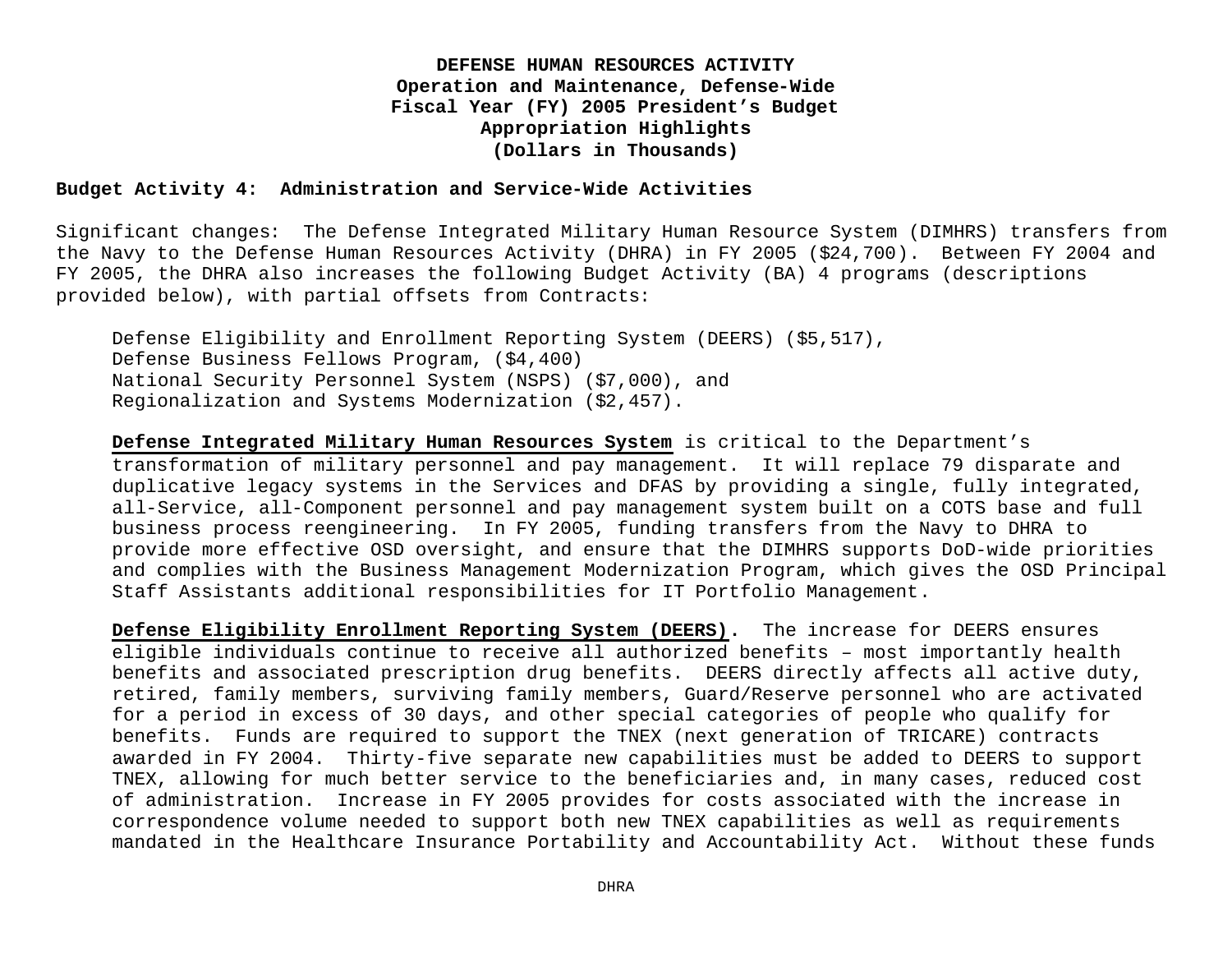#### **Description of Operations Financed: (continued)**

these new capabilities cannot be supported and costs for required correspondence would be unfunded. (\$+5,517)

**Defense Business Fellows Program (DBF).** The Department established the DBF program in response to the impending loss of institutional knowledge through senior leader retirements. The program goal is to attract, develop and retain candidates with graduate degrees in business administration who have some practical experience. Required funding supports program development, personnel and supports costs for the program office, and for participant salaries, training and travel. (\$+4,400)

**National Security Personnel System (NSPS)** funding supports implementation of the NSPS, which will change the way civilians are hired, assigned, rewarded, advanced, and disciplined. FY 2005 funding supports establishment and operation of the NSPS Implementation Office, including staff, contract support (training development), office space, equipment, and travel. (\$+7,000)

**Regionalization and Systems Modernization (RegMod)** funds support civilian human resources (HR) portfolio management, system reviews, and business transformation initiatives to improve business processes and continue system integration across the Department. The cornerstone for these initiatives is the Defense Civilian Personnel Data System (DCPDS), operated by the RegMod office. This enterprise civilian HR data system is transforming civilian HR service delivery across the Department. (\$+2,457)

## **Budget Activity 3: Training and Recruiting**

Significant changes: Two programs increase between FY 2004 and FY 2005, with partial offsets from Contracts: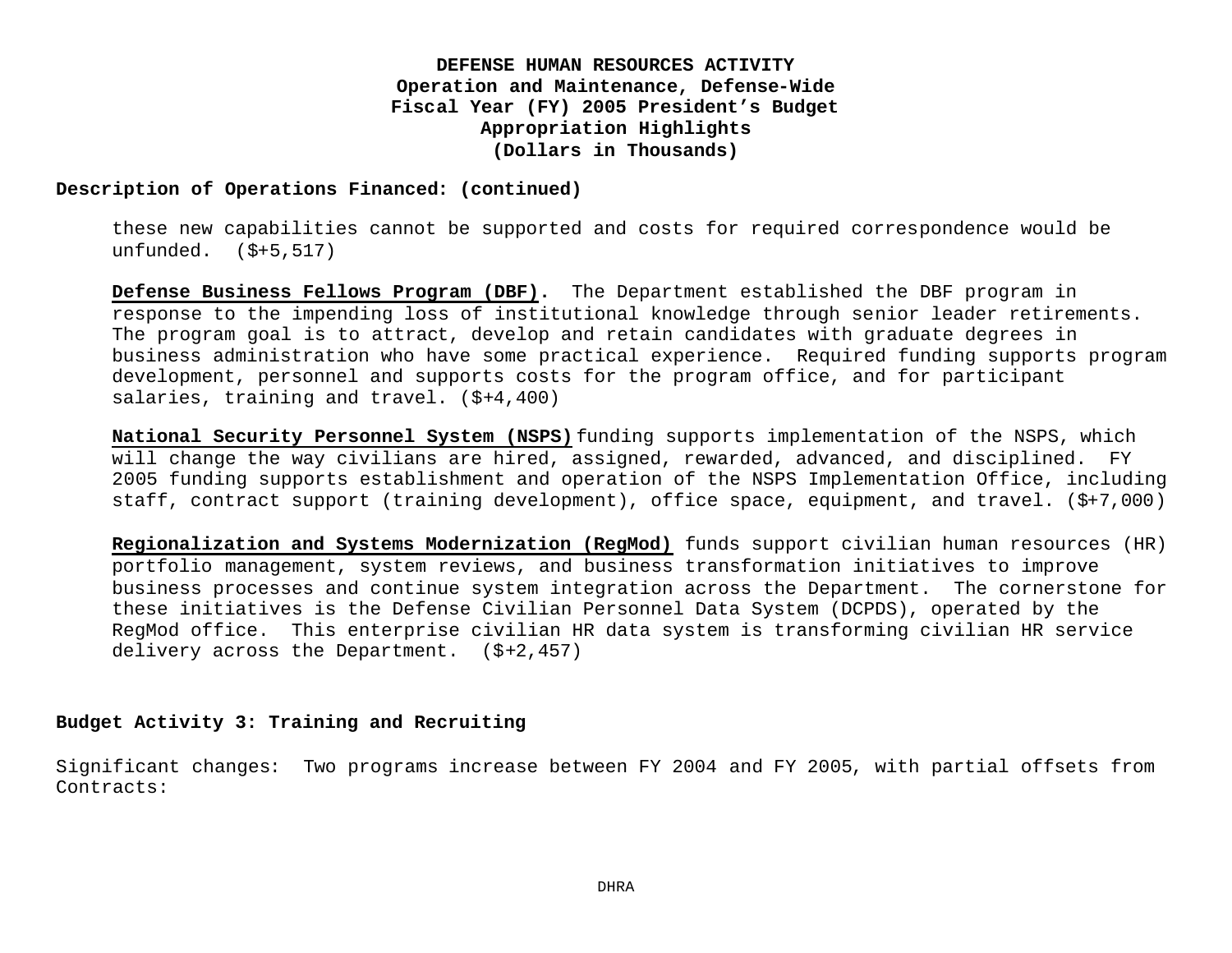#### **Description of Operations Financed: (continued)**

- Program funding for the Defense Leadership and Management Program (DLAMP) increases (\$+9,556) due to the partial restoration to the required baseline. The additional funding will restore this vital executive development program to the FY 2003 baseline.
- Additional funding for the Joint Advertising and Market Research Studies (JAMRS) program (\$+3,984) will support the core functions of the JAMRS program and the purchase of print and on-line media.

**Defense Leadership and Management Program (DLAMP)** is a critical component of the DoD succession management strategy, develops future senior civilian leaders. FY 2005 funding restores program operations to provide critical leadership development, graduate education, backfill for students on long-term training, and program management/student support. (\$9,556)

**Joint Advertising Market Research Studies (JAMRS)** is the corporate-level complement to the recruiting advertising and market research programs of the individual services. The program's advertising and market research efforts have had a direct, positive, long-term impact on the ability of the Department and the military services to recruit quality personnel and they directly support the Department's Transformation goals for Personnel and Readiness. The JAMRS campaign is designed to increase the likelihood that adult influencers of youth will recommend military service. In FY 2004, the campaign placed print advertising in 27 national publications and reached 123 million people. This highly successful campaign and the market research, ad tracking, studies and polls will continue in FY 2005. (\$+3,909)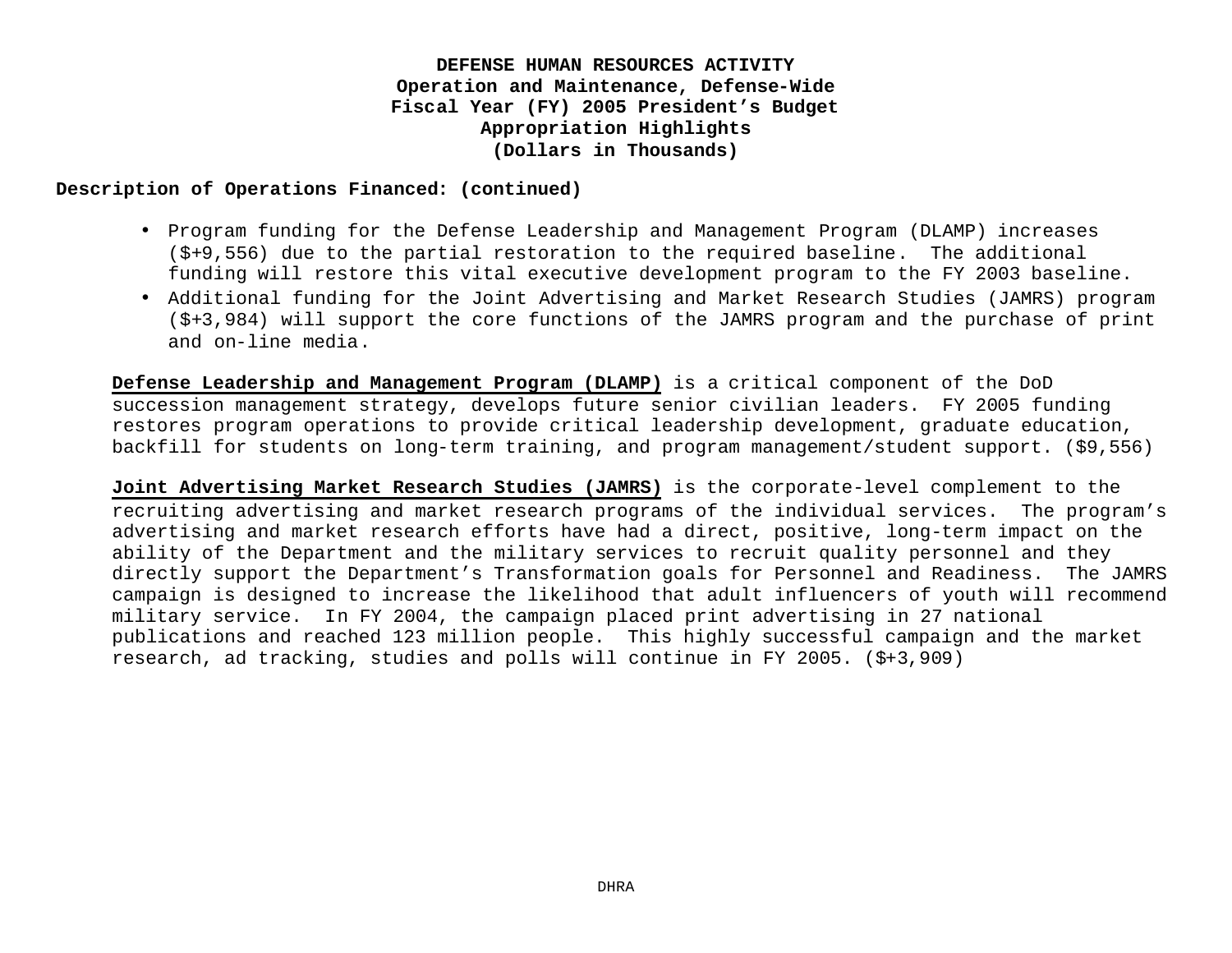# **DEFENSE HUMAN RESOURCES ACTIVITY Operation and Maintenance, Defense-Wide Fiscal Year (FY) 2005 President's Budget Summary of Increases and Decreases**

|                                                         | BA 3   | BA 4     | Total    |
|---------------------------------------------------------|--------|----------|----------|
| FY 2004 President's Budget Request                      | 35,262 | 276,802  | 312,064  |
| Congressional Adjustments<br>1.                         |        |          |          |
| a. Distributed Adjustments                              |        |          |          |
| Employer Support of the Guard and Reserve (ESGR)        |        | 2,000    | 2,000    |
| Joint Advertising Market Research Studies (JAMRS)       | 7,500  |          | 7,500    |
| b. Undistributed Adjustments                            |        |          |          |
| General Provisions<br>$\mathsf{C}$ .                    |        |          |          |
| 1) Section 8094 Prorate Professional Support Services   | (203)  | (1,600)  | (1, 803) |
| 2) Section 8101 IT Cost Growth                          |        | (2, 597) | (2, 597) |
| 3) Section 8126 Prorate Management Efficiencies         | (174)  | (1, 362) | (1, 536) |
| d. Congressional Earmarks                               |        |          |          |
| Section 8044 Indian Lands Environmental Impact          | (21)   | (176)    | (197)    |
| FY 2004 Appropriated Amount                             | 42,364 | 273,067  | 315,431  |
| Emergency Supplemental<br>2.                            |        |          |          |
| Emergency Supplemental Funding Carryover<br>a.          |        |          |          |
| FY 2004 Emergency Supplemental Appropriations Act<br>b. |        |          |          |
| Fact-of-Life Changes<br>3.                              |        |          |          |
| a. Functional Transfers                                 |        |          |          |
| 1) Department Advisory Committee on Women               |        |          |          |
| in the Services (DACOWITS)                              |        | 287      | 287      |
| 2) Federal Voting Assistance Program (FVAP)             |        | 5,451    | 5,451    |
| Total Transfers In                                      |        |          |          |
| b. Program Reductions                                   |        |          |          |
| a) One-Time Costs                                       |        |          |          |
| b) Program Decreases                                    |        | (1, 183) | (1, 183) |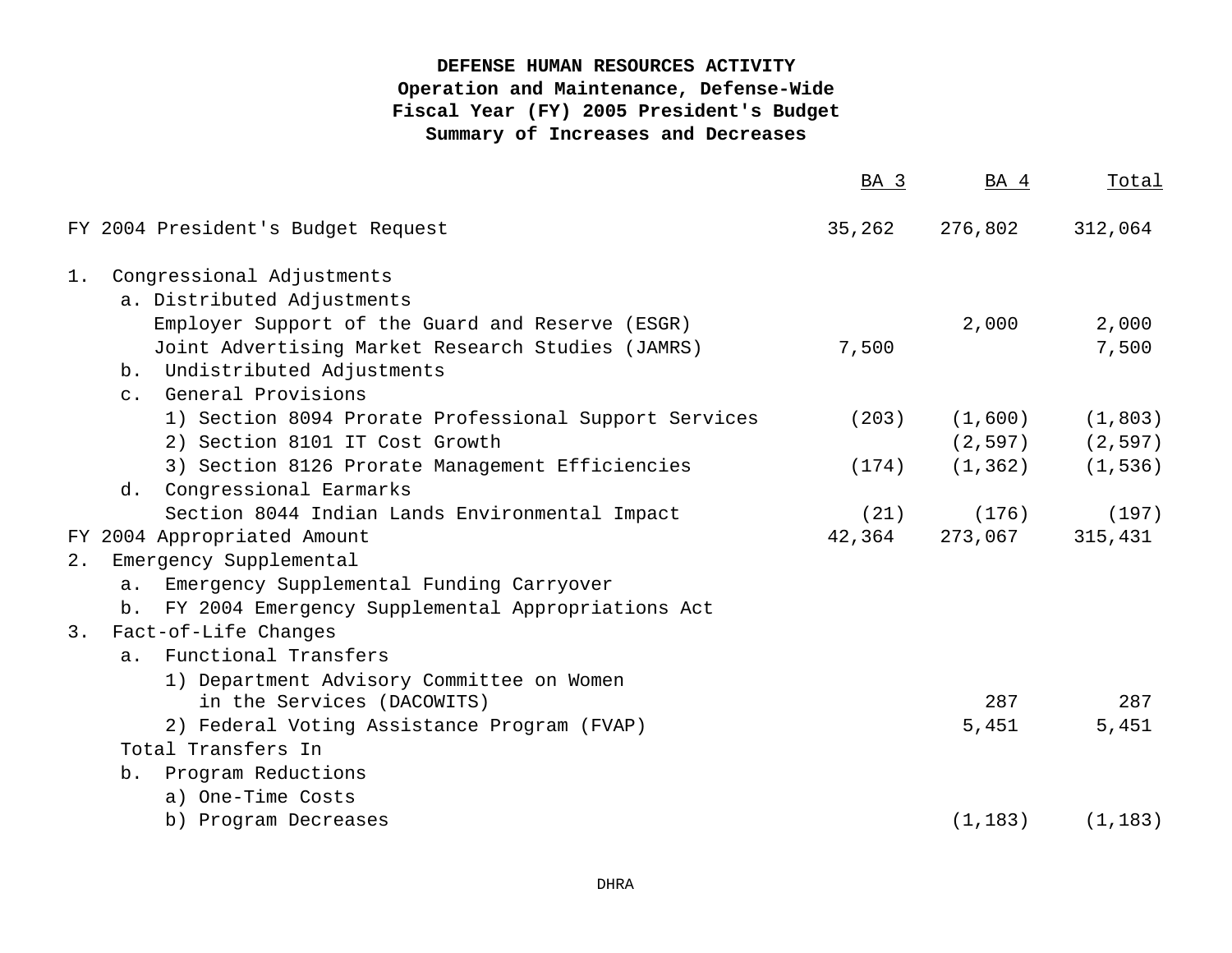# **DEFENSE HUMAN RESOURCES ACTIVITY Operation and Maintenance, Defense-Wide Fiscal Year (FY) 2005 President's Budget Summary of Increases and Decreases**

|                                                             | BA 3   | BA 4    | Total   |
|-------------------------------------------------------------|--------|---------|---------|
| Baseline Funding                                            | 42,364 | 277,622 | 319,986 |
| 4. Reprogramming                                            |        |         |         |
| Increases<br>$a$ .                                          |        |         |         |
| Decreases<br>b.                                             |        |         |         |
| Revised FY 2004 Estimate                                    | 42,364 | 277,622 | 319,986 |
| Emergency Supplemental Funding<br>5. Less:                  |        |         |         |
| Normalized Current Estimate for FY 2004                     | 42,364 | 277,622 | 319,986 |
| 6. Price Change                                             | 618    | 4,512   | 5,130   |
| Functional Transfers<br>7.                                  |        |         |         |
| Transfers In<br>a.                                          |        |         |         |
| Defense Integrated Military Human Resources System (DIMHRS) |        | 24,700  | 24,700  |
| Transfers Out<br>b.                                         |        |         |         |
| Other Transfers (Non-functional Transfers)<br>8.            |        |         |         |
| Transfers In<br>$a$ .                                       |        |         |         |
| Transfers Out<br>b.                                         |        |         |         |
| Program Increases<br>9.                                     |        |         |         |
| Annualization of New FY 2004 Program<br>$a$ .               |        |         |         |
| 1) Defense Enrollment Eligibility Reporting System (DEERS)  |        | 5,969   | 5,969   |
| 2) Medical Readiness                                        |        | 185     | 185     |
| 3) Surveys                                                  |        | 147     | 147     |
| 4) Defense Business Fellows Program                         |        | 4,400   | 4,400   |
| 5) National Security Personnel System (NSPS)                |        | 7,000   | 7,000   |
| 6) Business Systems                                         |        | 7,026   | 7,026   |
| 7) Regionalization and Modernization                        |        | 2,457   | 2,457   |
| 8) Defense Leadership and Management Program (DLAMP)        | 9,176  |         | 9,176   |
| 9) Joint Advertising Market Research Studies (JAMRS)        | 3,909  |         | 3,909   |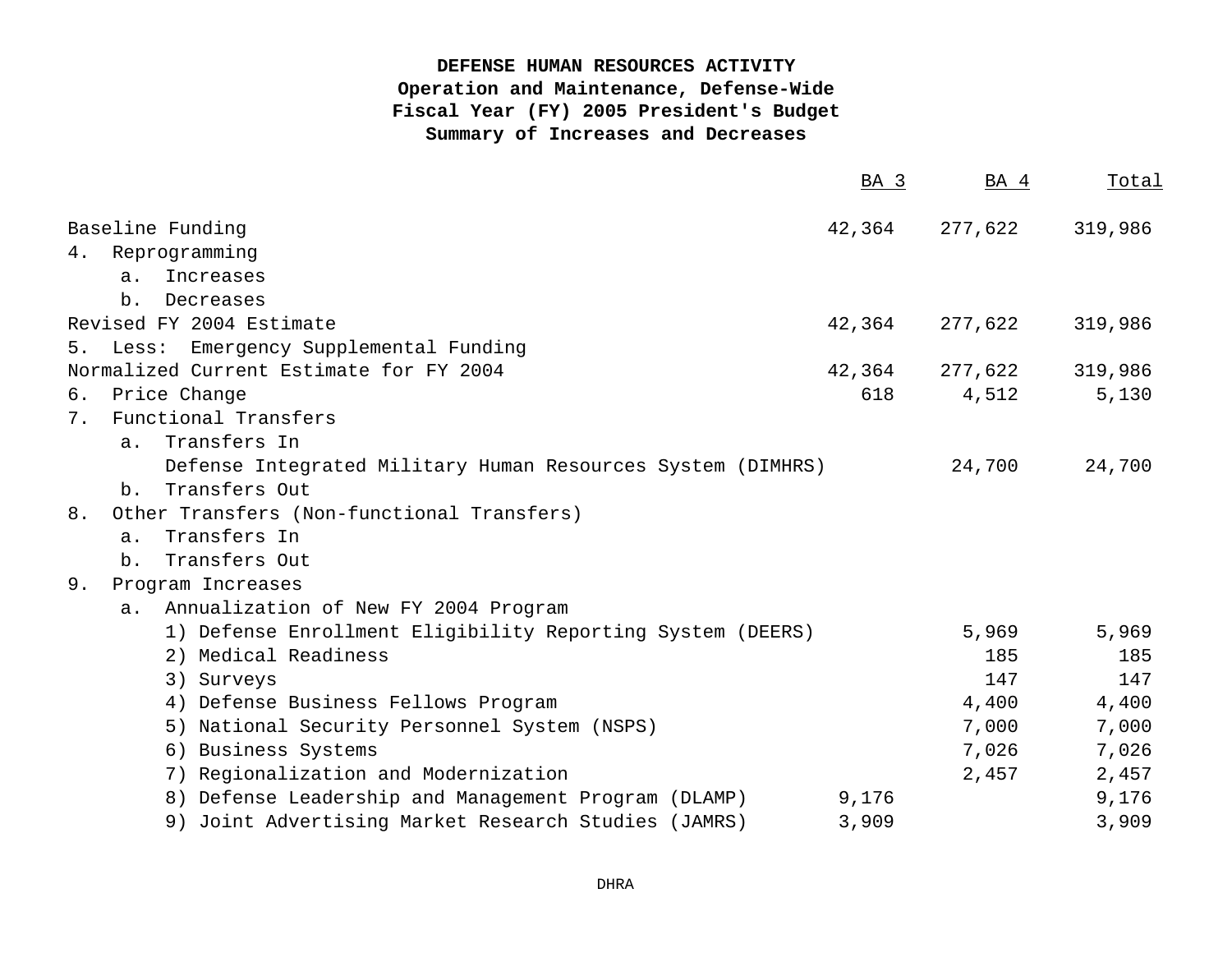# **DEFENSE HUMAN RESOURCES ACTIVITY Operation and Maintenance, Defense-Wide Fiscal Year (FY) 2005 President's Budget Summary of Increases and Decreases**

|     |                |                                                     | BA <sub>3</sub> | BA 4      | Total     |
|-----|----------------|-----------------------------------------------------|-----------------|-----------|-----------|
|     | b.             | One-Time FY 2005 Costs                              |                 |           |           |
|     | $\mathsf{C}$ . | Program Growth in FY 2005                           |                 |           |           |
| 10. |                | Program Decreases                                   |                 |           |           |
|     | $a$ .          | One-Time FY 2004 Costs                              |                 |           |           |
|     | b.             | Program Decreases in FY 2005                        |                 |           |           |
|     |                | 1) Common Access Card (CAC)                         |                 | (1, 150)  | (1, 150)  |
|     |                | 2) Real Time Automated Personnel Identification     |                 |           |           |
|     |                | System (RAPIDS)                                     |                 | (10, 811) | (10, 811) |
|     |                | 3) Universal Beneficiary Card (UBC)                 |                 | (297)     | (297)     |
|     |                | 4) Federal Voting Assistance Program (FVAP)         |                 | (1,670)   | (1,670)   |
|     |                | 5) Employer Support of the Guard and Reserve (ESGR) |                 | (1, 150)  | (1, 150)  |
|     |                | FY 2005 Budget Request                              | 56,067          | 318,940   | 375,007   |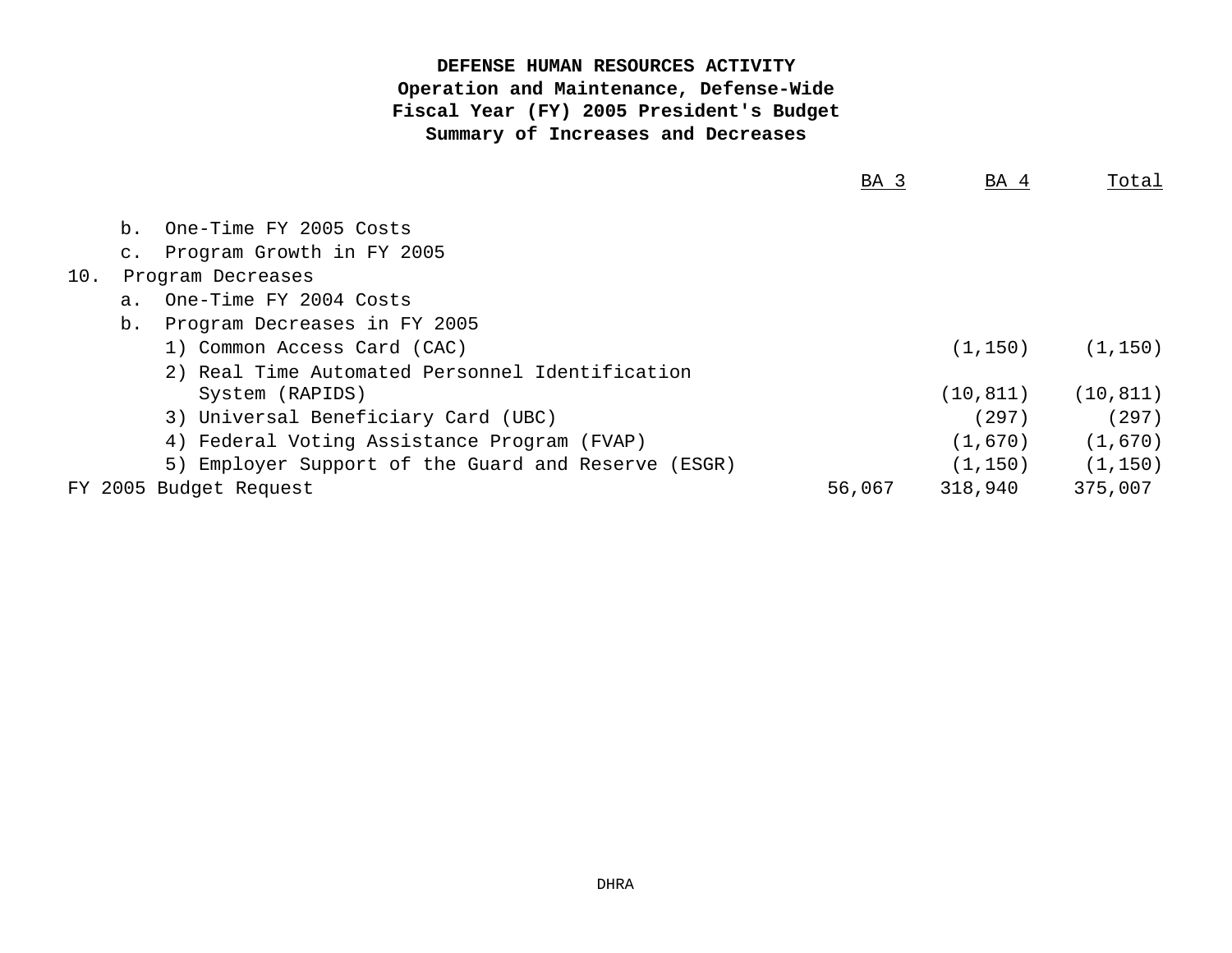# **OPERATION AND MAINTENANCE, DEFENSE-WIDE DEFENSE HUMAN RESOURCES ACTIVITY**

#### **PERSONNEL SUMMARY**

|                                              |                |     |                        | Change       | Change       |
|----------------------------------------------|----------------|-----|------------------------|--------------|--------------|
|                                              | <u>FY 2003</u> |     | <u>FY 2004 FY 2005</u> | FY 2003/2004 | FY 2004/2005 |
| Active Military End Strength (ES)<br>(Total) | 16             | 16  | 16                     | 0            |              |
| Officer                                      | 14             | 14  | 14                     | $\mathbf 0$  |              |
| Enlisted                                     | 2              | 2   | 2                      | 0            | $\Omega$     |
| Civilian End Strength                        |                |     |                        |              |              |
| U.S. Direct Hire                             | 725            | 809 | 827                    | 84           | 18           |
| Active Military Average Strength (Total)     | 16             | 16  | 16                     | 0            |              |
| Officer                                      | 14             | 14  | 14                     | $\Omega$     |              |
| Enlisted                                     | $\overline{2}$ | 2   | 2                      | $\mathbf 0$  | $\Omega$     |
| Civilian FTES (Total)                        |                |     |                        |              |              |
| U.S. Direct Hire                             | 702            | 786 | 807                    | 84           | 21           |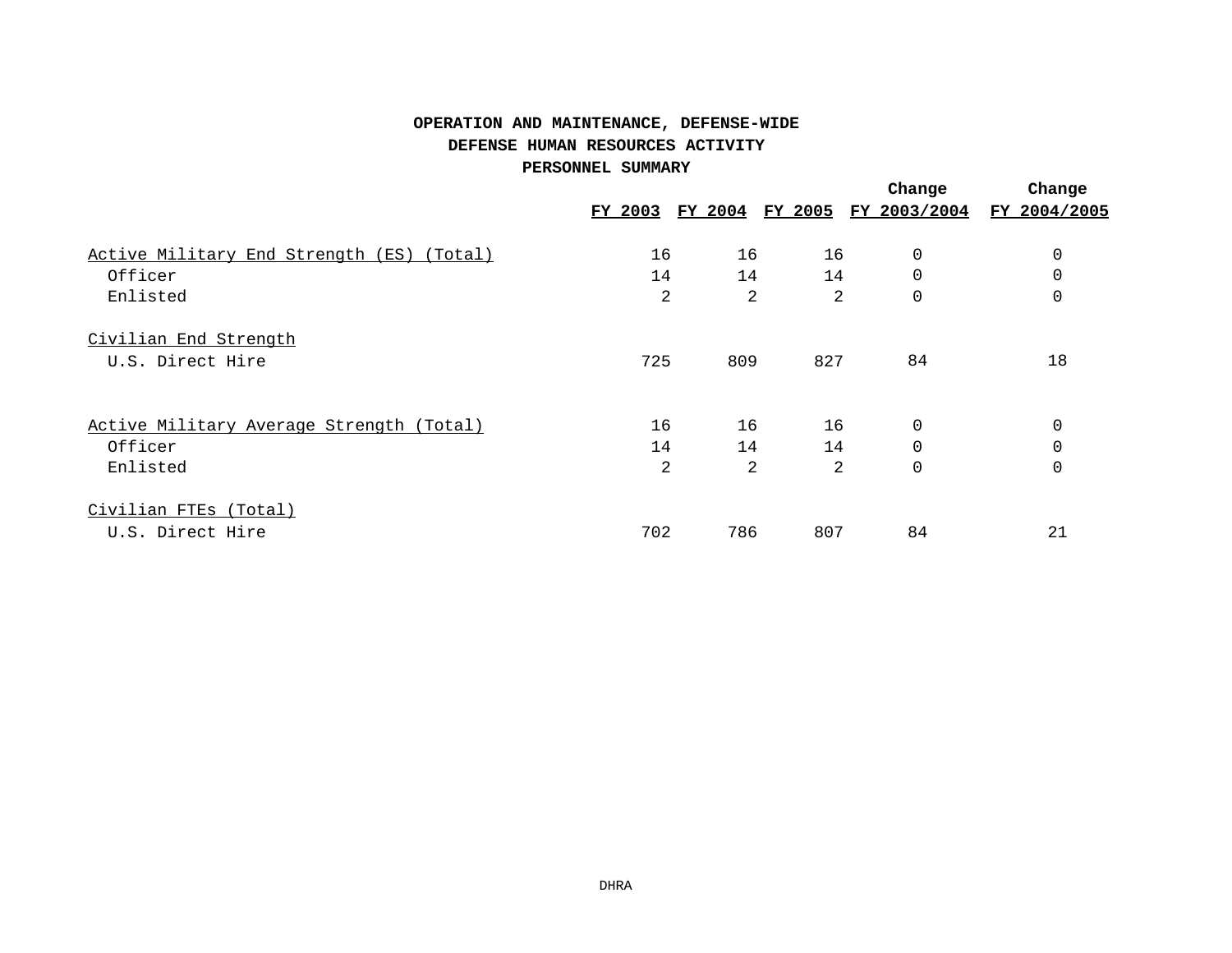#### **FY 2003 Through FY 2005 CIVILIAN PERSONNEL MANAGEMENT SERVICE Operation and Maintenance, Defense-Wide Fiscal Year (FY) 2005 President's Budget Manpower Changes in Full-Time Equivalents (FTEs)**

|                                                    | US Direct Hire Direct Hire |          | Foreign National<br>Indirect Hire | Total          |
|----------------------------------------------------|----------------------------|----------|-----------------------------------|----------------|
| FY 2003 Full Time Equivalent (FTE)<br>1.           | 702                        | 0        | $\Omega$                          | 702            |
| Operation & Maintenance                            | 702                        | $\Omega$ | $\Omega$                          | 702            |
| FY 2004 Full Time Equivalent (FTE)<br>2.           | 786                        | $\Omega$ | 0                                 | 786            |
| Operation & Maintenance<br>Changes:                | 786                        | $\Omega$ | $\Omega$                          | 786            |
| Federal Voting Assistance Program<br>$a$ .         | 13                         | $\Omega$ | $\Omega$                          | 13             |
| Defense Business Fellows Program<br>b.             | 7                          | $\Omega$ | $\Omega$                          | 7              |
| Business Systems<br>$\mathbf{c}$ .                 | $\overline{4}$             | $\Omega$ | $\Omega$                          | $\overline{4}$ |
| Operations<br>d.                                   | (3)                        | 0        | 0                                 | (3)            |
| FY 2005 Full Time Equivalent (FTE)<br>3.           | 807                        | $\Omega$ | 0                                 | 807            |
| Operation & Maintenance<br>Changes:                | 807                        | $\Omega$ | $\Omega$                          | 807            |
| Federal Voting Assistance Program<br>$a$ .         | 13                         | $\Omega$ | 0                                 | 13             |
| <b>DEERS</b><br>b.                                 | 3                          | $\Omega$ | $\Omega$                          | 3              |
| Defense Business Fellows Program<br>$\mathsf{C}$ . | 25                         | $\Omega$ | $\Omega$                          | 2.5            |
| d.<br>Business Systems                             | 4                          | $\Omega$ | $\Omega$                          | 4              |
| SUMMARY<br>5.<br>FY 2003 ACTUAL                    |                            |          |                                   |                |
| O&M Total                                          | 702                        | 0        | $\Omega$                          | 702            |
| Direct Funded                                      | 702                        | 0        | 0                                 | 702            |
| Reimbursable Funded                                | 0                          | $\Omega$ | $\Omega$                          | $\Omega$       |
| FY 2004 ESTIMATE                                   |                            |          |                                   |                |
| O&M Total                                          | 786                        | 0        | $\Omega$                          | 786            |
| Direct Funded                                      | 786                        | $\Omega$ | $\Omega$                          | 786            |
| Reimbursable Funded                                | $\Omega$                   | $\Omega$ | $\Omega$                          | $\Omega$       |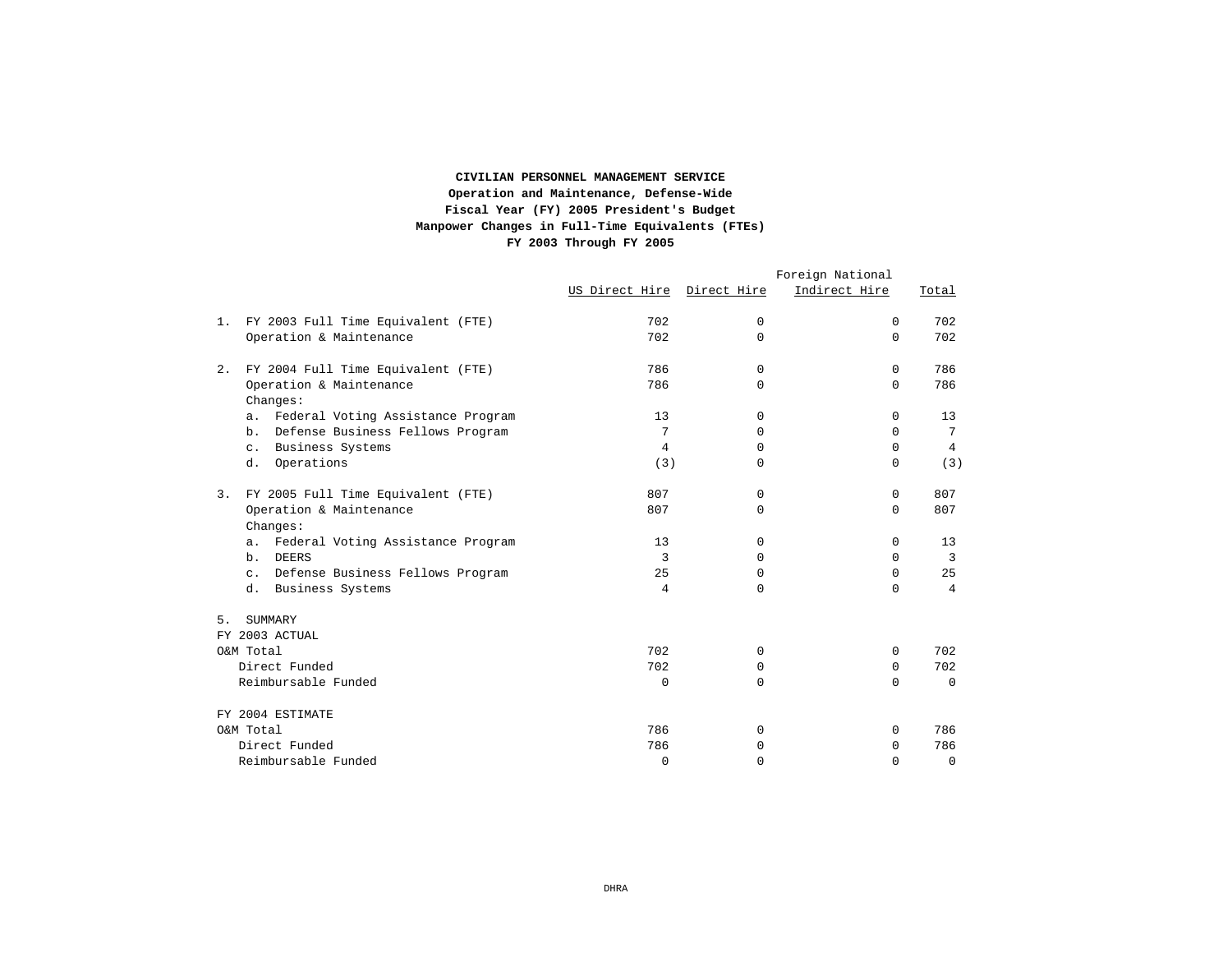#### **FY 2003 Through FY 2005 CIVILIAN PERSONNEL MANAGEMENT SERVICE Operation and Maintenance, Defense-Wide Fiscal Year (FY) 2005 President's Budget Manpower Changes in Full-Time Equivalents (FTEs)**

| FY 2005 ESTIMATE    |     |  |     |
|---------------------|-----|--|-----|
| O&M Total           | 807 |  | 807 |
| Direct Funded       | 807 |  | 807 |
| Reimbursable Funded |     |  |     |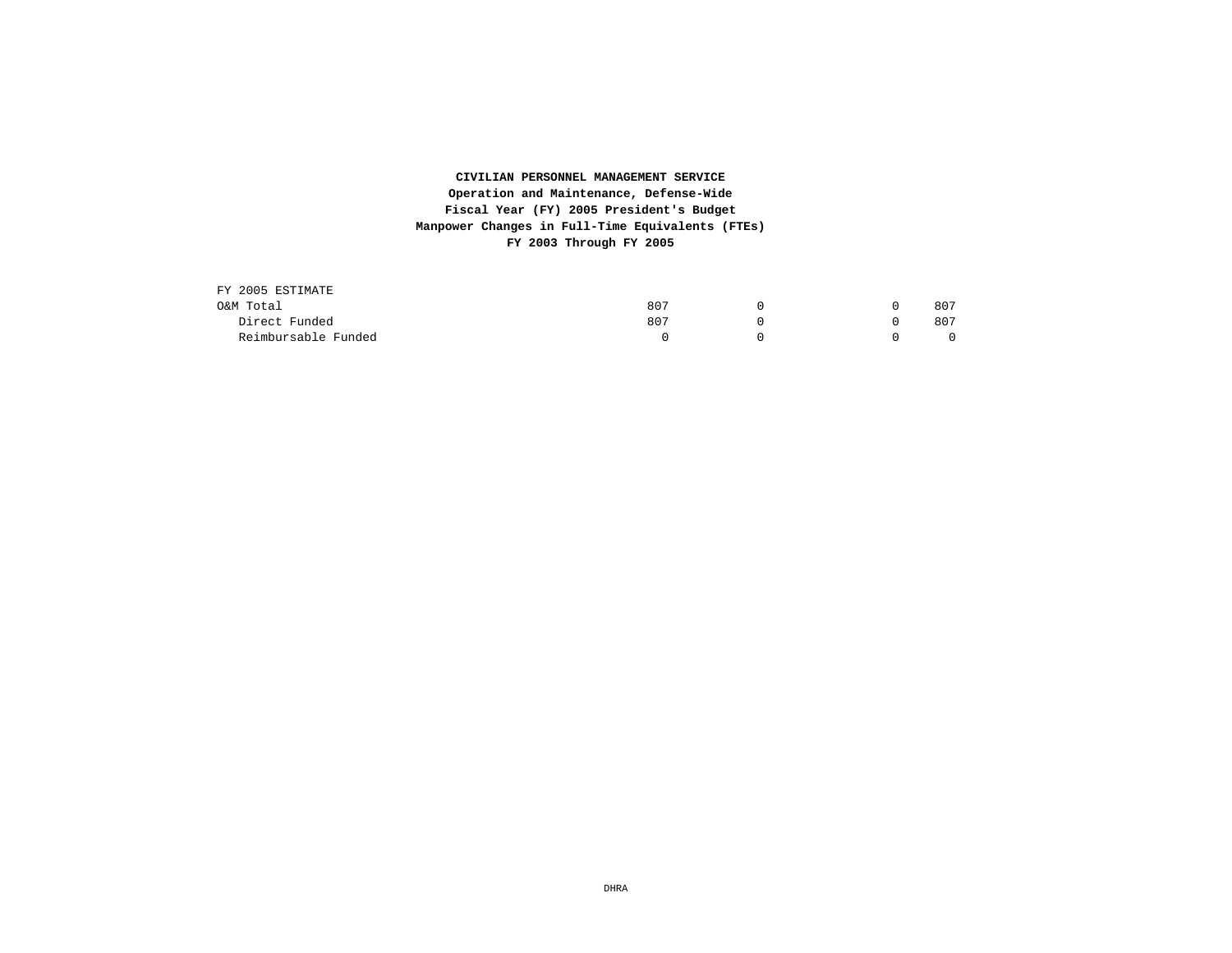#### DEFENSE HUMAN RESOURCES ACTIVITY Operation and Maintenance, Defense-Wide FISCAL YEAR (FY) 2005 President's Budget Summary of Price and Program Changes

|     | <b>Budget Activity 4</b>                  | <b>Change FY 2003/2004</b><br><b>Change FY 2004/2005</b> |                |                |                 |                |                |                 |
|-----|-------------------------------------------|----------------------------------------------------------|----------------|----------------|-----------------|----------------|----------------|-----------------|
|     |                                           | FY 2003                                                  | <b>Price</b>   | Program        | FY 2004         | <b>Price</b>   | Program        | FY 2005         |
|     |                                           | <b>Actual</b>                                            | Growth         | Growth         | <b>Estimate</b> | Growth         | Growth         | <b>Estimate</b> |
|     | CIVILIAN PERSONNEL COMPENSATION           |                                                          |                |                |                 |                |                |                 |
|     | 101 EXECUTIVE, GENERAL & SPECIAL SCHEDULE | 64,550                                                   | 2,005          | 6,446          | 73,001          | 1,661          | 1,434          | 76,096          |
|     | 106 BENEFITS TO FORMER EMPLOYEES          | 0                                                        | 0              | 0              | 0               | 0              | $\Omega$       | 0               |
|     | 107 VOLUNTARY SEPARATION INCENTIVE PAY    | $\mathbf 0$                                              | $\mathbf 0$    | $\Omega$       | $\mathbf 0$     | 0              | $\mathbf 0$    | $\mathbf 0$     |
| 111 | <b>DISABILITY COMPENSATION</b>            | 83                                                       | 0              | 15             | 98              | 0              | 8              | 106             |
|     | 199 TOTAL CIVILIAN PERSONNEL COMPENSATION | 64,633                                                   | 2,005          | 6,461          | 73,099          | 1,661          | 1,442          | 76,202          |
|     | 308 TRAVEL OF PERSONS                     | 5,511                                                    | 72             | 76             | 5,659           | 79             | 85             | 5,823           |
|     | <b>TOTAL TRAVEL</b>                       | 5,511                                                    | 72             | 76             | 5,659           | 79             | 85             | 5,823           |
|     | 416 GSA MANAGED SUPPLIES & MATERIALS      | 503                                                      | 7              | (139)          | 371             | 5              | 22             | 398             |
|     | 499 TOTAL FUND SUPPLIES & MATERIALS PURCH | 503                                                      | 8              | (139)          | 371             | 5              | 22             | 398             |
|     | 506 DLA EQUIPMENT                         | 4                                                        | 0              | 0              | 4               | 0              | $\mathbf 0$    | $\overline{4}$  |
|     | 507 GSA EQUIPMENT                         | 24                                                       | 0              | 0              | 24              | $\mathbf{0}$   | $\Omega$       | 24              |
|     | <b>TOTAL EQUIP</b>                        | 28                                                       | $\Omega$       | 0              | 28              | 0              | 0              | 28              |
|     | 633 DEFENSE PUBLICATION & PRINTING SVCS   | 68                                                       | (1)            | 0              | 67              | 0              | $\mathbf 1$    | 68              |
|     | 671 COMMUNICATION SERVICES (DISA)         | $\mathbf{1}$                                             | $\Omega$       | 0              | $\mathbf{1}$    | $\mathbf{0}$   | $\mathbf 0$    | $\overline{1}$  |
|     | 699 TOTAL OTHER FUND PUCHASES             | 69                                                       | (1)            | $\Omega$       | 68              | $\Omega$       | $\mathbf{1}$   | 69              |
| 771 | <b>COMMERCIAL TRANSPORTATION</b>          | 136                                                      | 1              | $\overline{7}$ | 144             | 2              | 6              | 152             |
|     | 799 TOTAL TRANSPORTATION                  | 136                                                      | $\mathbf{1}$   | $\overline{7}$ | 144             | $\overline{2}$ | 6              | 152             |
|     | 912 RENTAL PAYMENTS TO GSA LEASES (SLUC)  | 3,780                                                    | 64             | (136)          | 3,708           | 56             | 124            | 3,888           |
|     | 913 PURCHASED UTILITIES                   | 72                                                       | $\mathbf{1}$   | 59             | 132             | 2              | 6              | 140             |
|     | 914 PURCHASED COMMUNCIATIONS              | 2,311                                                    | 30             | 12             | 2,353           | 33             | 70             | 2,456           |
|     | 917 POSTAL SERVICE (U.S.P.S.)             | 1,044                                                    | 0              | (4)            | 1,040           | 0              | $\mathbf 1$    | 1,041           |
|     | 920 SUPPLIES & MATERIALS (NON-FUND)       | 612                                                      | 8              | (620)          | 0               | $\mathbf 0$    | $\mathbf 0$    | 0               |
|     | 921 PRINTING & REPRODUCTION               | 58                                                       | 1              | 4              | 63              | $\mathbf{1}$   | $\overline{1}$ | 65              |
|     | 922 EQUIPMENT MAINTENANCE BY CONTRACT     | 697                                                      | 9              | (1)            | 705             | 10             | 39             | 754             |
|     | 923 FACILITY MAINTENANCE BY CONTRACT      | 37                                                       | 0              | 1              | 38              | 1              | $\mathbf 0$    | 39              |
|     | 925 EQUIPMENT PURCHASES (NON-FUND)        | 140                                                      | $\overline{2}$ | (35)           | 107             | 1              | $\mathbf 1$    | 109             |
|     | 931 CONTRACT CONSULTANTS                  | 18                                                       | 0              | (18)           | 0               | 0              | $\mathbf 0$    | 0               |
|     | 933 STUDIES, ANAL, & EVAL                 | 330                                                      | 5              | (335)          | 0               | 0              | $\mathbf 0$    | $\mathbf 0$     |
|     | 987 OTHER INTER GOVT PURCHASES            | 0                                                        | $\Omega$       | $\Omega$       |                 | $\Omega$       | $\Omega$       |                 |
|     | 989 OTHER CONTRACTS                       | 166,738                                                  | 2,168          | 21,034         | 189,940         | 2,659          | 35,000         | 227,599         |
|     | 998 OTHER COSTS                           | 363                                                      | 5              | (201)          | 167             | $\overline{2}$ | 8              | 177             |
|     | 999 TOTAL OTHER PURCHASES                 | 176,200                                                  | 2,293          | 19,760         | 198,253         | 2,765          | 35,250         | 236,268         |
|     | <b>TOTAL DHRA BA4</b>                     | 247.080                                                  | 4.378          | 26.165         | 277.622         | 4.512          | 36.806         | 318.940         |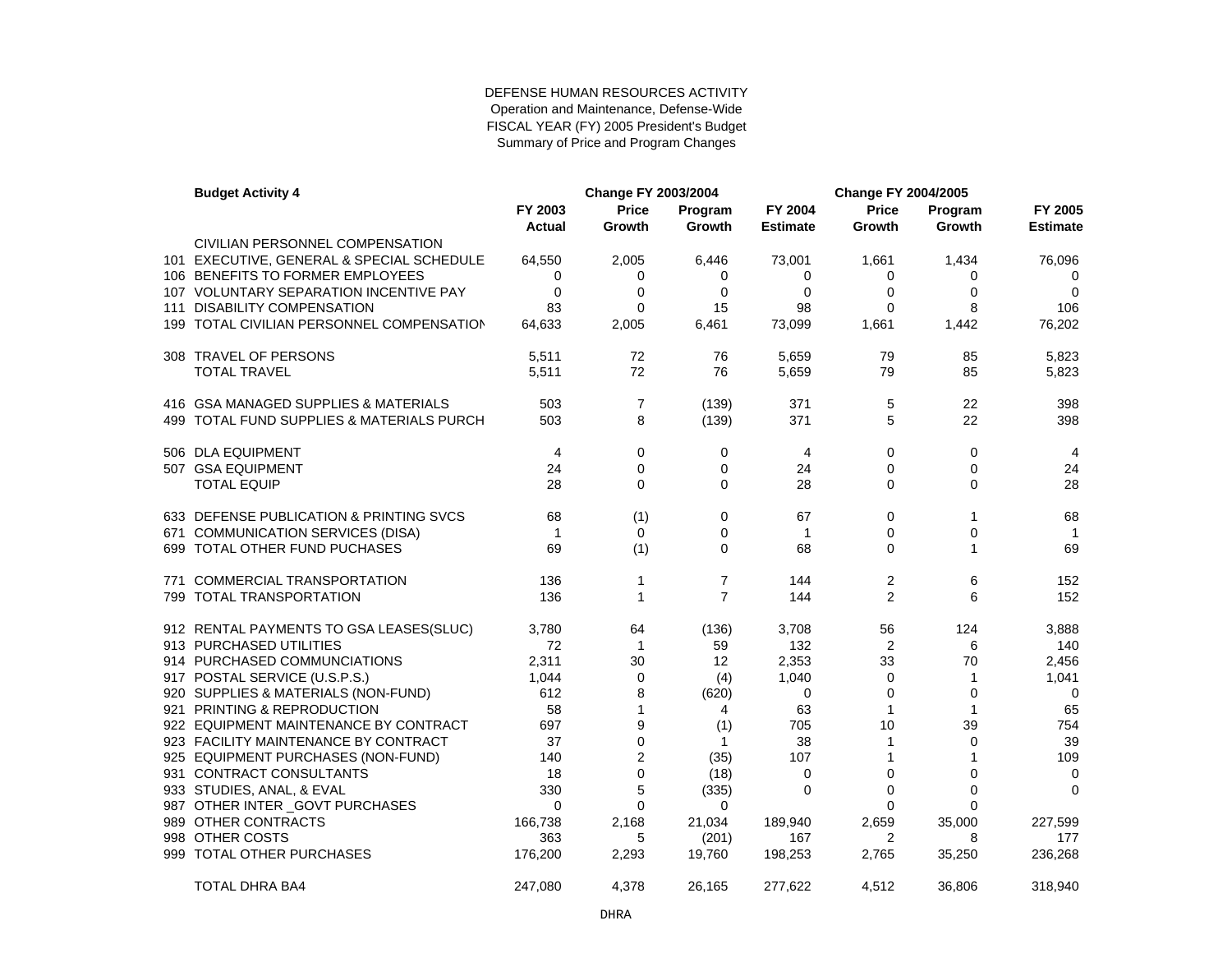#### DEFENSE HUMAN RESOURCES ACTIVITY Operation and Maintenance, Defense-Wide FISCAL YEAR (FY) 2005 President's Budget Summary of Price and Program Changes

|     | <b>Budget Activity 3</b>                  | <b>Change FY 2003/2004</b> |               |               | <b>Change FY 2004/2005</b> |              |                |                 |
|-----|-------------------------------------------|----------------------------|---------------|---------------|----------------------------|--------------|----------------|-----------------|
|     |                                           | FY 2003                    | <b>Price</b>  | Program       | FY 2004                    | <b>Price</b> | Program        | FY 2005         |
|     |                                           | <b>Actual</b>              | <b>Growth</b> | <b>Growth</b> | <b>Estimate</b>            | Growth       | Growth         | <b>Estimate</b> |
|     | CIVILIAN PERSONNEL COMPENSATION           |                            |               |               |                            |              |                |                 |
|     | 101 EXECUTIVE, GENERAL & SPECIAL SCHEDULE | 1,957                      | 68            | 519           | 2,544                      | 58           | 15             | 2,617           |
|     | 106 BENEFITS TO FORMER EMPLOYEES          | 0                          | 0             | 0             | 0                          | 0            | 0              | 0               |
|     | 107 VOLUNTARY SEPARATION INCENTIVE PAY    | 0                          | 0             | 0             | 0                          | 0            | 0              | 0               |
| 111 | <b>DISABILITY COMPENSATION</b>            | $\Omega$                   | $\mathbf 0$   | $\mathbf 0$   | $\Omega$                   | $\Omega$     | $\mathbf 0$    | $\Omega$        |
|     | 199 TOTAL CIVILIAN PERSONNEL COMPENSATION | 1,957                      | 68            | 519           | 2,544                      | 58           | 15             | 2,617           |
|     |                                           | 0                          | 0             | 0             | 0                          | 0            | $\mathbf 0$    | 0               |
|     | 308 TRAVEL OF PERSONS                     | 1,719                      | 29            | 873           | 2,621                      | 39           | 171            | 2,831           |
|     | <b>TOTAL TRAVEL</b>                       | 1,719                      | 29            | 873           | 2,621                      | 39           | 171            | 2,831           |
|     |                                           | 0                          | $\mathbf 0$   | $\mathbf 0$   | 0                          | 0            | 0              | 0               |
|     | 416 GSA MANAGED SUPPLIES & MATERIALS      | 17                         | 0             | 19            | 36                         | 1            | 2              | 39              |
|     | 499 TOTAL FUND SUPPLIES & MATERIALS PURCH | 17                         | 0             | 19            | 36                         | 1            | $\overline{c}$ | 39              |
|     |                                           | $\mathbf 0$                | 0             | $\mathbf 0$   | 0                          | $\Omega$     | $\Omega$       | $\mathbf 0$     |
|     | 506 DLA EQUIPMENT                         | 0                          | 0             | 0             | $\mathbf 0$                | 0            | $\mathbf 0$    | $\mathbf 0$     |
|     | 507 GSA EQUIPMENT                         | 0                          | 0             | $\mathbf 0$   | $\mathbf 0$                | 0            | $\mathbf 0$    | $\mathbf 0$     |
|     | <b>TOTAL EQUIP</b>                        | 0                          | 0             | $\Omega$      | $\mathbf 0$                | 0            | $\Omega$       | $\mathbf 0$     |
|     |                                           | 0                          | 0             | $\mathbf 0$   | $\mathbf 0$                | 0            | $\mathbf 0$    | $\mathbf 0$     |
|     | 633 DEFENSE PUBLICATION & PRINTING SVCS   | 0                          | 0             | 0             | 0                          | 0            | $\mathbf 0$    | $\mathbf 0$     |
|     | 671 COMMUNICATION SERVICES (DISA)         | 0                          | 0             | $\Omega$      | 0                          | $\Omega$     | $\Omega$       | 0               |
|     | 699 TOTAL OTHER FUND PUCHASES             | 0                          | 0             | $\Omega$      | 0                          | $\Omega$     | $\Omega$       | $\mathbf 0$     |
|     |                                           | 0                          | 0             | $\mathbf 0$   | 0                          | 0            | $\mathbf 0$    | $\mathbf 0$     |
| 771 | <b>COMMERCIAL TRANSPORTATION</b>          | 0                          | 0             | $\mathbf 0$   |                            |              |                |                 |
|     | 799 TOTAL TRANSPORTATION                  | $\Omega$                   | $\Omega$      | $\Omega$      |                            |              |                |                 |
|     |                                           |                            |               |               |                            |              |                |                 |
|     | 912 RENTAL PAYMENTS TO GSA LEASES (SLUC)  | 0                          | 0             | $\mathbf 0$   | 0                          | 0            | 0              | 0               |
|     | 913 PURCHASED UTILITIES                   | 0                          | 0             | $\Omega$      | $\Omega$                   | $\Omega$     | $\mathbf 0$    | $\mathbf 0$     |
|     | 914 PURCHASED COMMUNCIATIONS              | $\Omega$                   | 0             | 20            | 20                         | 0            | $\overline{c}$ | 22              |
|     | 917 POSTAL SERVICE (U.S.P.S.)             | 0                          | 0             | $\mathbf 0$   | 0                          | 0            | $\mathbf 0$    | 0               |
|     | 920 SUPPLIES & MATERIALS (NON-FUND)       | 0                          | 0             | $\Omega$      | $\Omega$                   | $\Omega$     | $\Omega$       | $\mathbf 0$     |
|     | 921 PRINTING & REPRODUCTION               | 0                          | 0             | $\mathbf 0$   | $\mathbf 0$                | 0            | $\mathbf 0$    | $\mathbf 0$     |
|     | 922 EQUIPMENT MAINTENANCE BY CONTRACT     | 0                          | 0             | $\mathbf 0$   | 0                          | 0            | $\mathbf 0$    | 0               |
|     | 923 FACILITY MAINTENANCE BY CONTRACT      | 0                          | 0             | $\Omega$      | $\mathbf 0$                | $\Omega$     | $\Omega$       | $\mathbf 0$     |
|     | 925 EQUIPMENT PURCHASES (NON-FUND)        | 0                          | 0             | $\Omega$      | $\mathbf 0$                | 0            | $\Omega$       | $\mathbf 0$     |
|     | 932 CONTRACT CONSULTANTS                  | $\Omega$                   | 0             | $\Omega$      | 0                          | 0            | 0              | $\mathbf 0$     |
|     | 933 STUDIES, ANAL, & EVAL                 | 0                          | $\Omega$      | $\Omega$      | $\Omega$                   | $\Omega$     | $\Omega$       | $\Omega$        |
|     | 987 OTHER INTER _GOVT PURCHASES           | $\Omega$                   | $\mathbf 0$   | $\Omega$      |                            | 0            | $\Omega$       |                 |
|     | 989 OTHER CONTRACTS                       | 41,618                     | 541           | (5,076)       | 37,083                     | 519          | 12,951         | 50,553          |
|     | 998 OTHER COSTS                           | 3                          | $\Omega$      | 57            | 60                         | $\mathbf{1}$ | (56)           |                 |
|     | 999 TOTAL OTHER PURCHASES                 | 41,621                     | 541           | (4,999)       | 37,163                     | 520          | 12,897         | 50,580          |
|     |                                           |                            |               |               |                            |              |                |                 |
|     | TOTAL DHRA BA3                            | 45.314                     | 638           | (3,588)       | 42.364                     | 618          | 13.085         | 56.067          |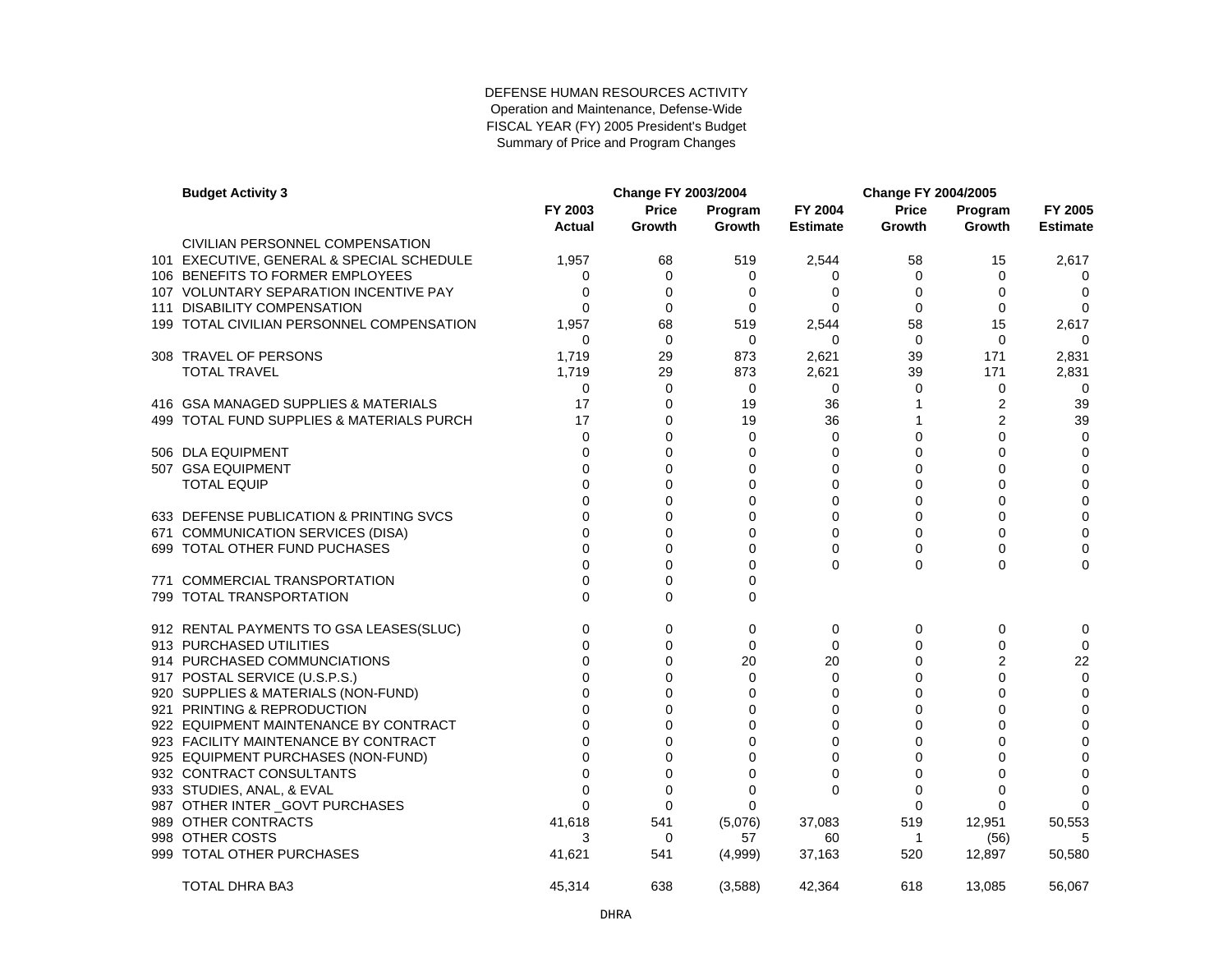#### DEFENSE HUMAN RESOURCES ACTIVITY Operation and Maintenance, Defense-Wide FISCAL YEAR (FY) 2005 President's Budget Summary of Price and Program Changes

|     | <b>DHRA TOTAL</b>                         | <b>Change FY 2003/2004</b> |                |                | <b>Change FY 2004/2005</b> |                |              |                 |
|-----|-------------------------------------------|----------------------------|----------------|----------------|----------------------------|----------------|--------------|-----------------|
|     |                                           | FY 2003                    | Price          | Program        | FY 2004                    | <b>Price</b>   | Program      | FY 2005         |
|     |                                           | <b>Actual</b>              | Growth         | Growth         | <b>Estimate</b>            | Growth         | Growth       | <b>Estimate</b> |
|     | CIVILIAN PERSONNEL COMPENSATION           |                            |                |                |                            |                |              |                 |
|     | 101 EXECUTIVE, GENERAL & SPECIAL SCHEDULE | 66,507                     | 2,073          | 6,965          | 75,545                     | 1,719          | 1,449        | 78,713          |
|     | 106 BENEFITS TO FORMER EMPLOYEES          | 0                          | 0              | 0              | 0                          | 0              | 0            | 0               |
|     | 107 VOLUNTARY SEPARATION INCENTIVE PAY    | $\mathbf 0$                | $\mathbf 0$    | $\mathbf 0$    | $\mathbf 0$                | $\mathbf 0$    | $\mathbf 0$  | $\mathbf 0$     |
| 111 | <b>DISABILITY COMPENSATION</b>            | 83                         | 0              | 15             | 98                         | $\mathbf 0$    | 8            | 106             |
|     | 199 TOTAL CIVILIAN PERSONNEL COMPENSATION | 66,590                     | 2,073          | 6,980          | 75,643                     | 1,719          | 1,457        | 78,819          |
|     |                                           |                            |                |                |                            |                | 0            | $\Omega$        |
|     | 308 TRAVEL OF PERSONS                     | 7,230                      | 101            | 949            | 8,280                      | 118            | 256          | 8,654           |
|     | <b>TOTAL TRAVEL</b>                       | 7,230                      | 101            | 949            | 8,280                      | 118            | 256          | 8,654           |
|     |                                           |                            |                |                |                            |                |              |                 |
|     | 416 GSA MANAGED SUPPLIES & MATERIALS      | 520                        | 7              | (120)          | 407                        | 6              | 24           | 437             |
|     | 499 TOTAL FUND SUPPLIES & MATERIALS PURCH | 520                        | 8              | (120)          | 407                        | 6              | 24           | 437             |
|     |                                           |                            |                |                |                            |                |              |                 |
|     | 506 DLA EQUIPMENT                         | 4                          | 0              | 0              | 4                          | 0              | $\mathbf 0$  | $\overline{4}$  |
|     | 507 GSA EQUIPMENT                         | 24                         | $\Omega$       | 0              | 24                         | $\mathbf 0$    | $\Omega$     | 24              |
|     | <b>TOTAL EQUIP</b>                        | 28                         | $\Omega$       | 0              | 28                         | $\Omega$       | $\Omega$     | 28              |
|     |                                           |                            |                |                |                            |                |              |                 |
|     | 633 DEFENSE PUBLICATION & PRINTING SVCS   | 68                         | (1)            | 0              | 67                         | 0              | 1            | 68              |
|     | 671 COMMUNICATION SERVICES (DISA)         | $\mathbf 1$                | $\Omega$       | 0              | $\mathbf{1}$               | $\mathbf 0$    | $\mathbf 0$  | $\overline{1}$  |
|     | 699 TOTAL OTHER FUND PUCHASES             | 69                         | (1)            | $\Omega$       | 68                         | $\Omega$       | $\mathbf{1}$ | 69              |
|     |                                           |                            |                |                |                            |                |              |                 |
| 771 | <b>COMMERCIAL TRANSPORTATION</b>          | 136                        | $\mathbf{1}$   | 7              | 144                        | 2              | 6            | 152             |
|     | 799 TOTAL TRANSPORTATION                  | 136                        | $\mathbf{1}$   | $\overline{7}$ | 144                        | 2              | 6            | 152             |
|     |                                           |                            |                |                |                            |                |              |                 |
|     | 912 RENTAL PAYMENTS TO GSA LEASES(SLUC)   | 3,780                      | 64             | (136)          | 3,708                      | 56             | 124          | 3,888           |
|     | 913 PURCHASED UTILITIES                   | 72                         | 1              | 59             | 132                        | $\overline{c}$ | 6            | 140             |
|     | 914 PURCHASED COMMUNCIATIONS              | 2,311                      | 30             | 32             | 2,373                      | 33             | 72           | 2,478           |
|     | 917 POSTAL SERVICE (U.S.P.S.)             | 1,044                      | 0              | (4)            | 1,040                      | $\mathbf 0$    | $\mathbf{1}$ | 1,041           |
|     | 920 SUPPLIES & MATERIALS (NON-FUND)       | 612                        | 8              | (620)          | 0                          | 0              | $\mathbf 0$  | 0               |
|     | 921 PRINTING & REPRODUCTION               | 58                         | 1              | 4              | 63                         | $\mathbf{1}$   | $\mathbf{1}$ | 65              |
|     | 922 EQUIPMENT MAINTENANCE BY CONTRACT     | 697                        | 9              | (1)            | 705                        | 10             | 39           | 754             |
|     | 923 FACILITY MAINTENANCE BY CONTRACT      | 37                         | 0              | -1             | 38                         | $\mathbf 1$    | $\Omega$     | 39              |
|     | 925 EQUIPMENT PURCHASES (NON-FUND)        | 140                        | $\overline{2}$ | (35)           | 107                        | 1              | $\mathbf{1}$ | 109             |
|     | 932 CONTRACT CONSULTANTS                  | 18                         | $\mathbf 0$    | (18)           | 0                          | $\mathbf 0$    | $\mathbf 0$  | $\mathbf 0$     |
|     | 933 STUDIES, ANAL, & EVAL                 | 330                        | 5              | (335)          | $\mathbf 0$                | $\mathbf 0$    | $\Omega$     | $\mathbf 0$     |
|     | 987 OTHER INTER _GOVT PURCHASES           | $\Omega$                   | $\Omega$       | $\Omega$       |                            | $\Omega$       | $\Omega$     | $\Omega$        |
|     | 989 OTHER CONTRACTS                       | 208,356                    | 2,709          | 15,958         | 227,023                    | 3,178          | 47,951       | 278,152         |
|     | 998 OTHER COSTS                           | 366                        | 5              | (144)          | 227                        | 3              | (48)         | 182             |
|     | 999 TOTAL OTHER PURCHASES                 | 217,821                    | 2,834          | 14,761         | 235,416                    | 3,285          | 48,147       | 286,848         |
|     |                                           |                            |                |                |                            |                | 0            |                 |
|     | TOTAL DHRA BA4 & 3                        | 292,394                    | 5,016          | 22,577         | 319,986                    | 5,130          | 49,891       | 375,007         |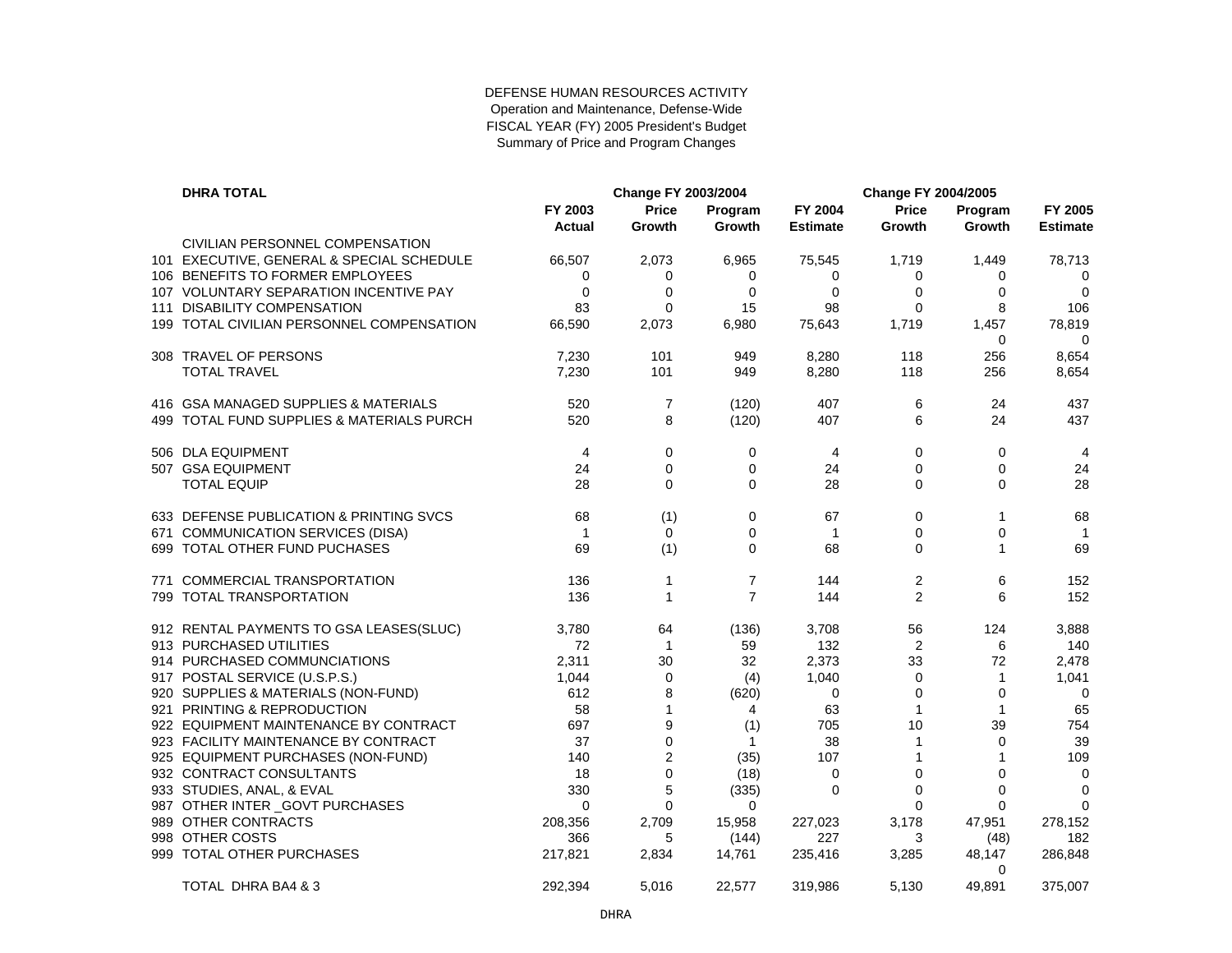## **I. Description of Operations Financed :**

The Department of Defense Human Resources Activity (DHRA) finances its military recruiting activities and executive leadership training in Budget Activity (BA) 3.

**Joint Advertising, Market Research and Studies (JAMRS) Program** is comprised of three programs described below: (1) Joint Advertising (JRAP); (2) Joint Market Research (JMRP); and (3) Joint Military Recruiting Studies (JMRS). Together, these programs:

- bolster the effectiveness of the Department's recruiting programs by providing the Services with core functions: corporate-level market research, personal contact information on millions of prospective recruits, and the tracking of the Services' individual advertisements;
- eliminate redundancies within each of the Services' advertising and market research efforts, thus yielding substantial cost savings; and
- provide the corporate-level campaign designed to complement the advertising efforts of the individual Services. This campaign has been designed to build advocacy among parents, teachers, coaches, who are the primary influencers of youth, and demonstrates the values and benefits of service to our country.

#### *Joint Recruiting Advertising Program (JRAP)*

JRAP is the corporate-level, recruiting advertising arm of the Department. In FY 2005, JRAP will continue its functions, which include:

- development of an enhanced corporate marketing communications campaign to increase the likelihood that adult influencers (i.e. parents, teachers, coaches) will recommend military service to young people;
- managing the purchase of more than 3.1 million graduating seniors' names for use in the Services' direct mail and lead generation programs;
- upgrading internet websites such as www.todaysmilitary.com and www.myfuture.com that present military service as a smart choice;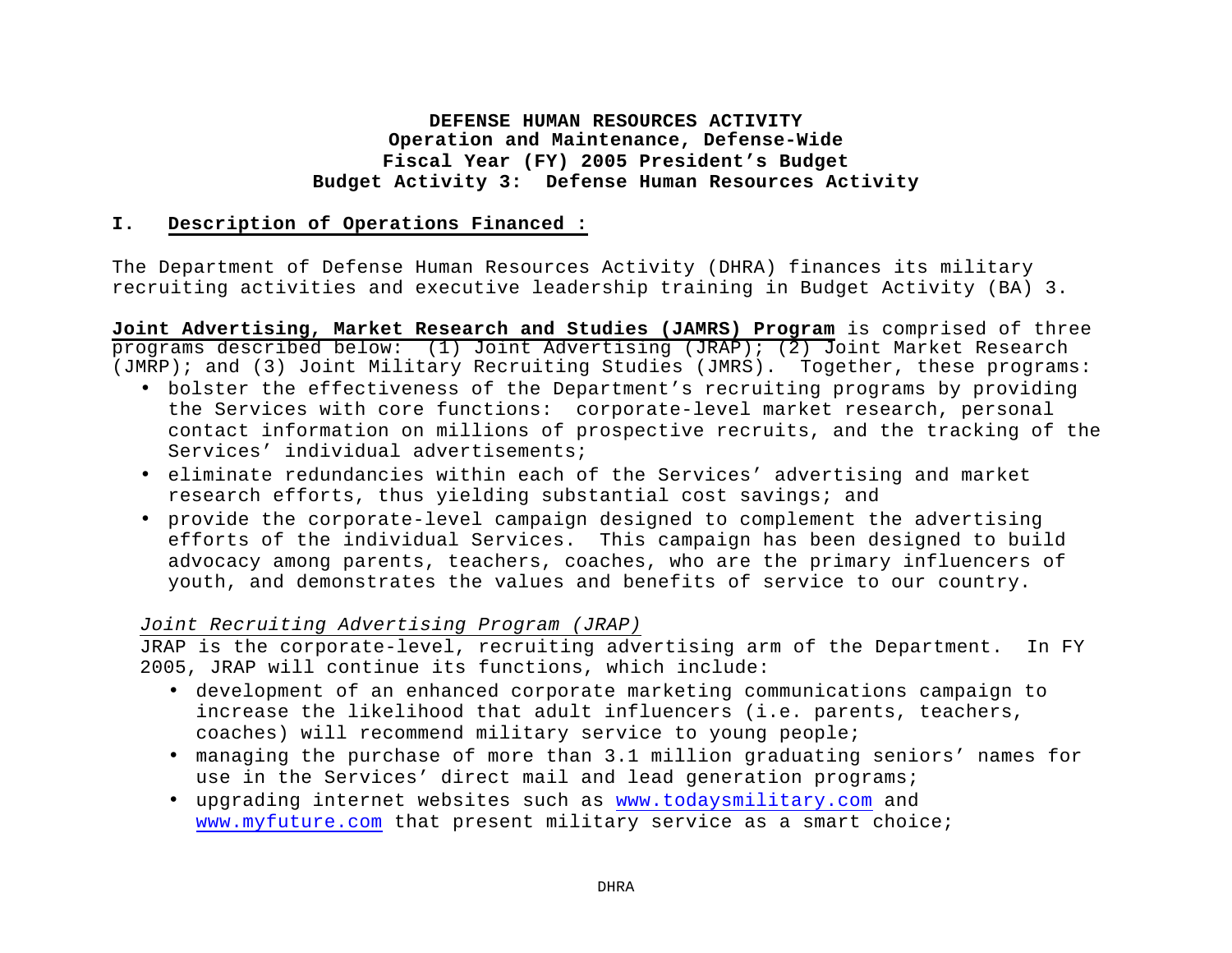## **I. Description of Operations Financed :**

- monitoring the Services' individual advertisements by sponsoring the Department's central advertising tracking system; and
- contracts with the Selective Service for monthly Joint-Service direct mail campaigns to new registrants to generate recruiting leads for the Services.

#### *Joint Market Research Program (JMRP)*

The mission of JMRP is to conduct studies that enable the Department to develop research-based communications and marketing strategies for its target markets. In FY 2005, JMRP will continue to:

- expand the Department's knowledge of the educator and college markets;
- conduct research on the barriers to enlistment;
- support Joint Service market research efforts to increase efficiencies and reduce redundancies; and
- conduct research on the opinions and attitudes of youth and adult influencers through the use of polls. Specifically, in FY 2005, JMRP will conduct two youth polls, one influencer poll and one adult poll that capture attitudes and opinions of these key target audiences on the Military and military service.

In FY 2005 and following years, the JMRP will focus on continuing to expand the Department's understanding of its major markets with emphasis on understanding the reasons for enlistment and the enlistment decision-making process. The JMRP will use surveys, polls, interviews and focus groups, as well as purchase of data from the private sector. The major markets include youth (prospects and pre-prospects), their influencers (parents, educators), adults, and core supporters (those who currently serve in the military, veterans, etc.). The JMRP will gather, analyze, and disseminate market research to both OSD officials and the Military Services.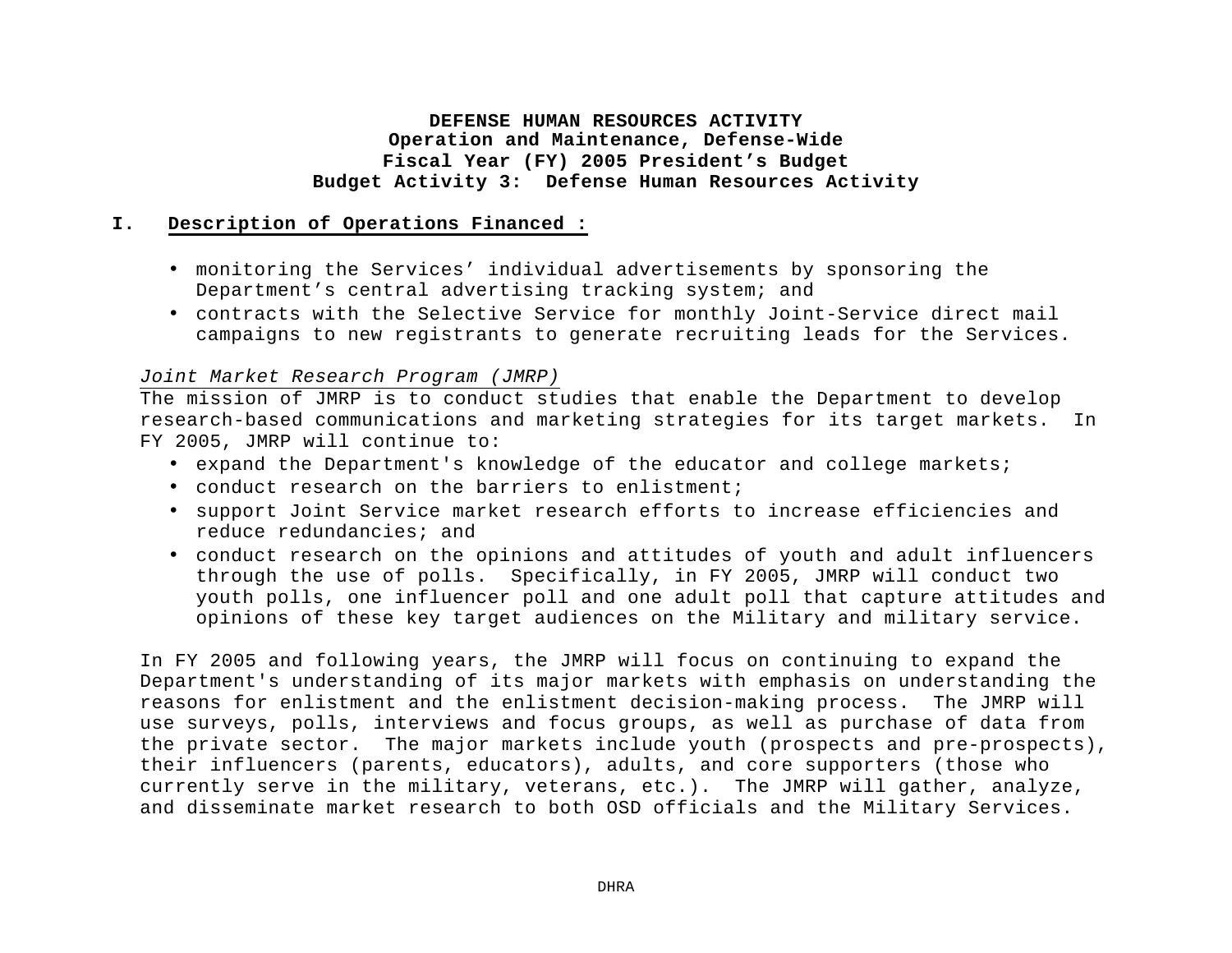## **I. Description of Operations Financed :**

The JMRP is also responsible for maintaining the Recruit Market Information System (RMIS) to include exploring, testing, evaluating and implementing new software and hardware as required by OSD and the Services to maintain an accurate, cost-effective web-based system. RMIS contains demographic data on the youth market that enable the Services to establish recruiting goals for their geographic recruiting areas.

#### *Joint Military Recruiting Studies (JMRS)*

JMRS is a program of separate studies to help ensure that Joint and Service recruiting resources and incentives are allocated effectively and efficiently while contributing to the Department's overall goal of recruiting, retaining, and developing military personnel. Recent efforts include re-evaluation of the DoD recruit quality benchmarks and evaluation of the military performance of "home schooled" recruits. In FY 2005, JMRS will support empirical studies on accessionrelated topics to obtain a better understanding of (1) the leading indicators of recruiting difficulty, to improve efficiency and timely allocation of scarce recruiting resources; and (2) the qualified and high-quality military-available population to improve allocation of recruiters and goals.

#### **Defense Leadership and Management Program**

The Department established the Defense Leadership and Management Program (DLAMP) in April 1997 (DoD Directive 1430.16), incorporating recommendations from the Commission on Roles and Missions (March 1995), as an executive development program to produce world-class leaders with a focus on the joint environment for key DoD leadership positions. Under DLAMP, the Department's high potential civilian employees take individualized programs of education and training experiences designed to optimize their executive leadership and managerial skills and to expand their knowledge and understanding of the Department's national security mission.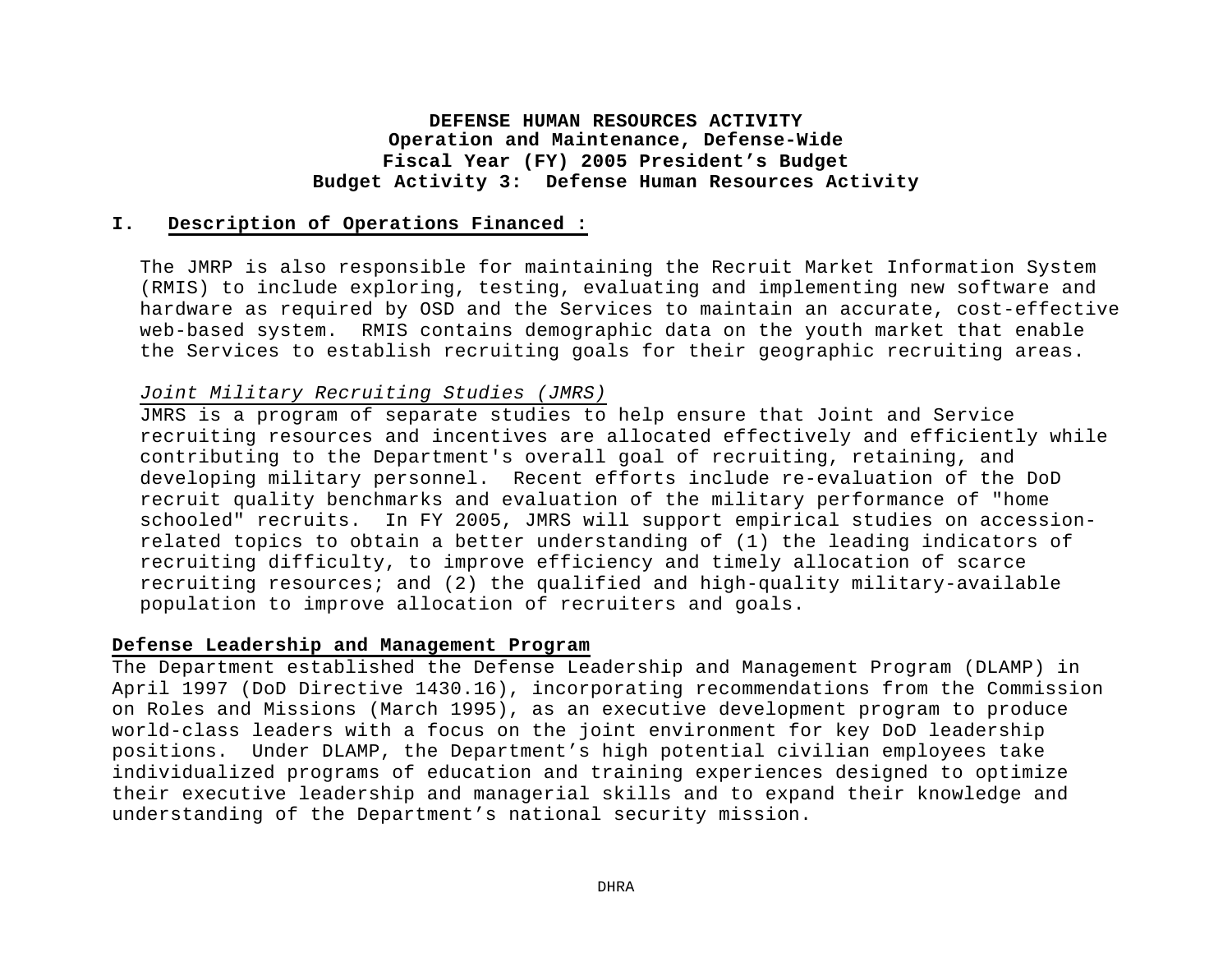## **I. Description of Operations Financed :**

DLAMP is a major component of the Department's succession management strategy, helping DoD prepare for the anticipated exodus of senior civilian employees over the next decade. With as much as 67 percent of the DoD career Senior Executive Service eligible to retire by 2008, it is critical that we invest now in the maturation of a cadre of future civilian leaders to fill anticipated vacancies. In December 1997, 291 participants were selected for the first DLAMP class. As of September 2003, there are 1,301 active participants.

The DHRA's Civilian Personnel Management Service (CPMS) is responsible for DLAMP management and stewardship, including the master's degree fellowship and tuition assistance programs, PME costs, program operations, administrative support, participant backfill, and TDY support. The provision for "backfills," whereby DLAMP provides funding to the DoD Components to hire temporary replacements for DLAMP participants who are away on mandatory long-term training (the full-time master's degree fellowship or ten-month PME course), is critically important to the success of the program. Additional program enhancements are scheduled for implementation in FY 2004, culminating in the Office of Personnel Management's recognition of DLAMP as a Senior Executive Service Candidate Development Program.

Based on an extensive program assessment, DLAMP was refocused and streamlined in FY 2002, but the program sustained a 50 percent budget decrement in FY 2003 which delayed full implementation of the streamlined curriculum. During FY 2004, all pillars of the refocused program will be operational.

Each participant must complete four mandatory elements of the program: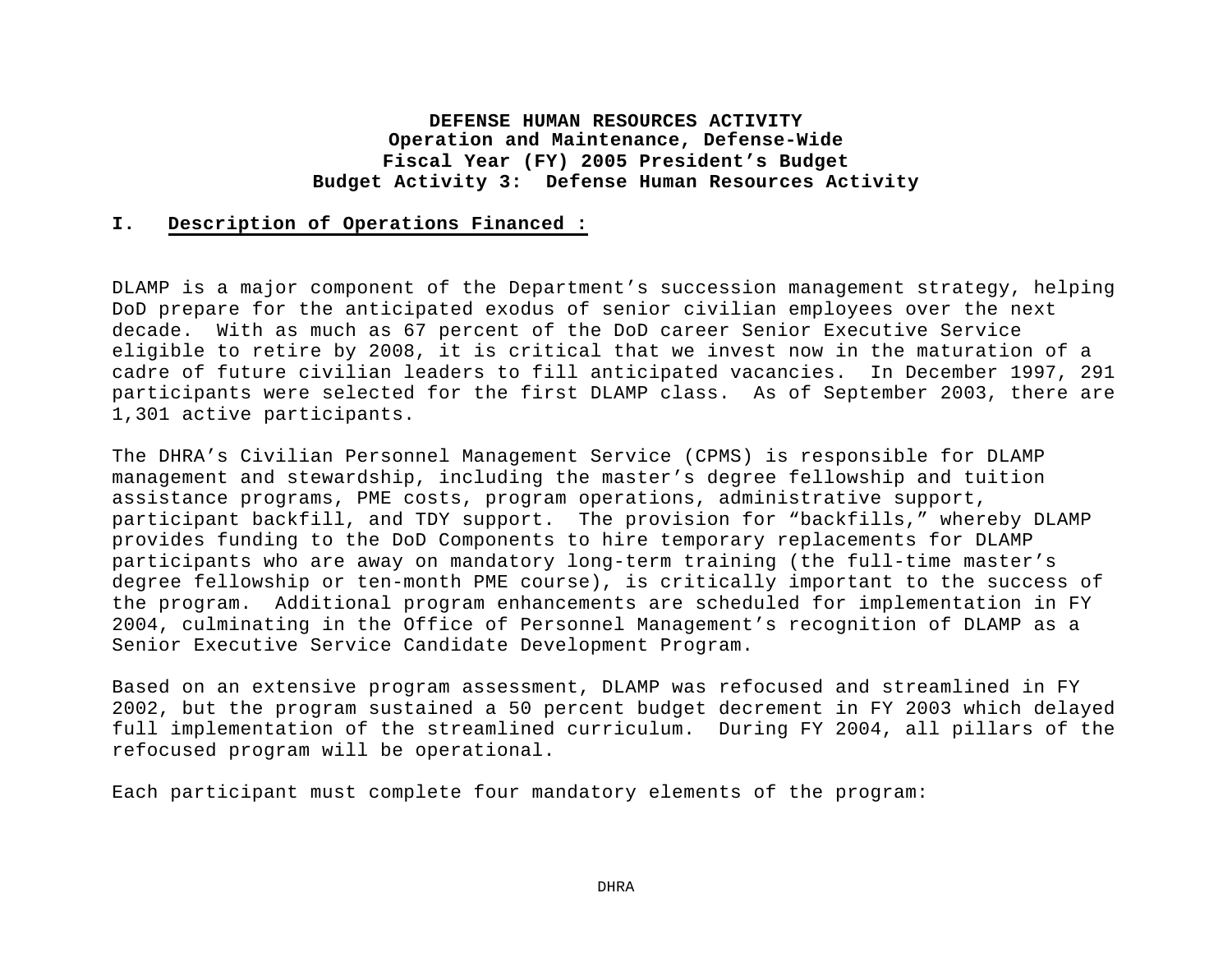## **I. Description of Operations Financed :**

- Professional Military Education (PME).
	- Each DLAMP participant must complete either the traditional 10-month PME course at a Senior Service School or a non-resident Senior Service School course, to expand the participant's knowledge of the Department's national security mission and foster an environment that strengthens communication between the Department's senior military and civilian leaders.
	- Participants may be required to complete introductory courses on national security strategy in preparation for Senior Service School attendance.
- Graduate Education. Each participant who enters the program without an advanced degree must complete a Master's Degree. Up to one hundred full-time master's program fellowships will be funded each year; other participants will attend graduate school on a part-time basis at local universities or through distance learning. Participants who possess an advanced degree (Master's or PHD) may require additional courses to satisfy DLAMP educational requirements. In such cases, the participant can take up to six graduate courses in business management and public policy areas to develop familiarity with the range of contemporary subjects and issues facing Defense leaders. These courses typically cover subject areas such as finance, information systems, economics, human resources, statistics, and law and public policy.
- Leadership Courses. Each participant completes two courses in leadership, one upon entry to the program and a final course prior to program completion.
- Developmental Assignment. Each participant must complete either a permanent or a temporary assignment that provides a minimum of four months experience in another functional discipline or operating level.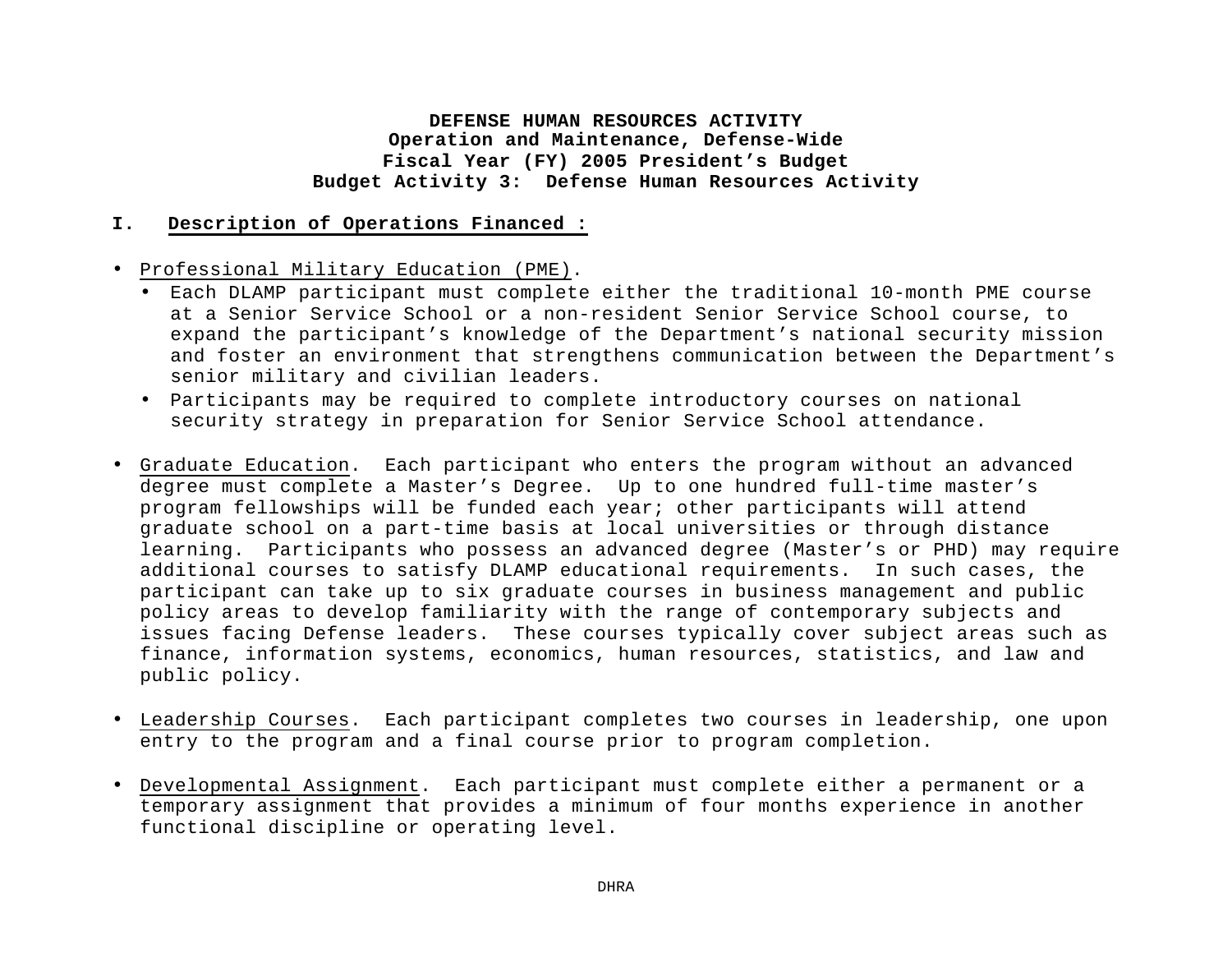## **I. Description of Operations Financed :**

#### **Defense Resources Management Institute (DRMI)**

The Defense Resources Management Institute is a jointly staffed DoD resource management educational institution operating under the supervision of a Policy Guidance Council. The Institute provides integrated professional education to selected military and civilian personnel involved in resource allocation and management functions subject to the provisions of DoD Directive 5010.16. It is located at the Naval Postgraduate School in Monterey, California.

#### **II. Force Structure Summary:** N/A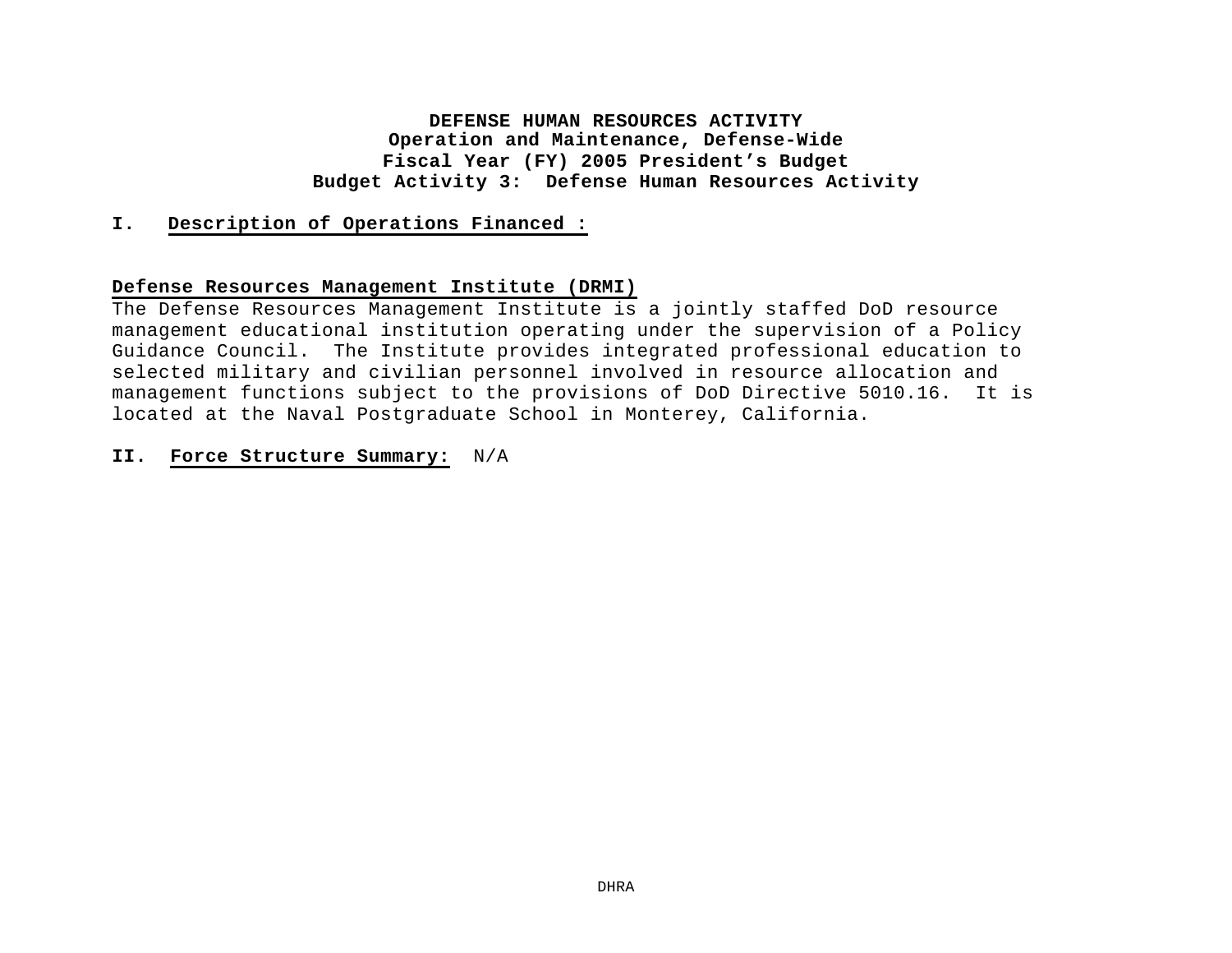## **III. Financial Summary (O&M: \$ in thousands):**

|                                                      | FY 2004   |               |                              |          |          |  |  |  |  |
|------------------------------------------------------|-----------|---------------|------------------------------|----------|----------|--|--|--|--|
| Subactivities:<br>А.                                 | FY 2003   | <b>Budget</b> |                              | Current  | FY 2005  |  |  |  |  |
|                                                      | Actual    |               | Request Appropriate Estimate |          | Estimate |  |  |  |  |
|                                                      |           |               | d                            |          |          |  |  |  |  |
| Joint Advertising Market Research<br>Studies (JAMRS) | 23,794    | 7,181         | 14,328                       | 14,328   | 18,359   |  |  |  |  |
| Joint Military Education Venture                     | 500       | $\Omega$      | $\Omega$                     | $\Omega$ | $\Omega$ |  |  |  |  |
| Defense Leadership and Management                    |           |               |                              |          |          |  |  |  |  |
| Program                                              | 17,860    | 25,048        | 25,305                       | 25,305   | 34,861   |  |  |  |  |
| Defense Resource Management                          | 1,301     | 1,288         | 1,288                        | 1,288    | 1,288    |  |  |  |  |
| Institute                                            |           |               |                              |          |          |  |  |  |  |
| Labor                                                | 1,859     | 1,745         | 1,443                        | 1,443    | 1,566    |  |  |  |  |
| Total                                                | $*45,314$ | 35,262        | 42,364                       | 42,364   | 56,067   |  |  |  |  |
| *Includes \$5.7 million correctly reported in BA3.   |           |               |                              |          |          |  |  |  |  |

**B. Change Change B.B. Reconciliation Summary: FY 2004/ FY 2004 FY 2004/ FY 2005 1. Baseline Funding 1. 1. 1. 2. 364** 35,262 42,364 a) Congressional Adjustments (Distributed) 7,500 b) Congressional Adjustments (Undistributed) (377) c) Congressional Adjustments (General Provisions) d) Congressional Earmark Billpayers (21) **2. Appropriated Amount** 42,364 **3. Price Change** 618 **4. Program Changes** 13,085 **5. Current Estimate** 5. 2017 12, 364 56,067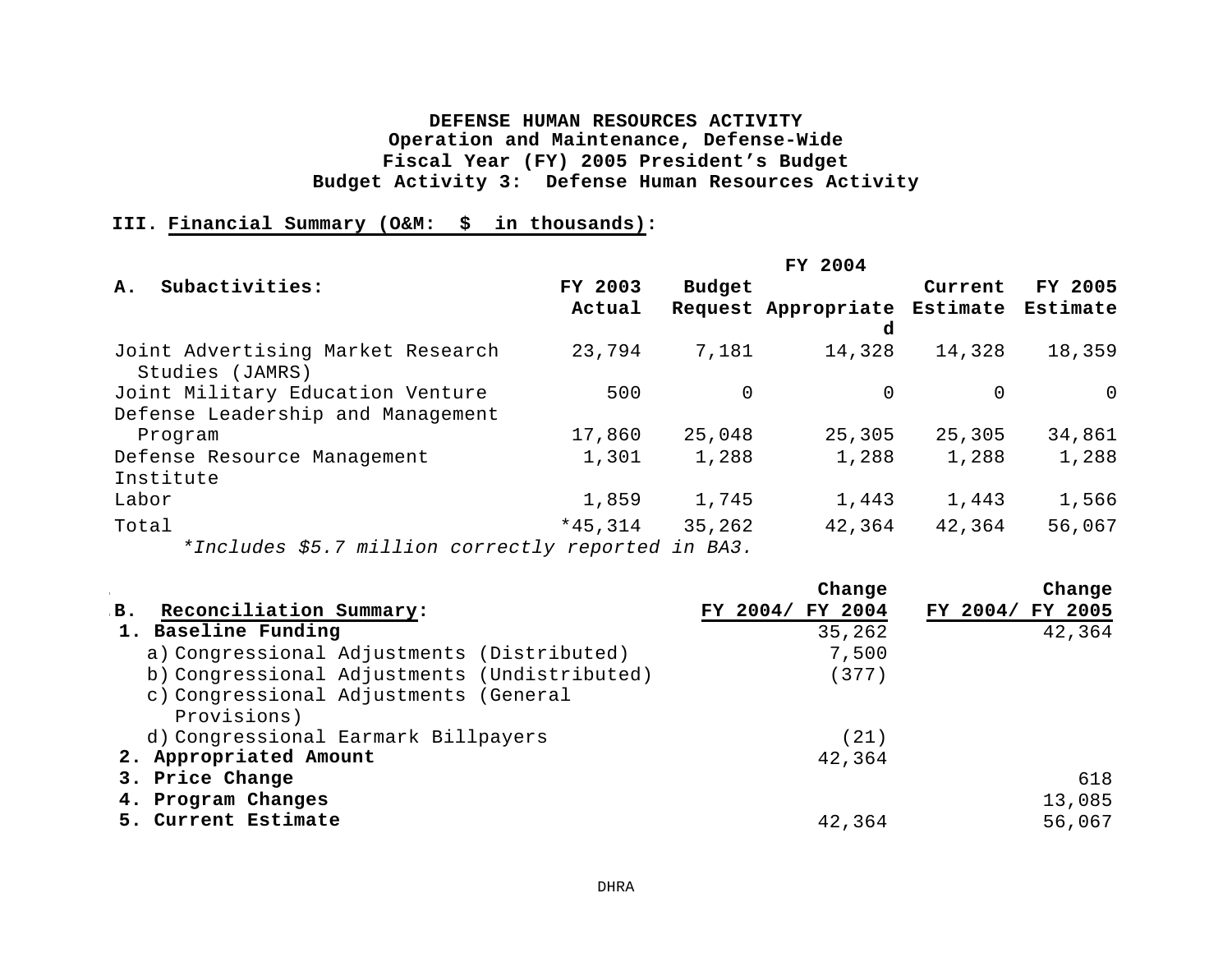# **III. Financial Summary (O&M: \$ in thousands):**

|    |                |                                                               | (\$ in Thousands) |        |
|----|----------------|---------------------------------------------------------------|-------------------|--------|
|    |                | C. Reconciliation of Increases and Decreases:                 | Amount            | Totals |
|    |                | FY 2004 President's Budget Request                            |                   | 35,262 |
| 1. |                | Congressional Adjustments                                     |                   |        |
|    | $a$ .          | Distributed Adjustments: Joint Advertising Market<br>Research |                   | 7,500  |
|    |                | Studies Congressional addition in FY 2004                     |                   |        |
|    |                | b. Undistributed Adjustments                                  |                   |        |
|    | $\mathbf{C}$ . | General Provisions                                            |                   |        |
|    |                | 1) Section 8094 Professional Support Services                 | (203)             |        |
|    |                | 2) Section 8126 Management Efficiencies                       | (174)             |        |
|    |                | Total Congressional Adjustments (General Provisions)          |                   | (377)  |
|    |                | d. Congressional Earmarks                                     |                   |        |
|    |                | Section 8044 Indian Lands Environmental Impact                |                   | (21)   |
|    |                | FY 2004 Appropriated Amount                                   |                   | 42,364 |
| 2. |                | Emergency Supplemental                                        |                   |        |
|    | а.             | Emergency Supplemental Funding Carryover                      |                   |        |
|    |                | b. FY 2004 Emergency Supplemental Appropriations Act          |                   |        |
|    |                | $(P.L. 108-106)$                                              |                   |        |
| 3. |                | Fact-of-Life Changes                                          |                   |        |
|    | a.             | Functional Transfers                                          |                   |        |
|    |                | 1) Transfers In                                               |                   |        |
|    |                | Transfers Out<br>2)                                           |                   |        |
|    |                | b. Technical Adjustments                                      |                   |        |
|    |                | 1) Increases                                                  |                   |        |
|    |                | 2)<br>Decreases                                               |                   |        |
|    |                | c. Emergent Requirements                                      |                   |        |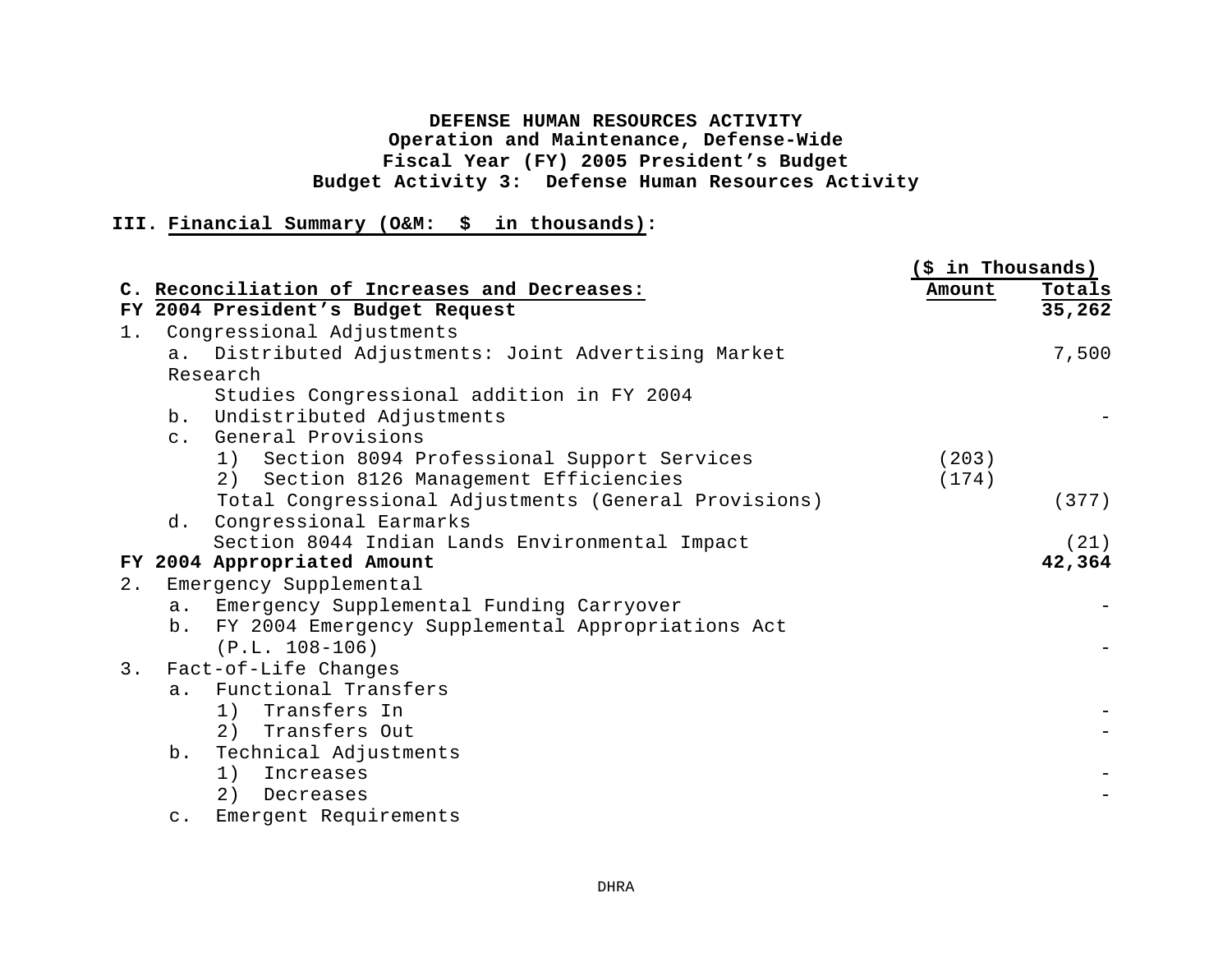# **III. Financial Summary (O&M: \$ in thousands):**

|                                                          | (\$ in Thousands) |        |
|----------------------------------------------------------|-------------------|--------|
| C. Reconciliation of Increases and Decreases:            | Amount            | Totals |
| 1)<br>Program Increases                                  |                   |        |
| 2)<br>Program Reductions                                 |                   |        |
| Baseline Funding                                         |                   | 42,364 |
| Reprogrammings<br>4.                                     |                   |        |
| Increases<br>$a$ .                                       |                   |        |
| h <sub>1</sub><br>Decreases                              |                   |        |
| Revised FY 2004 Estimate                                 |                   | 42,364 |
| Less: Emergency Supplemental Funding<br>5.               |                   |        |
| Normalized Current Estimate for FY 2004                  |                   | 42,364 |
| 6. Price Change                                          |                   | 618    |
| Functional Transfers<br>7.                               |                   |        |
| Transfers In<br>a <sub>z</sub>                           |                   |        |
| Transfers In<br>b.                                       |                   |        |
| Other Transfers (Non-functional Transfers)<br>8.         |                   |        |
| Transfers In<br>$a$ .                                    |                   |        |
| Transfers In<br>b.                                       |                   |        |
| 9.<br>Program Increases                                  |                   |        |
| Annualization of New FY 2004 Program<br>$a$ .            |                   |        |
| 1) Defense Leadership Management Program (DLAMP).<br>The | 9,176             |        |
| DLAMP program is responsible for identifying and         |                   |        |
| producing world-class leaders for key DoD leadership     |                   |        |
| positions. The program was decreased by \$20M in FY2003  |                   |        |
| due to other priorities within DoD. In FY2004, \$9.5M    |                   |        |
| was restored. The additional funding provided in FY2005  |                   |        |
| completely restores this vital executive development     |                   |        |
| program to the FY2003 baseline.                          |                   |        |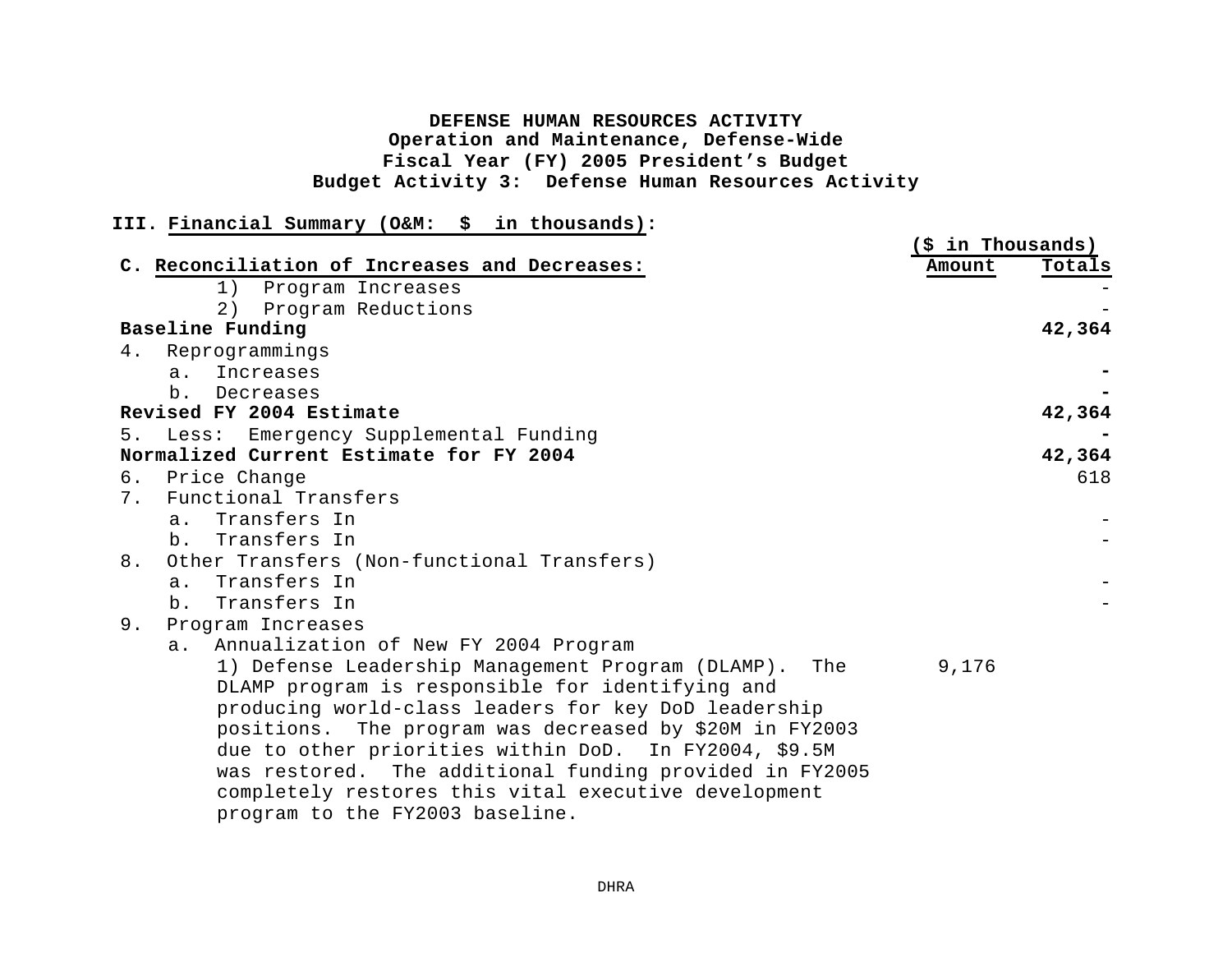## **III. Financial Summary (O&M: \$ in thousands):**

|                                                          | (\$ in Thousands) |        |
|----------------------------------------------------------|-------------------|--------|
| C. Reconciliation of Increases and Decreases:            | Amount            | Totals |
| 2) Joint Advertising Market Research Studies (JAMRS).    | 3,909             |        |
| Funding will be used to support a limited influencer     |                   |        |
| Advertising Campaign and the core functions of the JAMRS |                   |        |
| program, including: (1) direct marketing (high school    |                   |        |
| lists, Selective Service mailings, Web Sites); (2) Joint |                   |        |
| data buys; (3) Web Notes; (4) Polls and Surveys; and     |                   |        |
| (5) research and analysis on important target market     |                   |        |
| information. The Influencer Advertising Campaign         |                   |        |
| includes: (1) creative production; (2) purchase of print |                   |        |
| media; and (3) purchase of on-line media.                |                   |        |
| b. One-Time FY 2005 Costs                                |                   |        |
| c. Program Growth in FY 2005                             |                   |        |
| Total Program Increases                                  |                   | 13,085 |
| 10. Program Decreases                                    |                   |        |
| One-Time FY 2004 Costs<br>a <sub>1</sub>                 |                   |        |
| Program Decreases in FY 2005<br>b.                       |                   |        |
| FY 2005 Budget Request                                   |                   | 56,067 |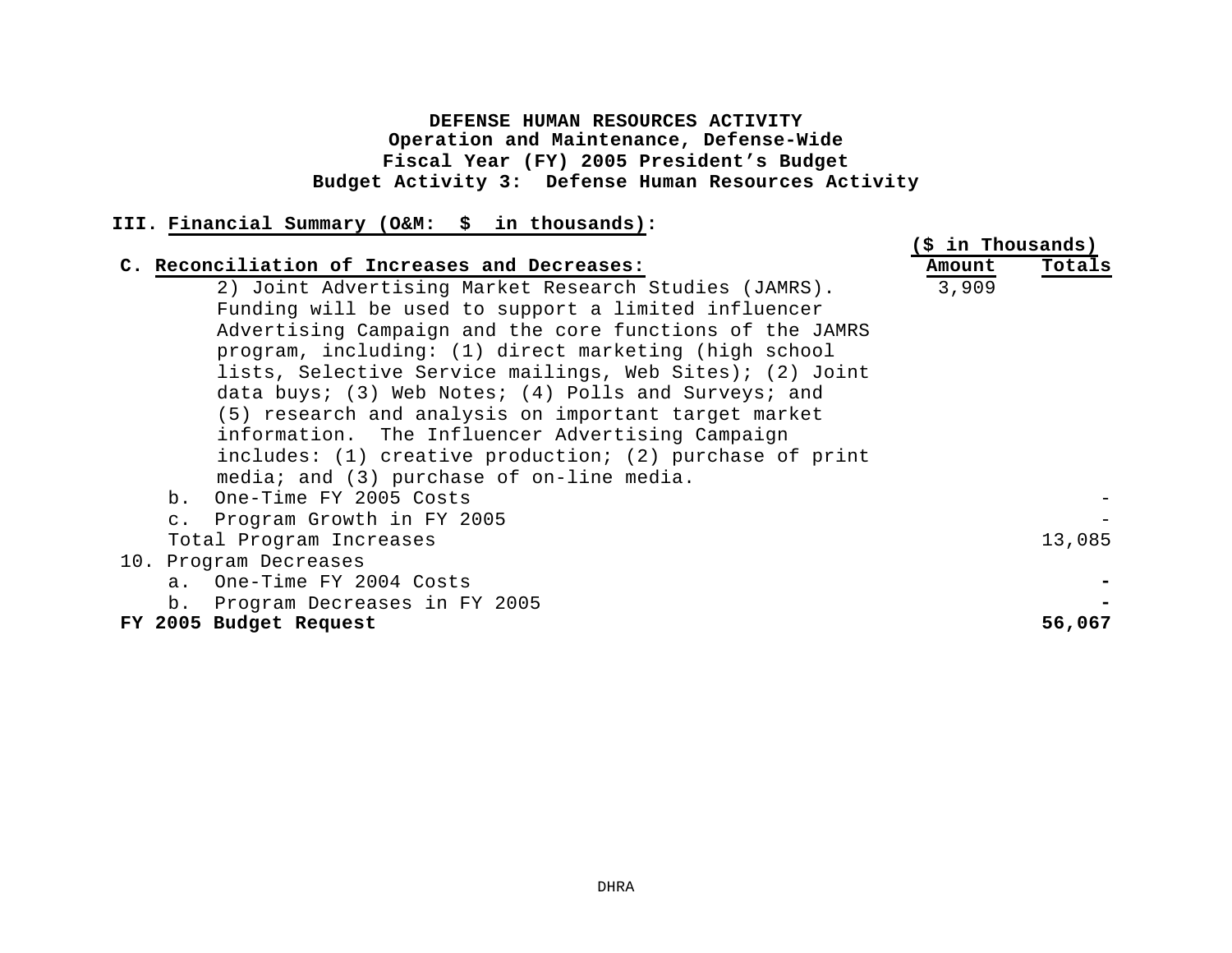#### **IV. Performance Criteria and Evaluation (Continued)**:

#### **Joint Advertising, Market Research and Studies (JAMRS) Program**

All three programs of JAMRS support the OUSD(P&R) performance metrics for recruiting and retention goals, which meet the objectives of the President's Management Agenda initiative of Strategic Management of Human Capital and fall primarily in the Force Management quadrant of the Balanced Scorecard. The program supports efforts to target the right number and quality of military recruits. Recruit quantity and quality are measured in the Balanced Scorecard and reported in the Annual Defense Report and Performance Assessment Review.

#### *Joint Recruiting Advertising Program (JRAP*) performance is measured in several ways:

1. Media plans will use standard advertising industry measures to ensure they reach market targets with cost-effective media. These industry measures include: calculations of reach and frequency, cost-per-thousand, Gross Ratings Points (GRPs), audience composition, audited circulation data, editorial profiles, and ratings. Post-buy analyses will be conducted to compare actual results to plan. In many cases, performance guarantees can be negotiated with media sources. JRAP will pursue advertising replacements if actual performance does not meet such guarantees.

2. JRAP tracks and analyzes its advertising impacts by collecting data from interviews with youth and adults. The analysis enables DoD to monitor the effects of military advertising on its key target markets – youth and adults. For example, the study measures the public's perception of the military (image), advertising slogan recognition, and recall and reaction to Service advertisements; it also links advertising awareness to prospects' interest in joining, and adults' likelihood of recommending the military.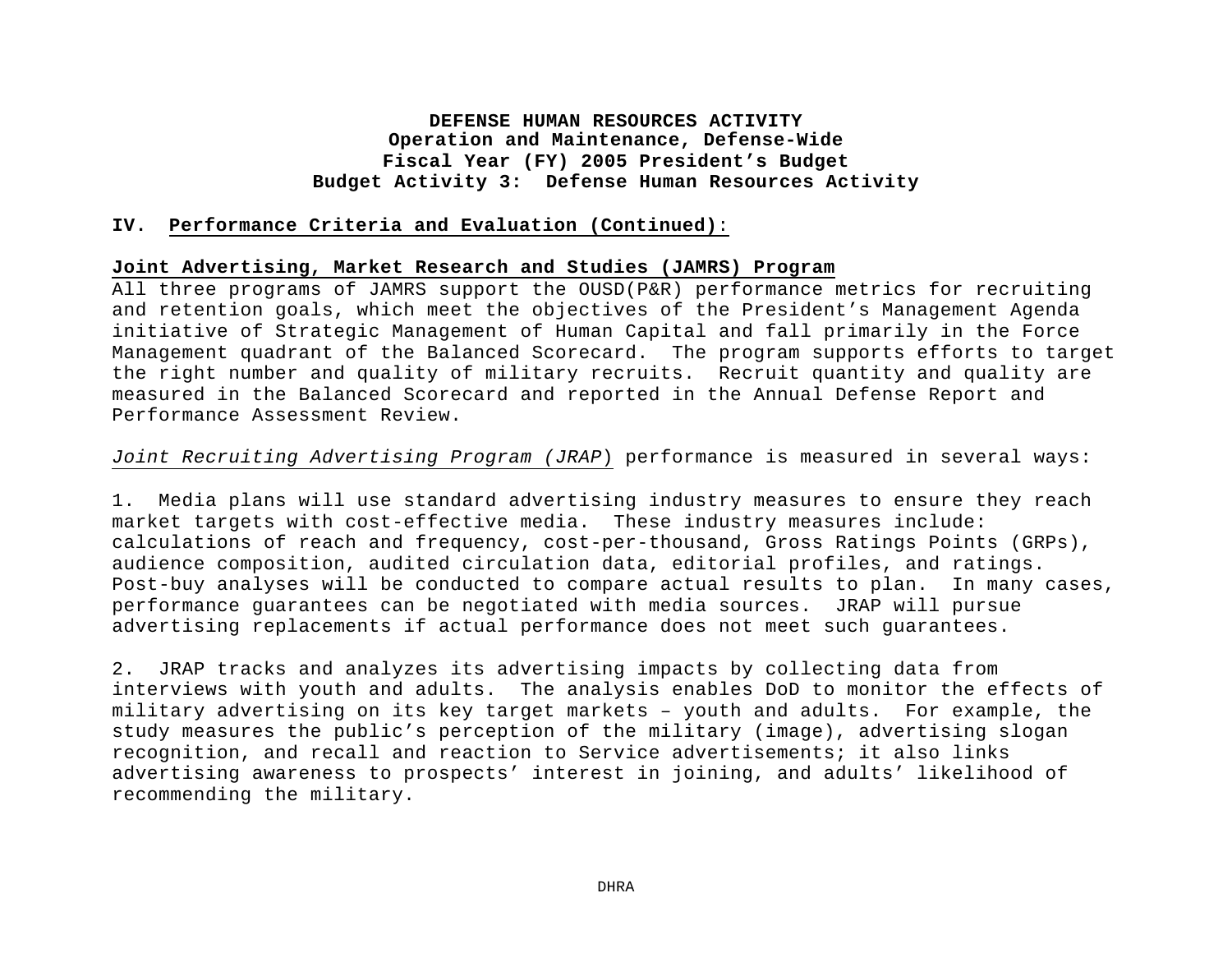## **IV. Performance Criteria and Evaluation (Continued)**:

JRAP's integrated marketing campaign will capitalize on the Department's significant investment in market research on adult influencers of young people. . The effectiveness of the campaign can be measured through:

- Increasing the number of *parents* who are somewhat/very positive towards encouraging the military as an option for their kids;
- Increasing *adult* awareness of JRAP advertising;
- Increasing *adult* willingness to recommend military service;
- Increasing *DoD workforce* willingness to recommend military service;
- Capturing and increasing *recruit* leads via JRAP web sites (www.TodaysMilitary.com , www.MyFuture.com ) while increasing total web site visits; and
- Increasing *adult influencer* leads via direct mail, Internet, and toll-free phone lines

*Joint Market Research Program (JMRP)* performance evaluation will be based on the results of a yearend satisfaction survey of the Services' Recruiting Commands. Results will be compared and analyzed in future years using FY 2002 base year as a benchmark. It includes satisfaction scales for each of the major projects within JMRP as well as the following overall measures:

- Overall satisfaction with JMRP services;
- "JMRP has been helpful in meeting my organization's objectives;"
- "Intend to use JMRP as key resources in the future;" and
- "Would recommend the information and services provided by JMRP." .

*Joint Military Recruiting Studies (JMRS)* performance will also be assessed as part of a yearend satisfaction survey.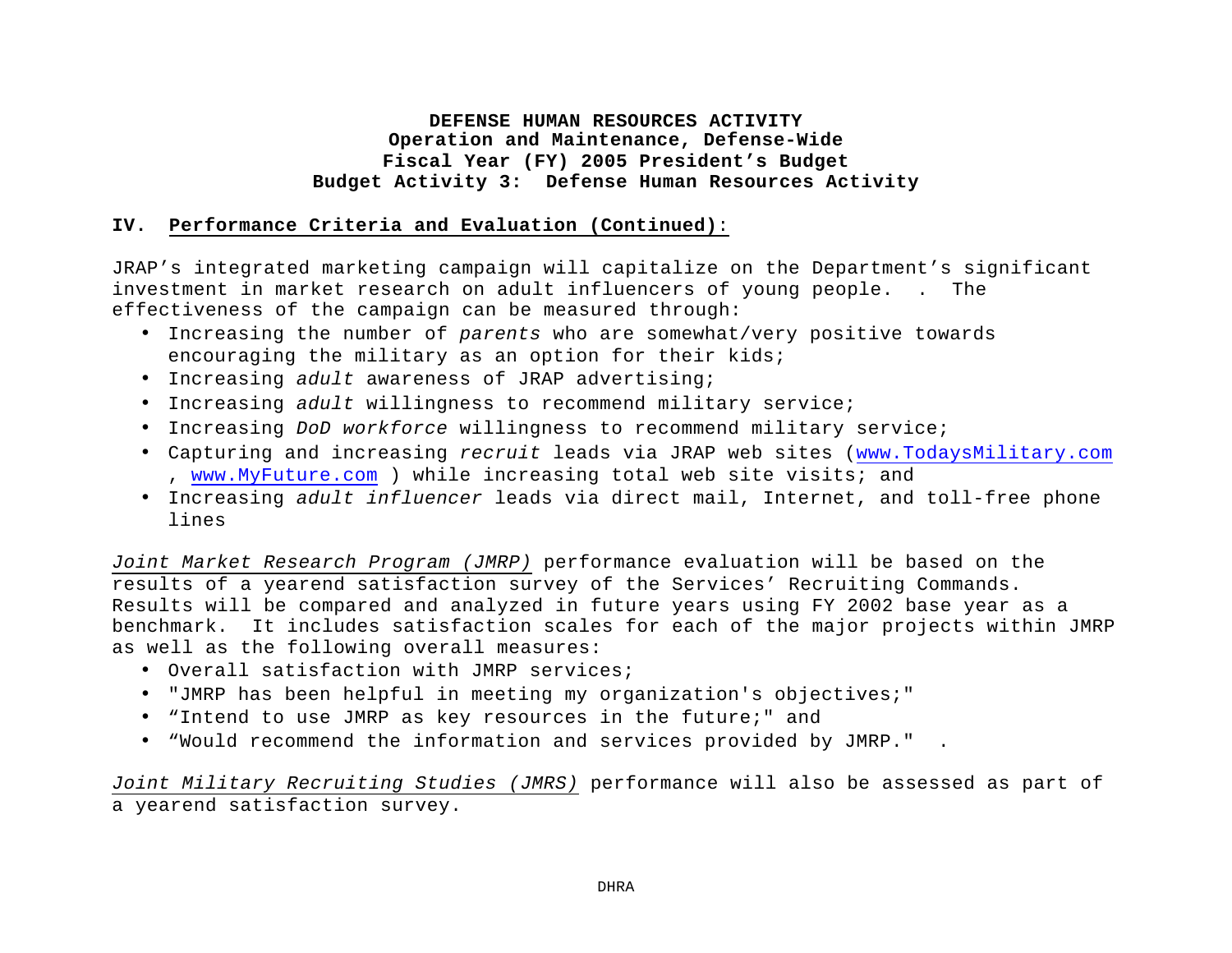**IV. Performance Criteria and Evaluation (Continued)**: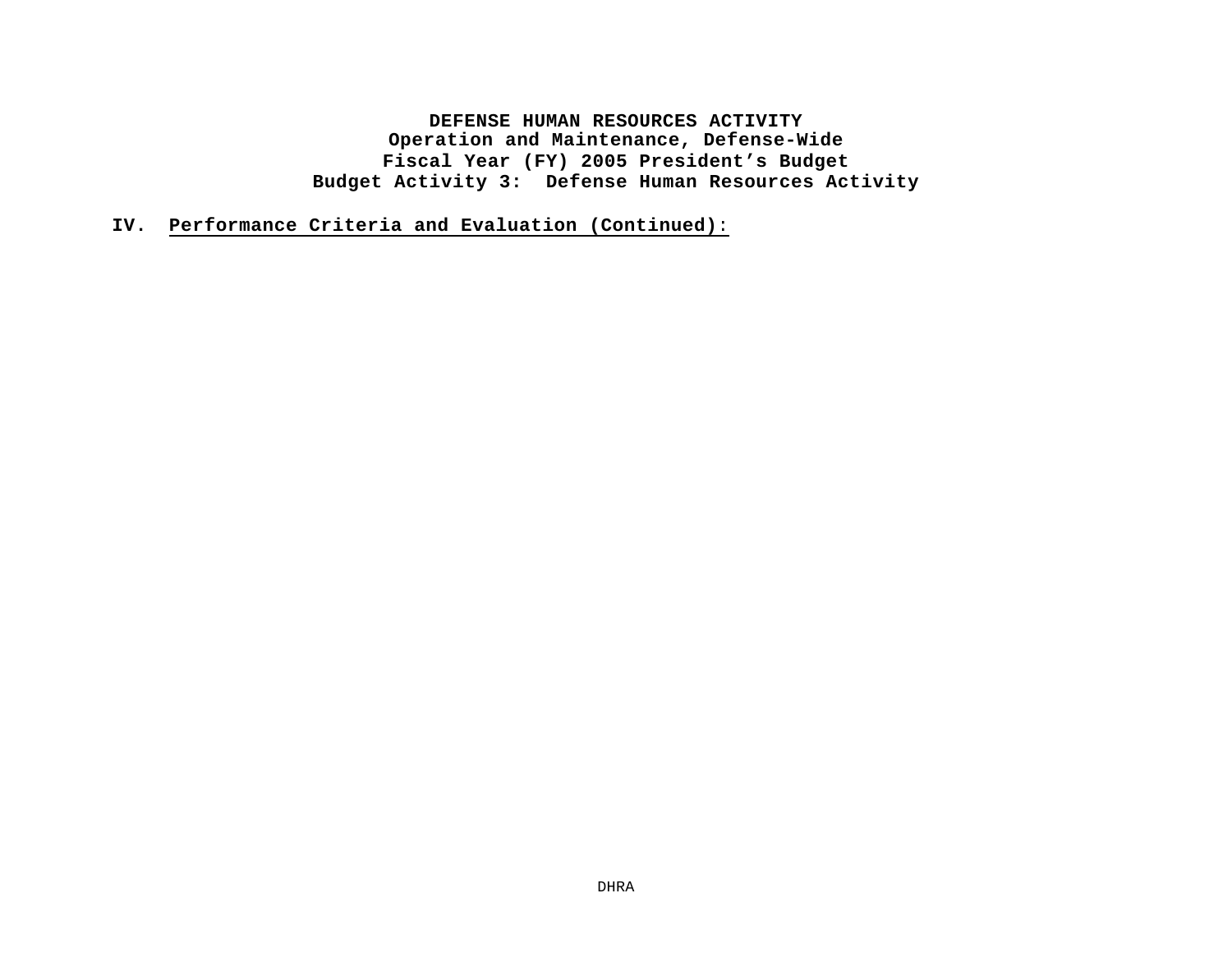#### **IV. Performance Criteria and Evaluation (Continued)**:

#### **Defense Leadership and Management Program (DLAMP)** performance is measured by:

- *Professional Military Education.* Through September 2003, 615 of the active DLAMP participants have completed PME. There are 144 participants enrolled in PME courses for academic year 2003-2004. At least another 150 participants will be enrolled in academic year 2004-2005. DLAMP continues to work with the PME schools to increase the number of seats in resident and non-resident programs available to DLAMP students.
- *Graduate Education.* As of September 2003, 211 active participants require a master's degree. There will be up to 100 full-time master's degree fellowships awarded each year. In FY 2005, with the anticipated addition of the Class of 2004, an estimated 200 participants will attend graduate school for the purpose of achieving a Masters Degree on a full or part-time basis.

#### **Defense Resource Management Institute (DRMI)**

This program has been reviewed to ensure compliance with the President's Management Agenda, Performance Management Goals of the OUSD (P&R), and the Balanced Scorecard Concepts (BSC) quadrants established by the Department including: Force Management Risk, Operational Risk, Institutional Risk and Future Challenges Risk. Metrics to measure and evaluate its performance in achieving programmatic objectives remain in place. The DRMI will continue to conduct Defense Resources Management Courses, International Defense Management courses, and a Senior International Defense Management course. It will also conduct Mobile International Defense Management Courses and achieve other training objectives defined by Departmental leadership in support of transformation. This program addresses the BSCs of Institutional and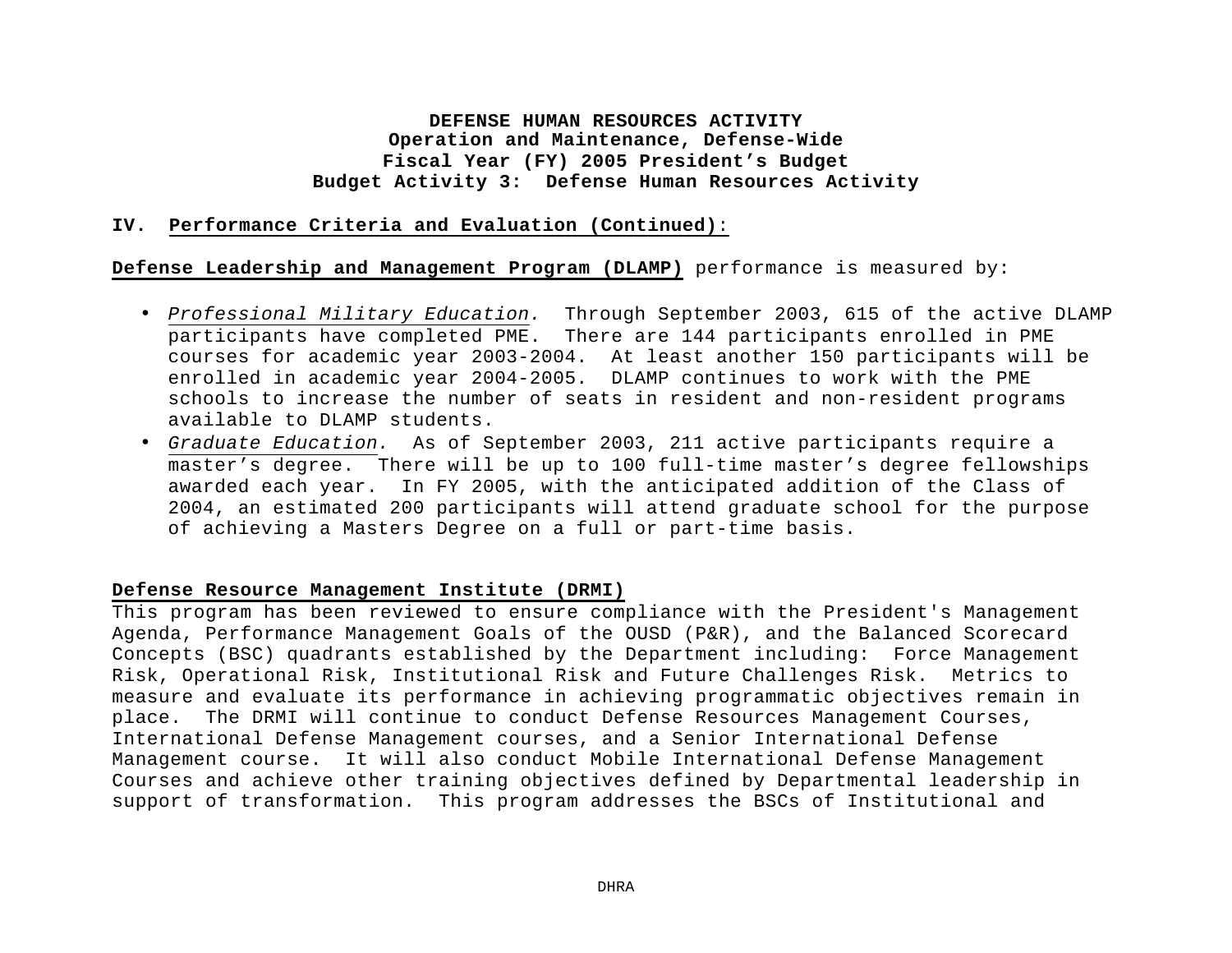# **IV. Performance Criteria and Evaluation (Continued)**:

Future Challenges Risk, and provides training in support of Improved Financial Performance as described in the President's Management Agenda.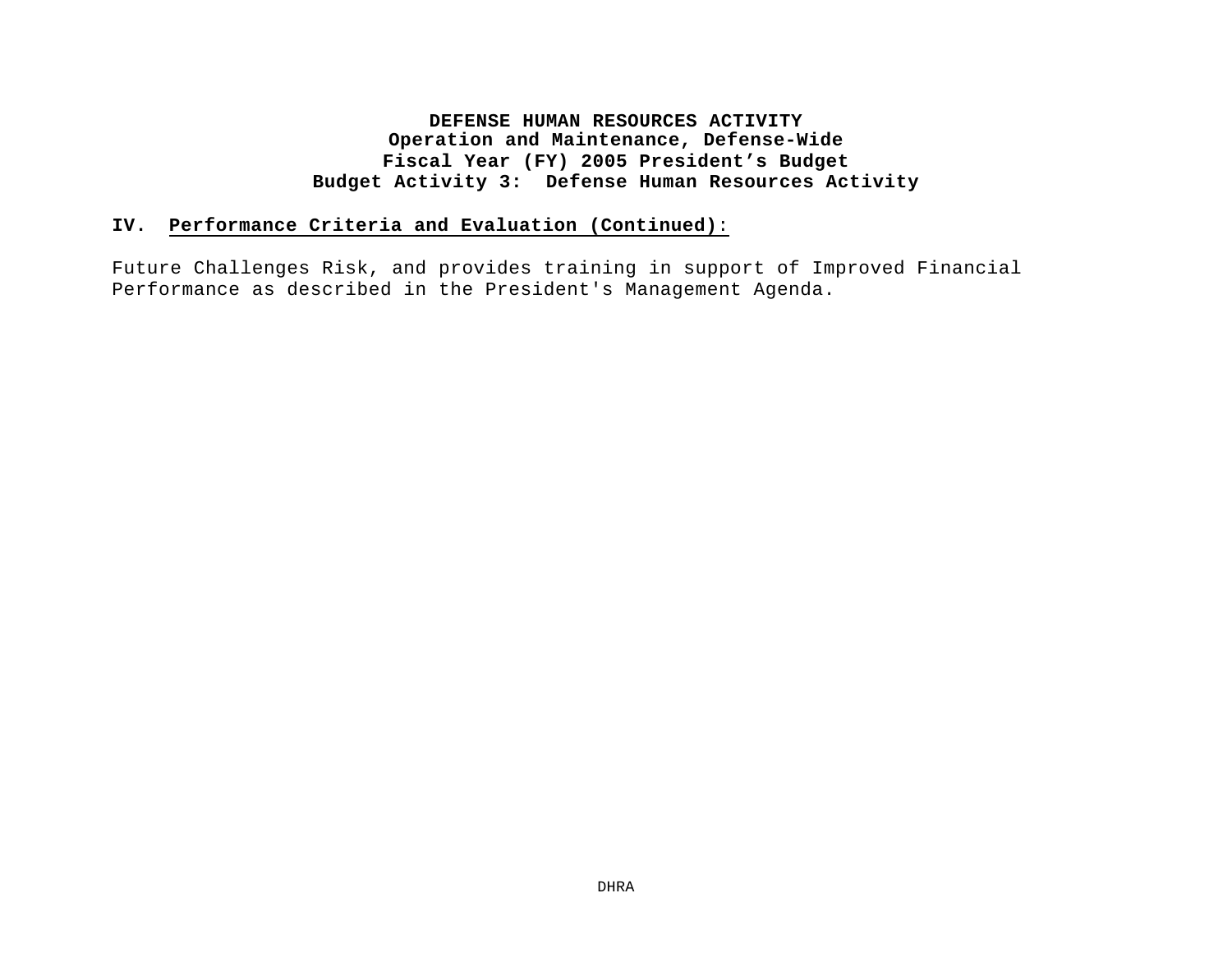| v.<br>Personnel Summary:        | FY 2003      | FY 2004      | FY 2005 | Change<br>FY 2004/<br>FY 2005 |  |  |
|---------------------------------|--------------|--------------|---------|-------------------------------|--|--|
| Active Mil End Strength (Total) |              |              |         |                               |  |  |
| Officer                         | 4            | 4            | 4       | 0                             |  |  |
| Enlisted                        | $\mathbf 1$  | $\mathbf{1}$ |         | 0                             |  |  |
| Civilian End Strength (Total)   |              |              |         |                               |  |  |
| U.S. Direct Hire                | 21           | 21           | 21      | 0                             |  |  |
| Active Mil FTES (Total)         |              |              |         |                               |  |  |
| Officer                         | 4            | 4            | 4       | 0                             |  |  |
| Enlisted                        | $\mathbf{1}$ | $\mathbf{1}$ | 1       |                               |  |  |
| Civilian FTES (Total)           |              |              |         |                               |  |  |
| U.S. Direct Hire                | 21           | 21           | 21      | 0                             |  |  |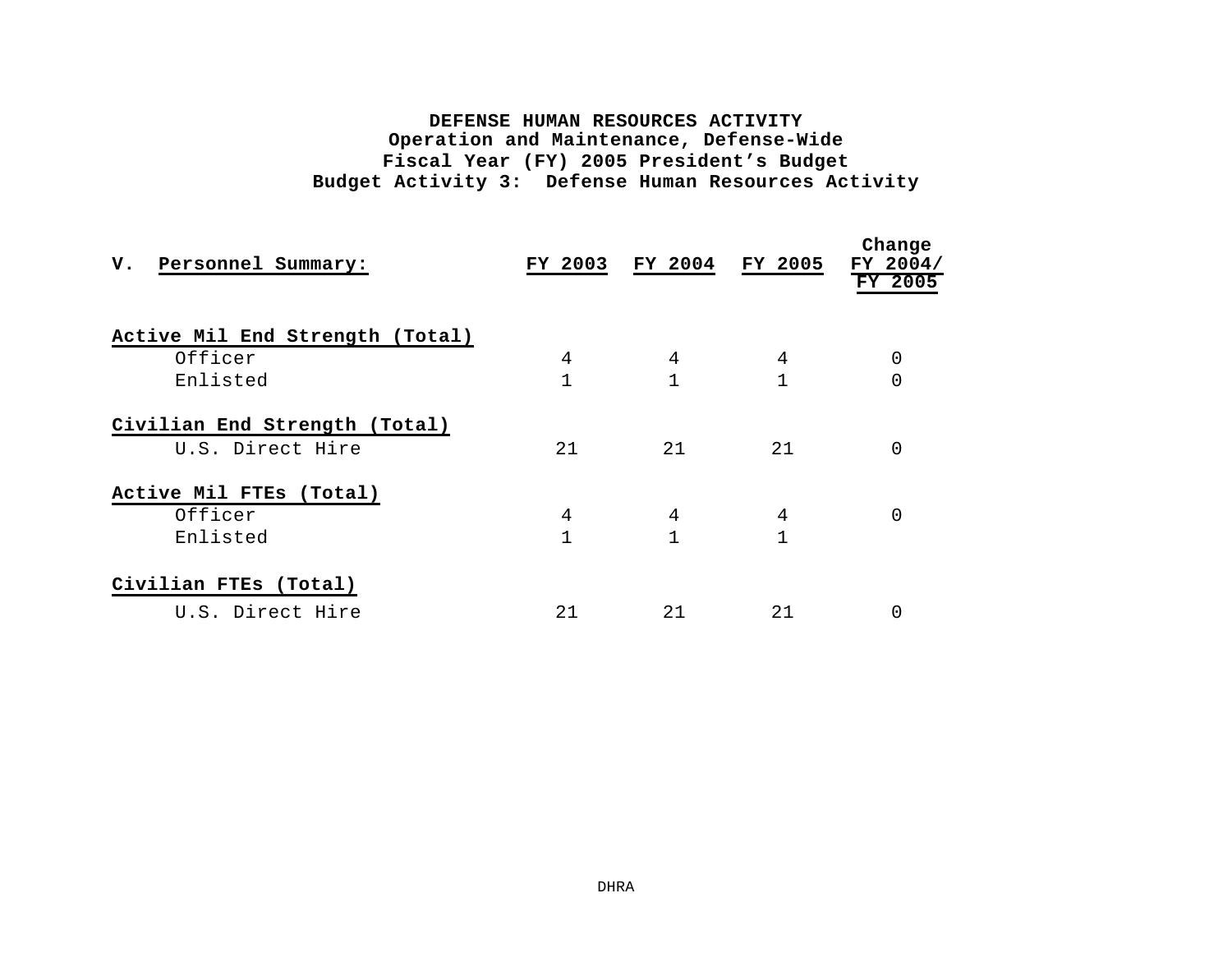## **VI. OP 32 Line Items (Dollars in Thousands):**

|     |                        | Change FY 2003/2004 |                |         | Change FY 2004/2005 |              |                |         |
|-----|------------------------|---------------------|----------------|---------|---------------------|--------------|----------------|---------|
|     |                        | FY 2003             | Price          | Prog    | FY 2004             | Price        | Prog           | FY 2005 |
|     |                        | Actual              | Growth         | Growth  | Est                 | Growth       | Growth         | Est     |
| 101 | Executive, General &   |                     |                |         |                     |              |                |         |
|     | Special Schedule       | 1,957               | 68             | 519     | 2,544               | 58           | 15             | 2,617   |
| 199 | Total Civilian         |                     |                |         |                     |              |                |         |
|     | Personnel Compensation | 1,957               | 68             | 519     | 2,544               | 58           | 15             | 2,617   |
| 308 | Travel Of Persons      | 1,719               | 29             | 873     | 2,621               | 39           | 171            | 2,831   |
| 399 | Total Travel           | 1,719               | 29             | 873     | 2,621               | 39           | 171            | 2,831   |
| 416 | GSA Managed Supplies   | 17                  | 0              | 19      | 36                  | $\mathbf 1$  | 2              | 39      |
| 499 | Total Supplies &       |                     |                |         |                     |              |                |         |
|     | Materials              | 17                  | $\overline{0}$ | 19      | 36                  | $\mathbf{1}$ | $\overline{2}$ | 39      |
| 914 | Purchased              |                     |                |         |                     |              |                |         |
|     | Communications         | $\mathbf 0$         | $\mathbf 0$    | 20      | 20                  | $\mathbf 0$  | 2              | 22      |
| 989 | Other Contracts        | 41,618              | 541            | (5,076) | 37,083              | 519          | 12,951         | 50,553  |
| 998 | Other Costs            | 3                   | $\overline{0}$ | 57      | 60                  | $\mathbf{1}$ | (56)           | 5       |
| 999 | Total Other Purchases  | 41,621              | 541            | (4,999) | 37,163              | 520          | 12,897         | 50,580  |
|     | 9999 Total             | 45,314              | (638)          | (3,588) | 42,364              | 618          | 13,085         | 56,067  |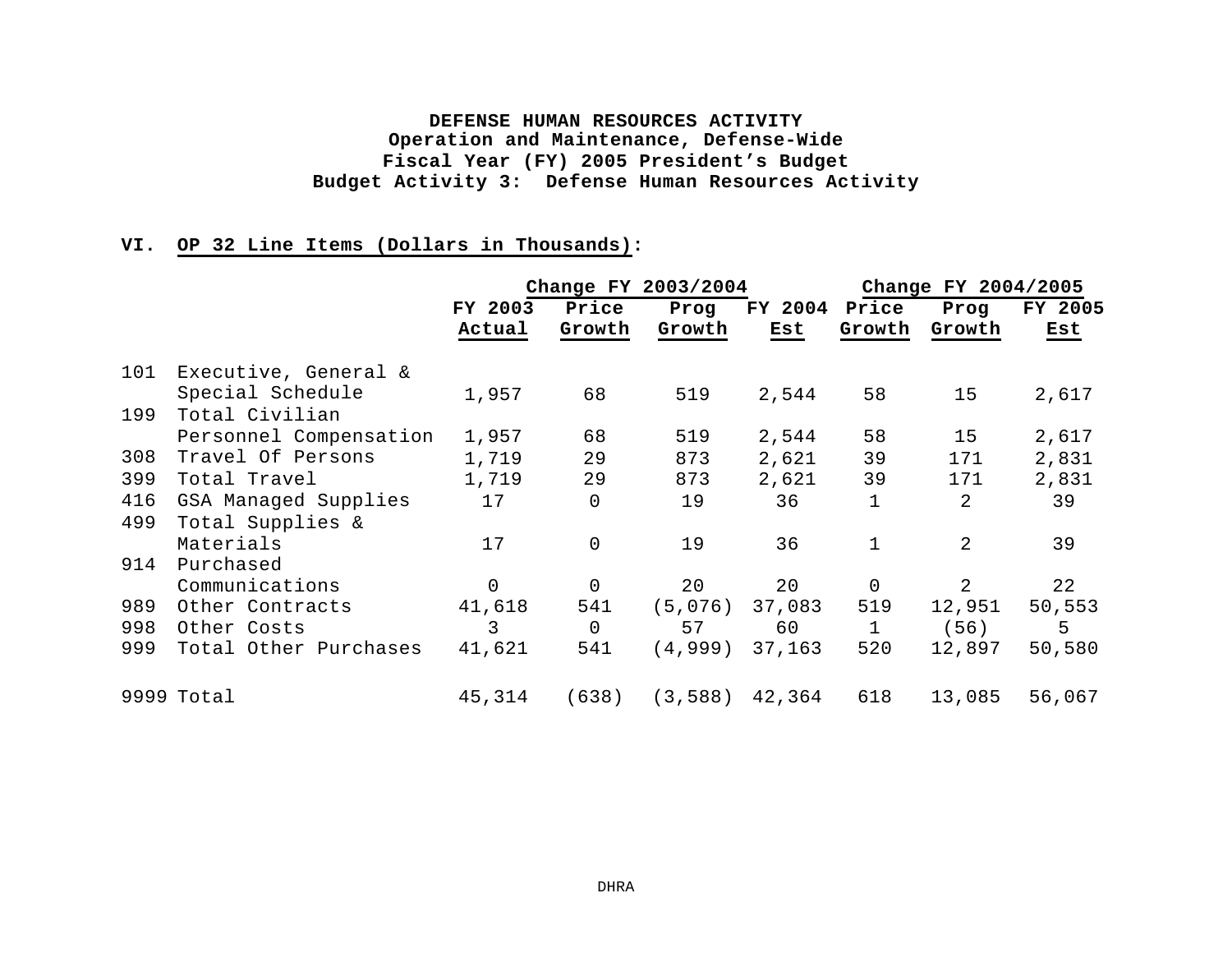#### **I. Description of Operations Financed:**

The Defense Human Resources Activity (DHRA) uses Budget Activity 4 funding to finance management and improvement of the Department's principal human resources management organizations and systems. DHRA coordinates the work of several organizations that directly administer personnel policies, maintain comprehensive databases, provide a variety of education and research programs, and support benefit, readiness, force protection, and financial management efforts. These programs use automation and innovative technology to enable the Department's policymakers, warfighters, and civilian managers to do their jobs more efficiently and effectively. Major programs include:

#### **Defense Integrated Military Human Resources System (DIMHRS)**

The DIMHRS Personnel/Pay initiative, which is funded through all years of the Future Years Defense Program (FYDP), supports a totally integrated pay and personnel system for the all DoD Components' operational requirements. DHRA's Joint Requirements and Integration Office (JR&IO) provides functional direction for DIMHRS and retains Information Management (IM) and Business Process Reengineering (BPR) responsibilities and funding. Design and development funds were transferred to the Navy, as the Acquisition agency for DIMHRS, in FY 2002. In FY 2005, funding transfers from the Navy to DHRA to provide more effective OSD oversight, and ensure that the DIMHRS supports DoD-wide priorities and complies with the Business Management Modernization Program, which gives the OSD Principal Staff Assistants additional responsibilities for IT Portfolio Management.

There are three initiatives associated with the expanded DIMHRS program: a Manpower system; a Training and Education system; and a fully integrated military personnel/pay management system that will serve Service members and their families, military commanders, and the Services into the 21<sup>st</sup> century. In compliance with the Clinger-Cohen Act and the Government Performance and Results Act, the DIMHRS Personnel/Pay project is identifying "useful segments" that can demonstrate both rapid acquisition techniques and measurable functional benefits. OASD C3I certified that DIMHRS met the Clinger-Cohen Act requirements under section 8121 of the FY 2000 Defense Appropriations Act for Milestone I approval. DIMHRS received Milestone B1 approval in April 2003 when OUSD (Comptroller) certified that DIMHRS is consistent with the Business Management Enterprise Architecture. The DIMHRS Acquisition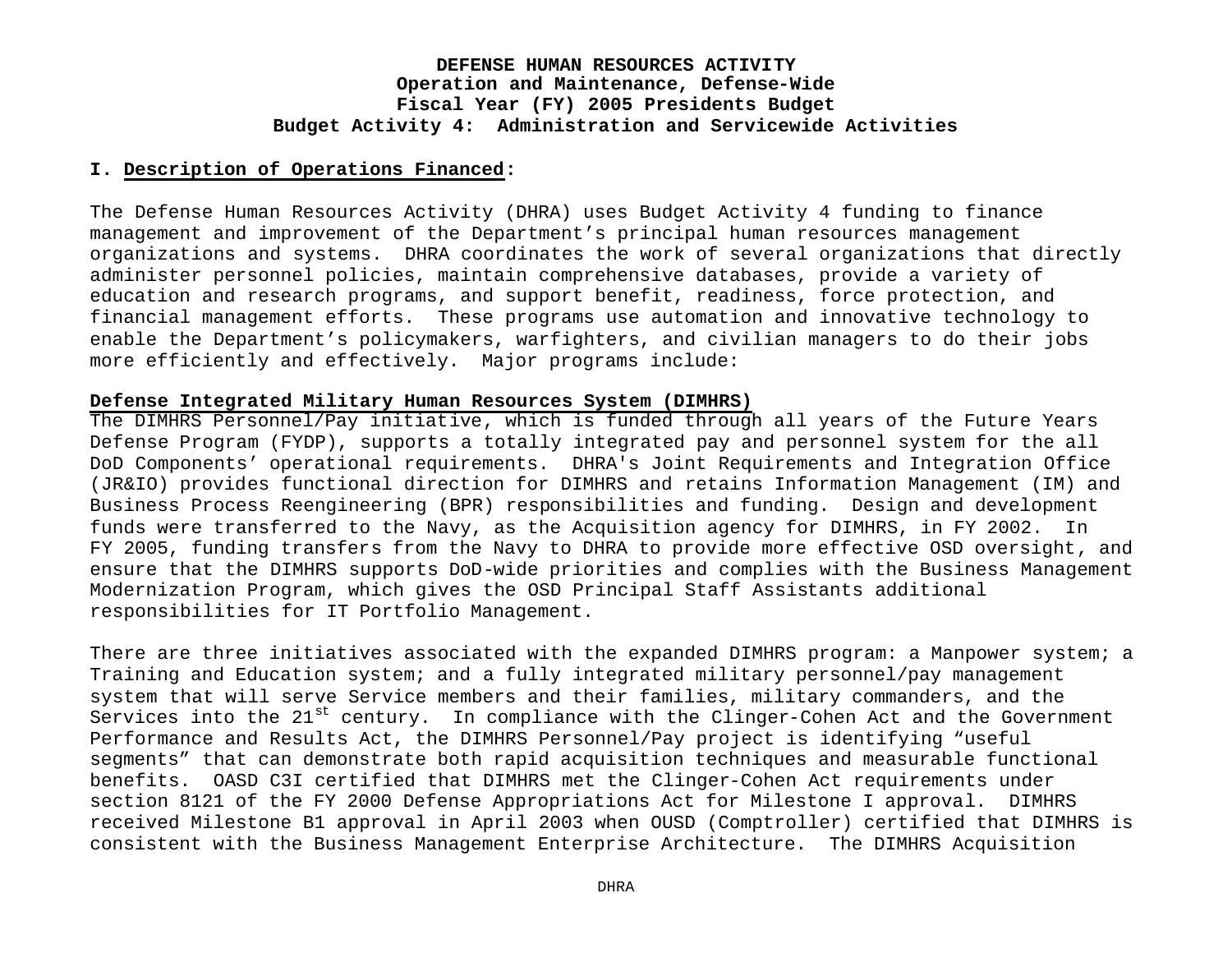#### **I. Description of Operations Financed: (continued)**

Decision Memorandum (ADM), signed by the ASD (NII) in May 2003 approved DIHMRS entry into System Development and Demonstration.

Joint Requirements & Integration Office (JR&IO) Information Management (IM) DHRA's JR&IO supports the Information Management responsibilities of the Office of the Under Secretary of Defense for Personnel and Readiness (OUSD(P&R)). The office is responsible for information management, strategic plans, mission area analyses, and portfolio management. Responsibilities include initiating, coordinating, and executing project/program areas such as, Business Management Modernization Program, Interagency BPR, IM Analysis, Information Assurance, Critical Infrastructure Protection, Information Technology, Functional Data Administration, and Data Standardization. JR&IO coordinates participation in budget and program reviews and supports working level and executive participation in the interagency personnel records area. JR&IO sponsors business processing reengineering projects and conducts prototype demonstrations of innovative work processes and enabling information technologies such as automated exchange of digitized personnel records.

## **Defense Eligibility Enrollment Reporting System (DEERS), Real Time Automated Personnel Identification System (RAPIDS), and the Common Access Card (CAC)**

The DEERS, RAPIDS and CAC programs are interrelated and inter-dependent. All three programs continue to develop DoD-wide systems and capitalize on existing infrastructure. These highly successful, operational, production systems are up and running today to support critical missions throughout the Department.

- DEERS is the Department's personnel data repository (PDR).
- CAC uses the DEERS Personnel Data Repository database for authentication and personnel information.
- RAPIDS is the application through which DoD ID cards (including CAC) are issued and the DEERS database is updated.

**DEERS** is the Department's only database containing personnel records of all Service members, retirees, family members, DoD civilians, and selected contractors - virtually everyone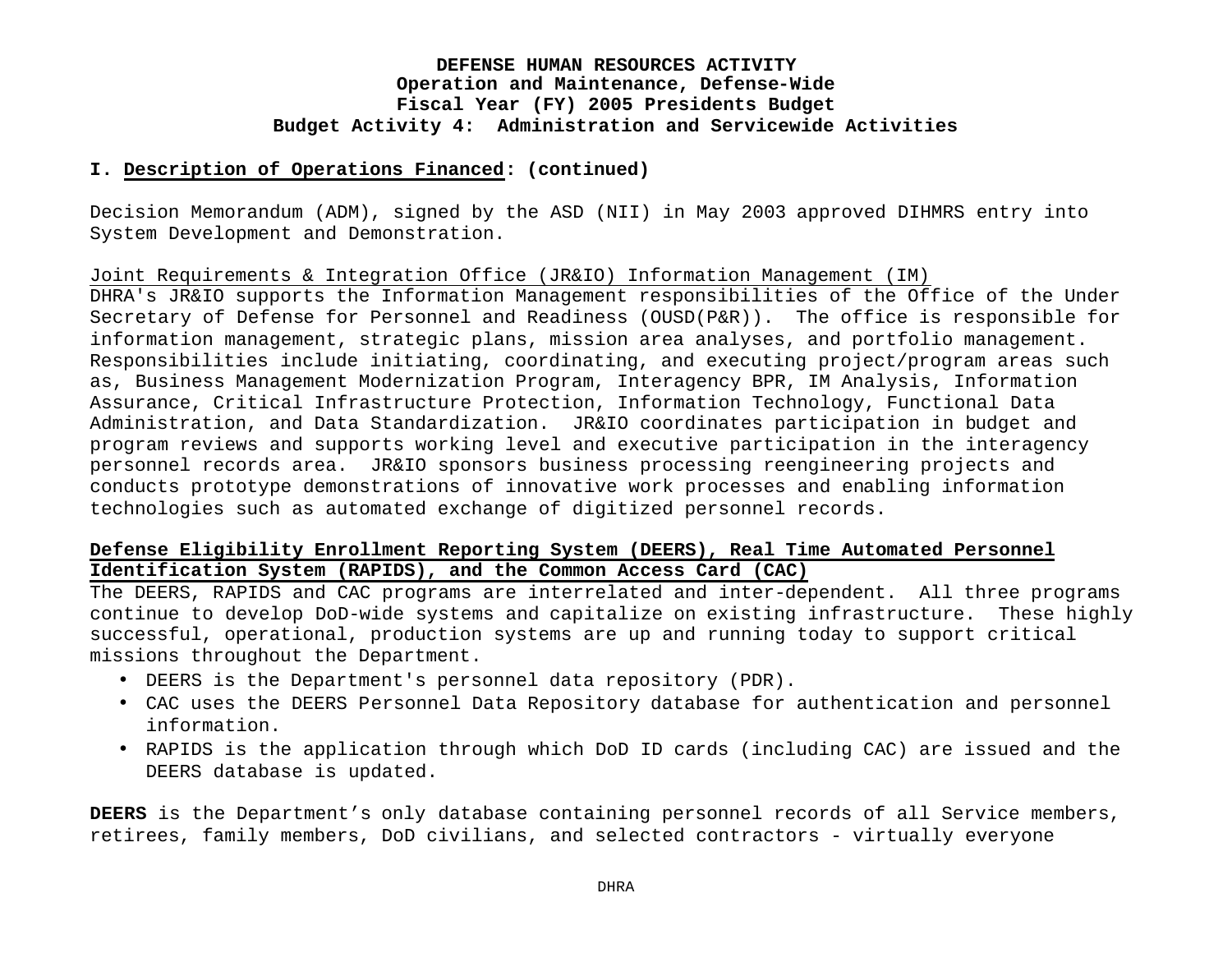#### **I. Description of Operations Financed: (continued)**

associated with the Department. Consequently, it provides the vehicle for rapid implementation of Department-wide initiatives, new programs, and directed mission changes. DEERS is the Department's first fully operational modern, Joint-Service, worldwide, automated personnel system. It is used for benefits verification, identity authentication, and issuing identification cards to over 23 million Service members, family members, retirees, and civilian employees of the Department. It gathers updated information from over 100 systems throughout the Department, and processes over 2.4 million transactions and updates each day. This system is continually updated and maintained to ensure full functionality and security of sensitive information protected by the Privacy Act of 1974.

DEERS identifies all users of DoD benefits. It collects, maintains, and provides demographic data on eligible beneficiaries to ensure that only eligible beneficiaries receive benefits and services. It improves the management, planning, and allocation of DoD benefits and reduces fraud in and abuse of DoD pay and benefit programs. DEERS automates benefits and entitlements determination and protects member entitlements and benefits to include medical, dental, commissary privileges, exchange privileges, life insurance benefits and Montgomery GI Bill (MGIB) educational benefits.

DEERS is critical to the effective operation of the Military Health System (MHS). As the only central system in the complex network of automated systems that make up the MHS, DEERS is the sole conduit for critical beneficiary information throughout the MHS. DEERS facilitates and safeguards access to benefits, particularly medical benefits, for over 23 million individuals - military members, including retirees, and their families. This protection is exercised more than 2.2 million times a day by managed care support contractors, Uniformed Services medical and dental treatment facilities, pharmacies throughout the U.S., and DoD personnel offices. DEERS has been extensively modified to bring new services to MHS coincident with the introduction of T-NEX, the next generation of TRICARE contracts. These changes include new centralized capability to determine and track Primary Care Managers and fees, deductibles and catastrophic cap amounts. Additionally, DEERS has been modified to implement the Department's enterprise requirements for the Healthcare Insurance Portability and Accountability Act (HIPAA).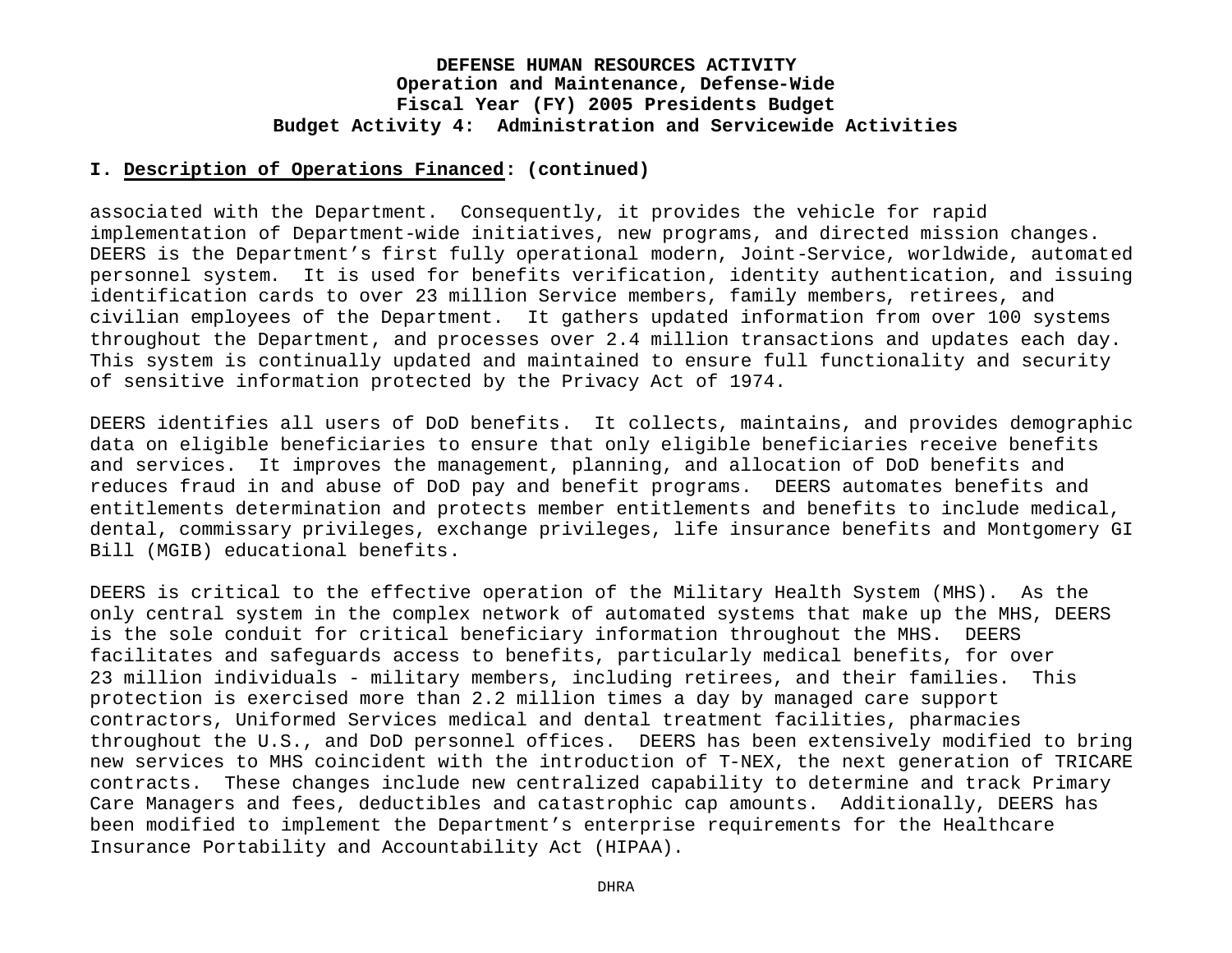### **I. Description of Operations Financed: (continued)**

DEERS Support Office (DSO) responds to phone, fax, mail, or e-mail questions, concerns and issues from DoD beneficiaries. The DSO provides assistance to Service members and their families by explaining available benefits packages as well as conditions necessary to qualify, and actions required to register for these benefits. It provides a human touch for members and their families experiencing real problems in collecting entitlements and benefits. Sponsors and family members contact the DSO to request DEERS record changes, obtain assistance in resolving TRICARE claim denials, and check on eligibility for TRICARE, Medicare, the TRICARE Senior Pharmacy Program, and the TRICARE For Life Program. DSO also operates four additional telephone functions including: the DEERS Eligibility line for those users without access to the DEERS database; the DoD Re-verification line to allow beneficiaries to re-verify DEERS status as part of the TRICARE For Life legislation; the Recruiter line for recruiters to confirm reenlistment eligibility; and the Military Funeral Honors Program phone line, for funeral home directors to request military honors support.

In addition to its personnel and medical role, DEERS has consistently proven its value to the Department's overall mission and plays a critical role in the DoD's responsibilities for Homeland Defense. Mission critical functions which proved to be invaluable in responding to the events of September 11, 2001, and have been used extensively during Operation Iraqi Freedom and Operation Enduring Freedom, include:

- locator for DNA Registry; personnel locator;
- panograph retrieval (full mouth dental x-rays) of military members;
- DNA Sample registration; fingerprint registry and retrieval;
- language capabilities and qualifications locator and registry;
- real-time mobilization support for Guard/Reserve and their families; and
- identification of Guard/Reserve participation in contingencies (mobilization unique benefits for members and their families).

**RAPIDS** is the Department's enterprise solution for annually issuing four to five million Uniformed Services Identification and Privilege Cards to Service members, active and Reserve component, civilian employees, retired members, eligible family members, and selected contractors. This system is fielded in over 1,200 locations around the world including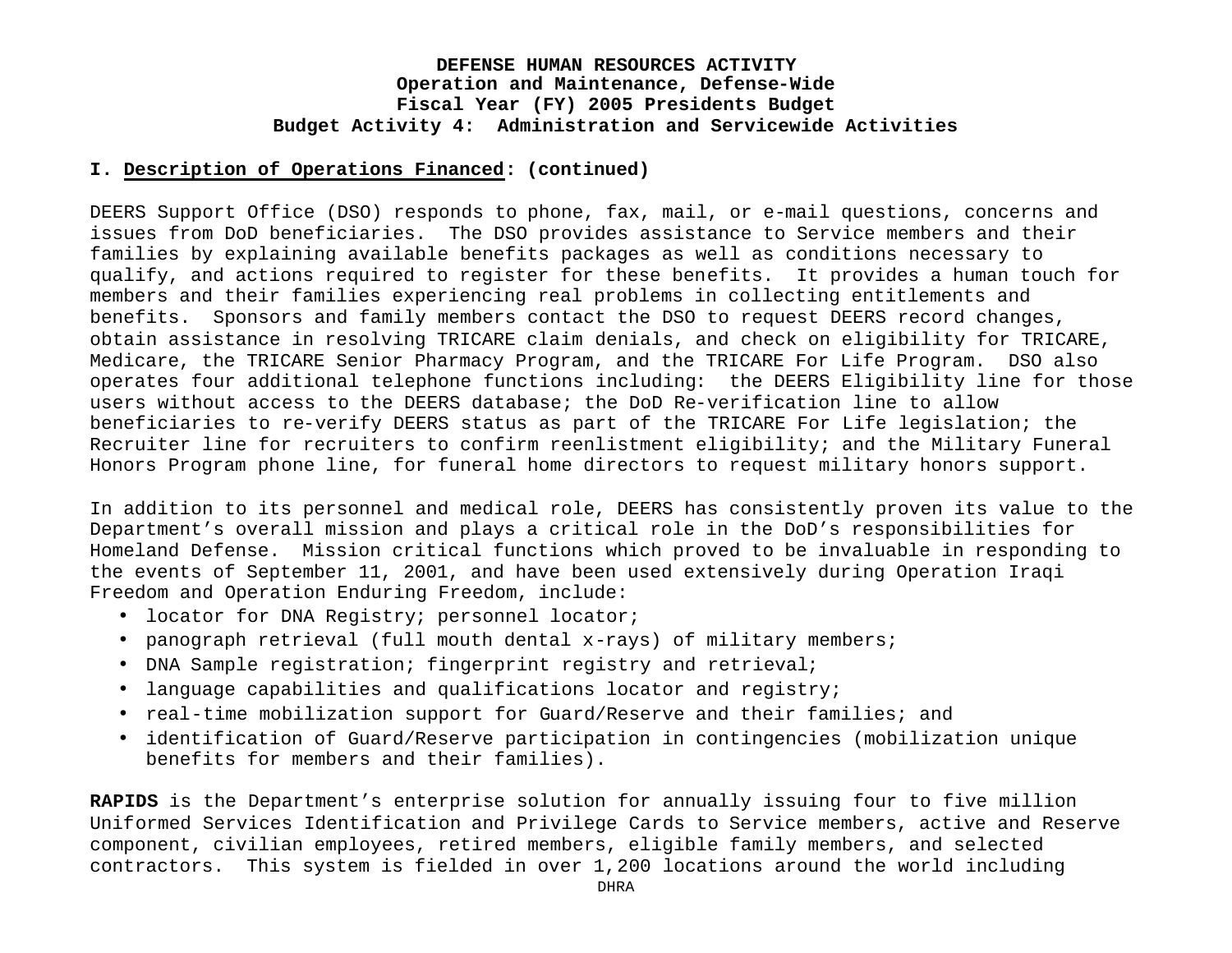#### **I. Description of Operations Financed: (continued)**

fixed-sites, mobilized Guard/Reserve activities, and Navy ships. In addition, RAPIDS provides the means to collect family member information so that eligible family members are appropriately categorized, entered into DEERS and issued ID cards that correctly reflect their entitlements and privileges. RAPIDS infrastructure, both hardware and software, is centrally managed by the Defense Manpower Data Center (DMDC). The infrastructure also includes comprehensive user support consisting of a multi-tiered help desk, telecommunication expertise, training, and equipment installation and maintenance.

The Department directed augmentation of the DEERS/RAPIDS infrastructure to issue the new DoD smart card - the Common Access Card (CAC). The CAC is a technologically advanced identification card that enables the DoD to reform business processes and better serve and support our Service men and women. Because it contains the Public Key Infrastructure (PKI) digital certificates, it is the key to protect the DoD information technology infrastructure, conduct electronic commerce with our business partners, move to web-based personnel and health administration, and implement the reengineered Defense Travel System. As the authentication database for CAC PKI, DEERS stores information related to the digital certificates held by the approximately four million CAC holders.

The CAC is the Department's passport to the electronic world. The technology provides authentication of cardholders via digital credentials, eliminating the need for a multitude of user identities and passwords to access different systems. Both the digital signature and the authentication allow the Department to move business and commerce away from cumbersome, paper-based systems, thus resolving the major impediment to achieving e-business and paperless goals.

The primary distinguishing, "smart" feature of the CAC is the integrated circuit chip. The chip provides the capability to read, write, and perform various functions and operations on several thousand bytes of information. The information stored on this chip is varied: identification, demographics, benefits, physical security, and card management. The chip will store certificates that enable cardholders to digitally sign documents such as e-mail, encrypt information, and establish secure web sessions to access and update their information via the Internet.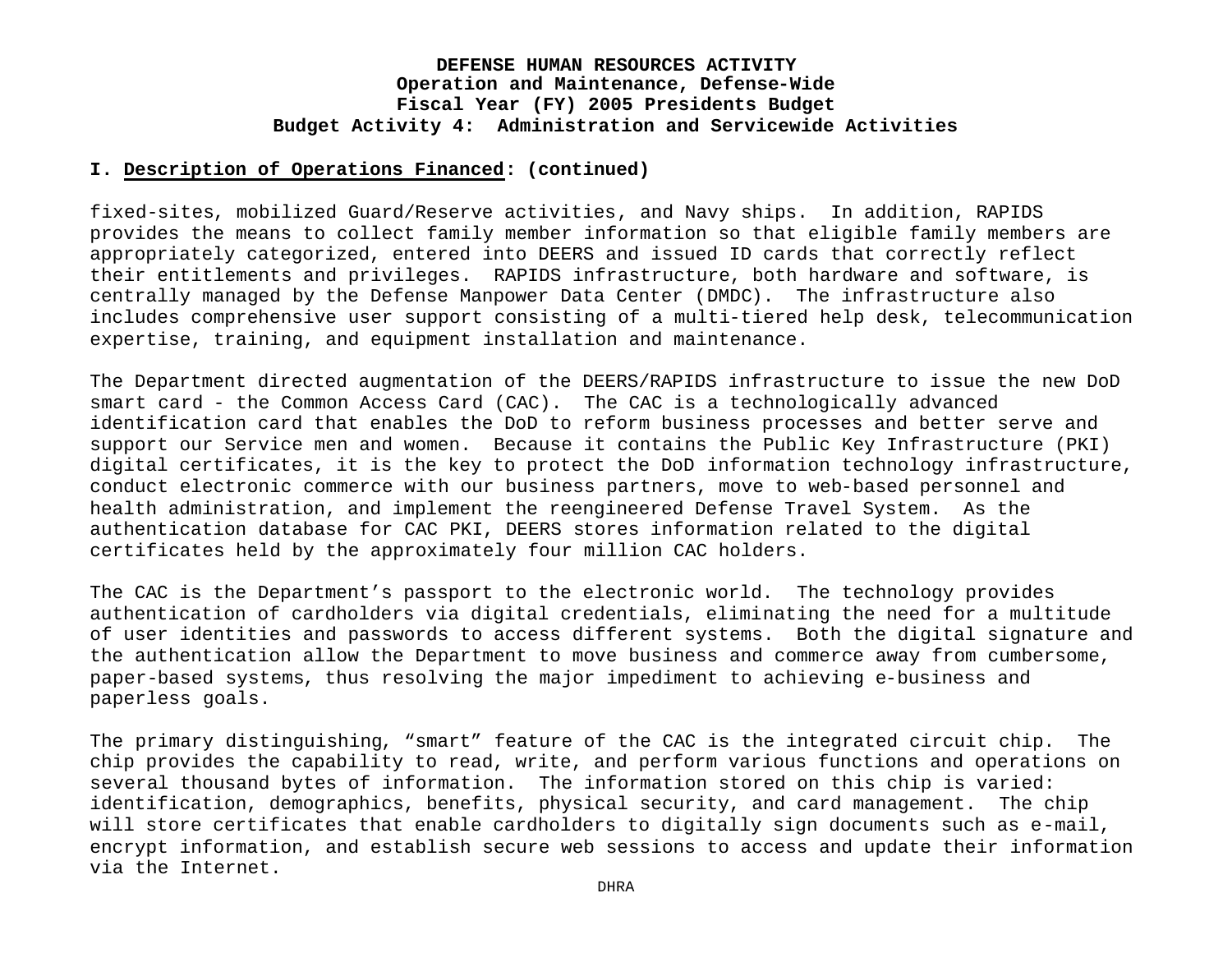### **I. Description of Operations Financed: (continued)**

The CAC will be the principal card used for physical access to the Department's buildings and controlled access spaces. The CAC's physical access capability supports both the DoD Business Initiative Council Directive and the Federal Government initiative to forge a common, interoperable physical access solution for all federal government employees. The card contains bar codes as well as a magnetic stripe to support current access systems. Future access systems may be tied to a contact-less chip contained on the CAC.

RAPIDS is the application that issues the CAC. This means RAPIDS is not only the infrastructure which provides ID cards and collects family member information but is also, with the advent of the CAC, the Local Registration Authority (LRA) for issuance of the digital credentials necessary to implement a PKI for the Department. Using the existing DEERS/RAPIDS infrastructure to implement the CAC has allowed the Department to field this critical piece of the DoD Information Assurance solution quickly, without duplicate infrastructure costs. DEERS and RAPIDS' hardware and software are continuously updated and refreshed in order to meet DoD information assurance requirements.

RAPIDS systems are deployed to forward locations including Iraq, Afghanistan and the Balkans. In addition, CACs are issued to all Coast Guard (DOT), Public Health Service (HHS) and National Oceanographic and Atmospheric Administration (DOC) members and to selected members of all other Federal departments assigned overseas.

Taken as a whole, the DEERS, RAPIDS, and CAC programs provide the Department with a strongly authenticated personnel identity management solution. This solution is a pioneering effort within the Federal Government and is the largest secure identity solution in the world, either Government or private sector. These programs lead the way for secure electronic interchange between Government employees and their families, DOD and other Departments, Agencies and business partners.

### **Regionalization and Systems Modernization**

The combined results of the Department's transformation efforts have greatly streamlined personnel operations and reduced the number of required staff. Three initiatives,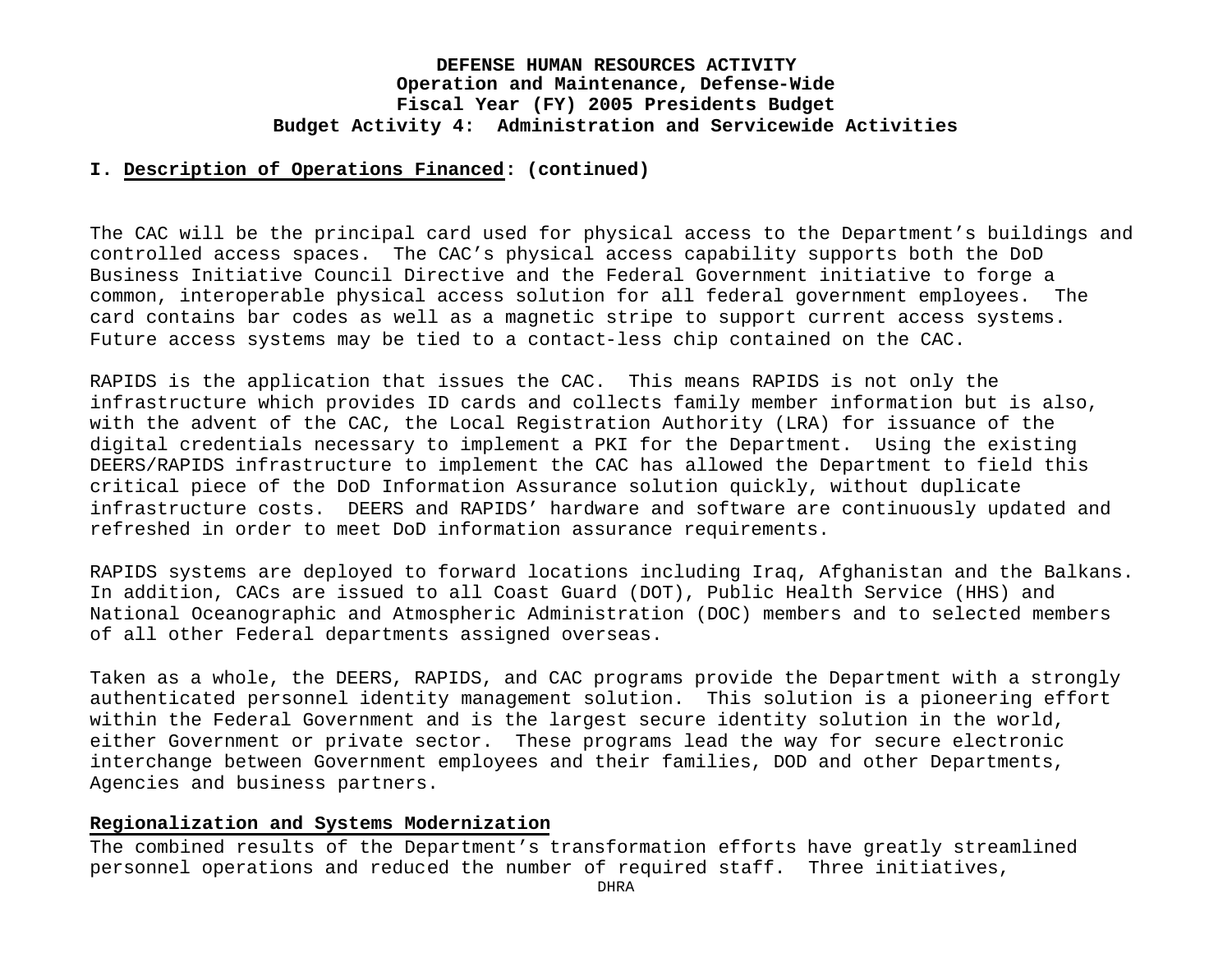#### **I. Description of Operations Financed: (continued)**

restructuring of civilian human resources (HR) field operations into 22 regional service centers and approximately 300 customers support units (for face-to-face HR services); improving and reengineering business processes; and completing the fielding of the Defense Civilian Personnel Data System (DCPDS), have been implemented systematically to achieve the highest level of efficiency, ensuring that there are no adverse mission consequences, and improving civilian HR operations worldwide.

The development and operation of a single, modern civilian HR information system, under the direction of the Civilian Personnel Management Service, ensures a coherent, standardized, and cost effective system for the entire Department. The DHRA-CPMS budget contains the resources for the maintenance, sustainment, and operation of DCPDS. The system uses a commercial off-the-shelf product (Oracle HR) customized for the Federal and Defense environments. The system was upgraded in 2003 and now operates in a web-based environment that provides flexibility to respond to changes in the Department's civilian HR operational requirements. Additional enhancements planned for DCPDS include improving the security posture of the system by enabling the application for the DoD Public Key Infrastructure (PKI), integrating employee self-service functionality, implementing an electronic official personnel folder (EOPF), and incorporating additional HR automated system solutions, including a corporate data warehousing capability. Under a firm fixed-price contract, CPMS manages the operation, sustainment, and maintenance of DCPDS. In addition, Customer Support Unit application provides civilian employee data and report information to DoD managers and supervisors.

#### **Employer Support of the Guard and Reserve (ESGR)**

ESGR was chartered by Presidential Proclamation in 1972 to develop and promote a positive supportive relationship between National Guard and Reserve Component (Army, Navy, Air Force, Marine, and Coast Guard) service members and their employers. The central mission is to gain and maintain active support from all public and private employers for the men and women of the National Guard and Reserve as defined by demonstrated employers' commitment to employee military service. This program oversees and coordinates the efforts of a community-based national network of 55 committees consisting of over 4,200 volunteers. ESGR educates and encourages private and public sector employers of the Guard and Reserve Service members and advises the senior Service staffs, chiefs, and civilian leadership in the development of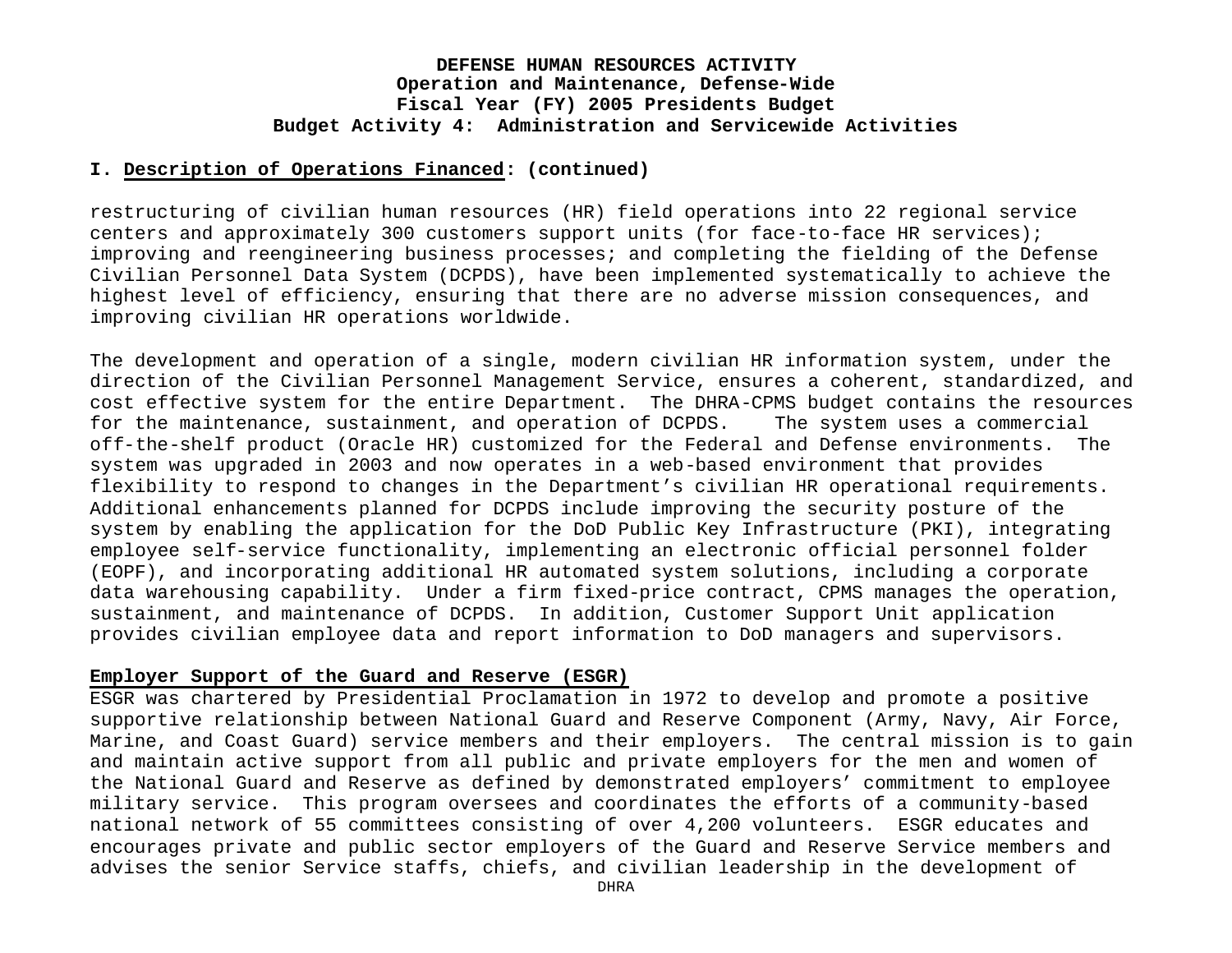### **I. Description of Operations Financed: (continued)**

regulations, policies, and legislation. ESGR implements programs and services to promote recruiting and retention of National Guard and Reserve Service members. It also provides resources for civilian pay, travel, advertising, surveys, educational seminars, training workshops, multiple employer outreach programs, management of information, and maintenance of information systems.

### **Human Resource Strategic Assessment Program (HRSAP)**

The Human Resources Strategic Assessment Program (HRSAP) has the primary mission of providing the Department with an Internet and paper-and-pencil survey capability to quickly and accurately assess the attitudes and opinions of the entire DoD community--Active, and Reserve service members and DoD civilians. HRSAP's Internet personnel survey system establishes baselines and measures progress on components of USD(P&R)'s Strategic Human Resources Plan, and conducts in-depth studies in support of other USD (P&R) requirements.

In FY 2005, the HRSAP will administer and analyze nine Web surveys of active duty and Reserve component members and DoD civilian employees; plan and administer an Active-Duty Equal Opportunity Survey; analyze and report on topics of the surveys, such as retention, commitment to service, and attitudes regarding personnel and benefit issues; and make improvements to survey assessment methods and procedures.

### **Office of Complaint Investigations**

The Office of Complaint Investigations (OCI) conducts Equal Employment Opportunity (EEO) investigations of alleged violations of the Civil Rights Act and other anti-discrimination laws in accordance with EEO Complaint Processing Regulations (29 CFR Part 1614). FY 2000 changes to 29 CFR 1614 and Section 1111 of the National Defense Authorization Act for FY 2001 required increased emphasis on Alternative Dispute Resolution (ADR) at the informal and formal stage of complaint processing. In concert with that guidance, OCI offers ADR on 100% of available cases. The changes to 29 CFR, Part 1614 also fortified the requirement for timely complaint processing by giving EEOC sanction authority against agencies, making timely investigations critical.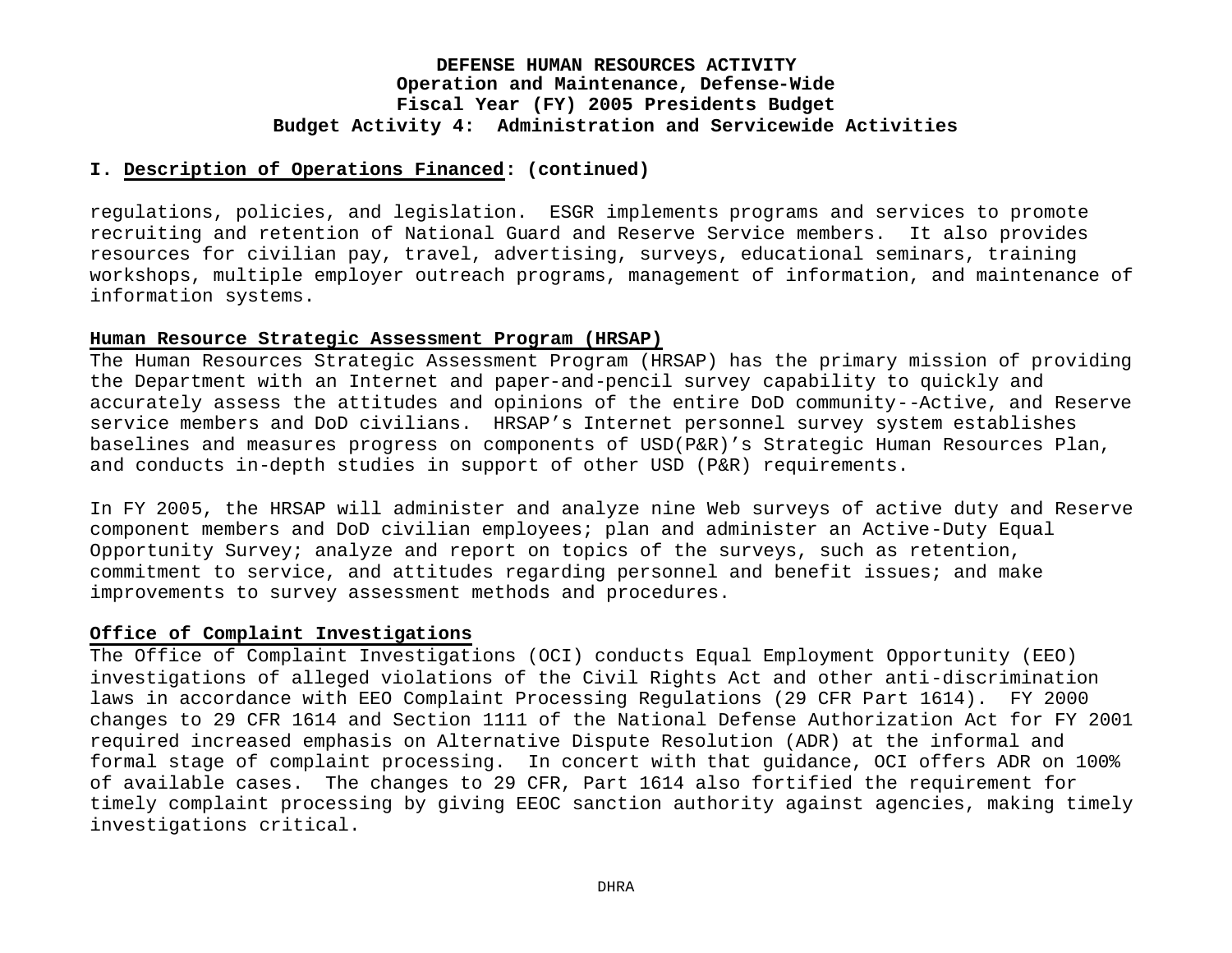#### **I. Description of Operations Financed: (continued)**

### **Medical Readiness**

The TRICARE Dental Program is a single program with an expanded benefits population to include the family members of active duty and Ready Reservists and their family members. The enrollment process will be enhanced through implementation of a Web portal that will allow timely and accurate enrollment of beneficiaries by sponsors — a process that will be enabled by the CAC. The Immunization Tracking System captures data on anthrax and other vaccine recipients, worldwide. The Guard and Reserve Portal allow sponsors to view their eligibility and enrollment of benefits as well as those of their dependents, providing guidance to correct inaccurate information.

### **Universal Beneficiary Card (UBC) & National Enrollment System (NES)**

The Universal Beneficiary Card (UBC), coordinated with the implementation of NES, is the single TRICARE card customized for the regional and the medical plans. The National Enrollment System (NES) is a single enrollment process and a single national database for the TRICARE system. NES allows benefit portability as members move from region to region and seamless integration of fees, deductibles and catastrophic caps for families separated across regions. These capabilities have been considerably enhanced in anticipation of the introduction of T-NEX, the next generation of TRICARE contracts. Care under these new contracts is expected to commence in April 2004.

### **Office of the Actuary**

Responsibilities of the DoD Office of the Actuary (OAct) have grown dramatically over the last ten years as a result of the Chief Financial Officers and Federal Financial Management Acts. In addition, the Medicare-Eligible Retiree Health Care Fund was created in the FY 2001 National Defense Authorization Act, along with a Medicare-Eligible Retiree Health Care Board of Actuaries. OAct is tasked with assisting in the Fund's implementation and providing support to the Board. In particular, OAct is responsible for computing DoD's and Treasury's Fund contributions for inclusion in annual budgets and for estimating the Fund's liability to be reported in DoD and government-wide annual financial statements. This is one of four trust funds for which OAct is responsible, including calculating liabilities of the DoD Military Retirement Fund (MRF), the Education Benefits Fund, the Voluntary Separation Incentive Fund, and the new Retiree Health Care Fund. The MRF financial statements are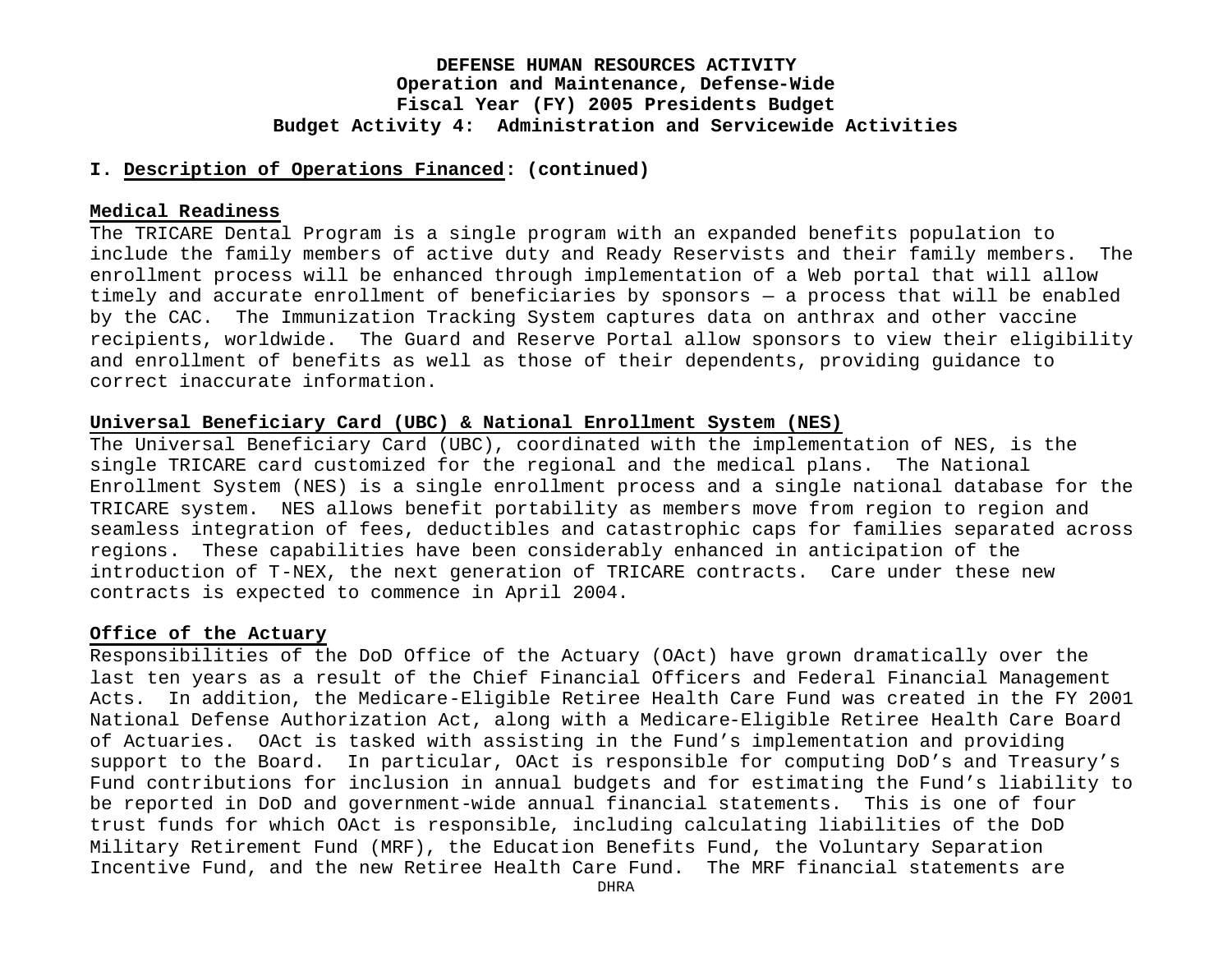### **I. Description of Operations Financed: (continued)**

audited annually by the DoD IG and are the only major DoD statements that have consistently received an unqualified audit opinion. OAct calculates DoD's and Treasury's required annual contributions into each of the Funds using methods and assumptions approved by the Retirement, Education Benefits, and Health Care Boards of Actuaries. These amounts are needed for annual budgets. Congress continues to modify military benefits for active duty personnel, retirees and survivors, and Reserve personnel (e.g., pay table reform, retirement benefit changes for post-1986 members, 30-year paid-up survivor benefits, skilled nursing and home health care limitations enacted in the FY 2002 National Defense Authorization Act). OAct is responsible for producing cost estimates for legislative proposals involving military benefits (such as concurrent receipt) and for adapting calculations to legislated changes. The number of benefit changes enacted requiring cost estimates is expected to continue to grow.

### **Quadrennial Review of Military Compensation (QRMC)**

Every four years, the QRMC directs a review of the principles and concepts of the compensation system that overarches an annual review of the adequacy of military pay and allowances. The  $10^{th}$  ORMC began in FY 2003 and will fold into a larger SecDef initiative establishing a Presidential Pay Commission, which will publish a report of its findings in FY 2005.

### **Civilian Assistance and Re-Employment (CARE) Program**

The DoD Priority Placement Program (PPP) continues to be the Department's cornerstone placement program. The PPP focus, the placement of displaced dislocated workers, is enhanced through the use of web-based technology. Program managers are developing and transitioning the program to fully migrate the PPP into the Defense Civilian Personnel Data System. These initiatives combined with other systems innovations, e.g., development of meta-tags that easily identify on-line policy and procedural guidance for PPP counselors, and an on-going project to incrementally adapt the formal 3½-day PPP Training Course to on-line Electronic Distance Learning Training, have significantly reduced, and will continue to reduce, required staff time. We are committed to complete development of four course modules by the end of FY 2004 (one has been deployed; one has been developed and field tested). This initiative is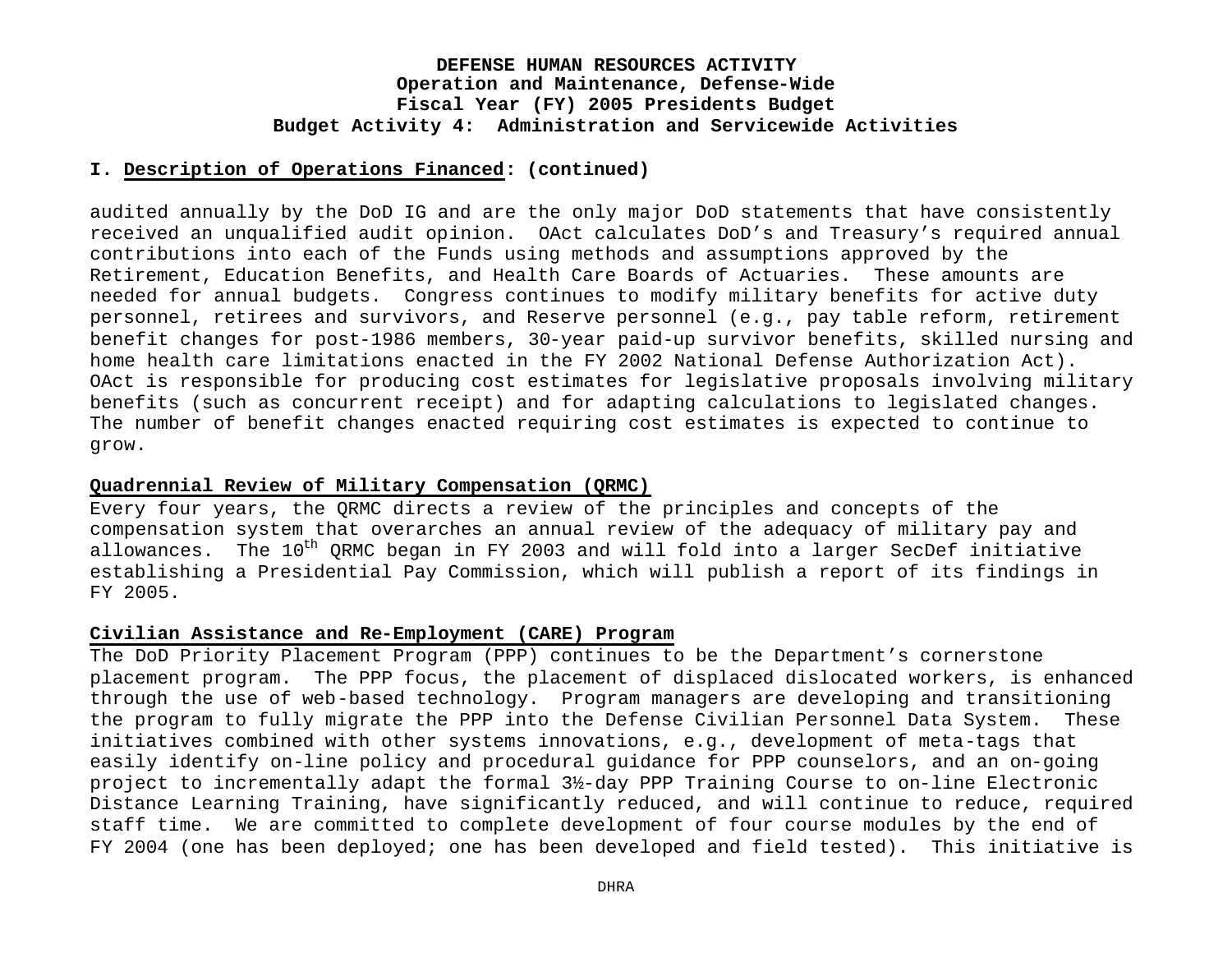### **I. Description of Operations Financed: (continued)**

consistent with performance indicators as outlined in the HR Strategic Plan to conduct a comprehensive review of the program.

Since 1965, PPP has placed over 170,000 displaced employees who might otherwise have been involuntarily separated in positions at other DoD installations. Without the PPP and its mandatory placement provision, DoD would have had significant employee involuntary separations. During FY 2003, the program placed 1,855 displaced employees and had 5,491 new registrations in its databank.

We expect the number of displaced registrants to increase based on:

- Continued downsizing Based on 2004 President's Budget data, the Department projects 13,400 reductions in its civilian strength through the end of FY 2008. This figure does not include potential employee layoffs resulting from base realignment and closure and commercial outsourcing actions.
- − Projected base realignments and closures Current law (P.L.107-107) establishes the authority for another round of realignment and closure of military installations beginning in FY 2005. This office has begun and will continue to seek regulatory and legislative changes to assist employees affected by these actions in transitioning to other positions, careers, or to private life. We expect, following a decade-plus of downsizing, that the continued Defense employment of affected employees to be a challenge. There are not enough DoD positions to accommodate such massive reductions. We are now planning to establish employment partnerships with other Federal, state, county and local governments to include trade/professional organizations, local Chambers of Commerce and private industry.
- − Commercial outsourcing Projections indicate a loss of approximately 20,000 civilian positions to outsourcing in FY 2004-2005. If current Administration commercialization guidelines hold, this number will increase significantly. CARE is part of an AT&L,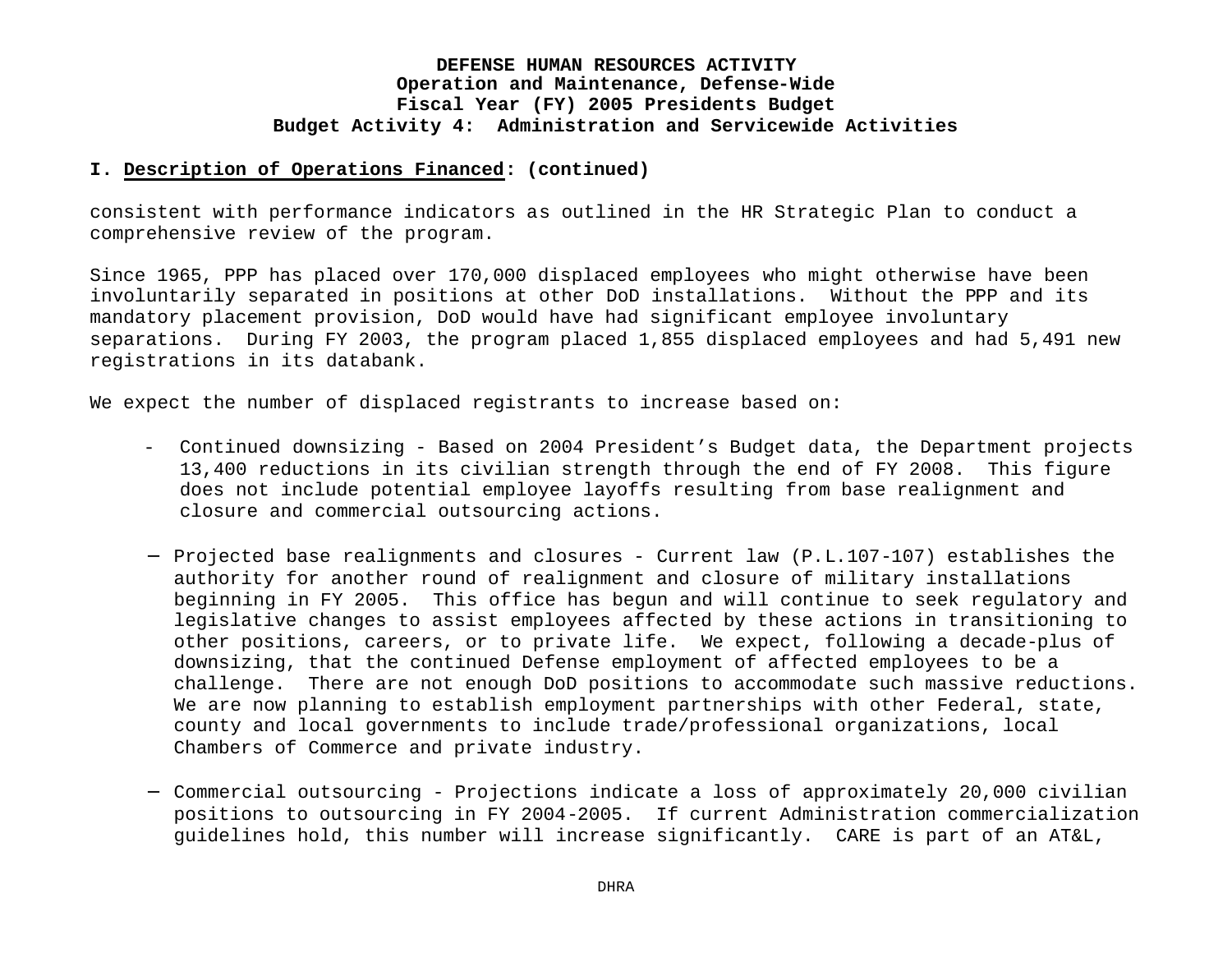#### **I. Description of Operations Financed: (continued)**

Integrated Process Team (IPT) directly involved in the review and update of DoD A-76 regulatory guidance. This IPT is expected to continue work through FY 2004.

− Sustained workforce restructuring – Over a decade of reductions have left the Department with critical skill imbalances. To offset this and avoid any crucial mission degradation, the Department was given special authority to use separation incentives (buyouts) and early retirements for shaping the workforce (no mandatory loss of position). The National Security Personnel System (NSPS) legislative provides these authorities to the Secretary of Defense on a permanent basis.

In addition, the CARE Division administers and manages the application of the traditional buyout and early retirement authority that has been used effectively to mitigate the results of downsizing and realignment on the DoD workforce. We anticipate that the Department will use these incentives in FY 2004 to avoid employee separations and downgrades associated with ongoing reductions and realignment initiatives.

The CARE transition tools and the PPP have enabled DoD to maintain an overall involuntary separation rate of less than ten percent of total reductions. Combined with a 40 percent placement rate, this makes the PPP a model for other Federal agencies. The CARE office plans to exceed this "standard" by three percent through continued downsizing and through proposed closure and realignment action. Once base closures are announced, CARE anticipates a jump in PPP registrations of up to 40% as announced activities will want to start early registration and placement actions. This is based on similar registration numbers and the registration spike resulting from the 1989 realignment and closure announcement. Accordingly, we expect a corresponding spike in workload and travel to conduct PPP workforce briefings, employee counseling and PPP registration actions. As a responsible employer and advocate of the Congressional closure authority, we will continue to show a presence at most, if not all, realigned or potential closure locations.

Since 1994, the CARE staff has conducted briefings on the PPP and the CARE programs for 95,264 employees, 7,834 managers, and 828 union representatives. This action will continue.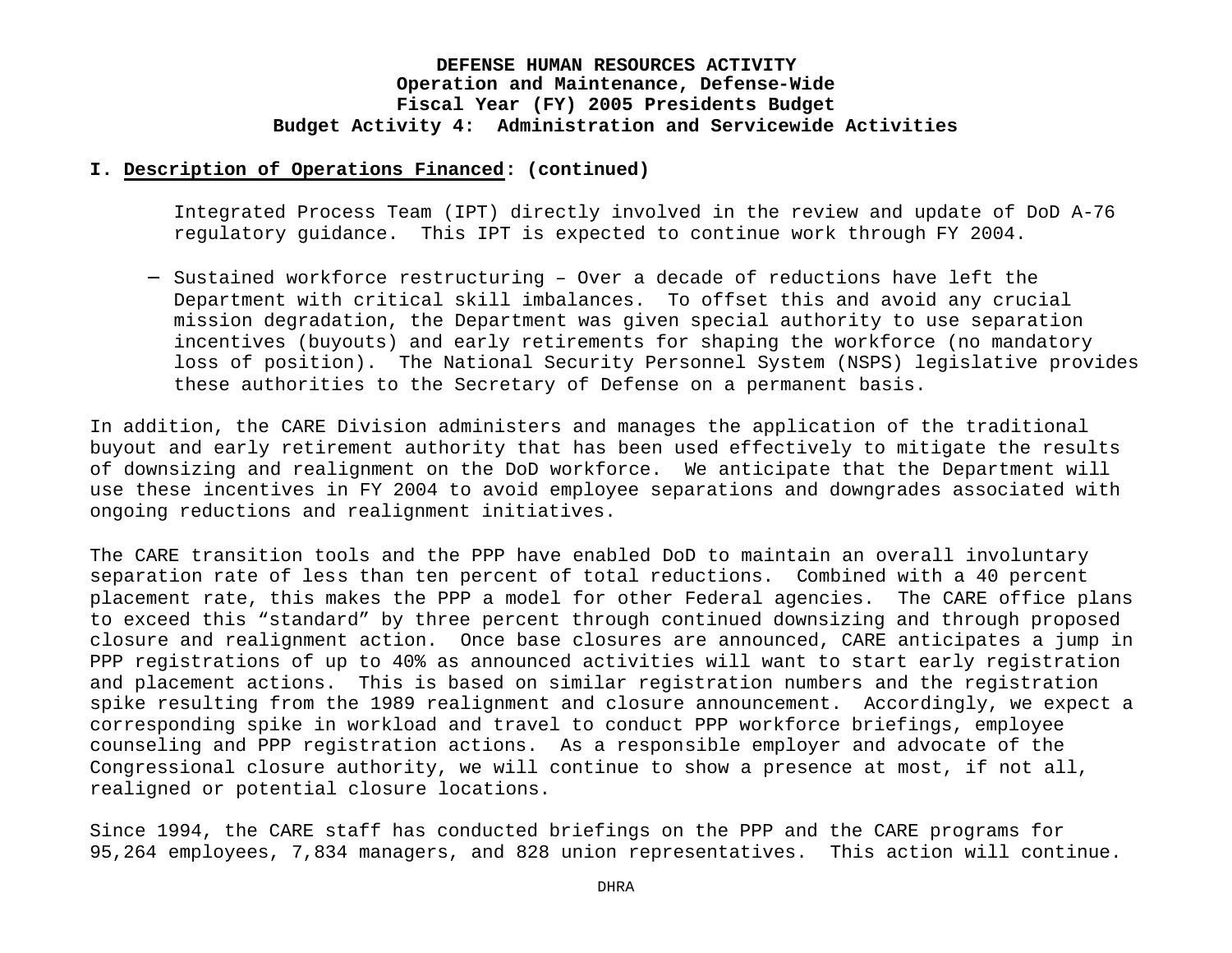#### **I. Description of Operations Financed: (continued)**

Based on past experience, we project about 6,000 (combined) employees will receive counseling in FY 2004; 15,000 in FY 2005; 20,000 in FY 2006; 23,000 in FY 2007 and 25,000 in FY 2008.

### **Injury/Unemployment Compensation Program**

By law, DoD civilian employees who are injured on the job are compensated for lost wages. Injury compensation claims are processed and adjudicated by the Department of Labor, which bills DoD for approved claims. For FY 2003, the Defense Department was billed \$627 million for injury compensation claims. DoD leads the Federal Government in cost savings.

An Injury and Unemployment Compensation tracking system was developed to aid DoD liaisons and installation managers. The system was upgraded in 2002 to enable customers to gain access over the Internet and to file claim forms electronically to the Department of Labor (DOL). This electronic interchange with DOL expedites the processing of claims for injured workers and hastens medical authorizations, treatment and bill payment. The tracking system is presently used by over 400 activities. In FY 2003 DHRA/CPMS deployed a web-based Defense portal and cube (DefPAC) program to support personnel, safety officials and occupational health managers in gathering statistical data necessary to identify areas for program improvement. Users can extract reports and prepare charts showing historical trends in cost and injuries for DoD civilians. The use of the system is required by all Components.

In FY 1993, the Department established a centralized, consolidated case review and claims verification process for all DoD unemployment claims. DoD civilian employees who are separated through no fault of their own are entitled to unemployment compensation (UC) benefits. Audits on 414,011 unemployment compensation claims produced a cost avoidance of \$9.5 million for FY 1994 – FY 2003.

The ICUC Division provides consolidated technical and administrative services to DoD Components and installations in the administration of their injury and unemployment compensation programs. ICUC renders injury compensation advisory services, assists claims management, establishes verification procedures, provides liaisons collocated with Department of Labor (DOL) district offices, automates links between DOL and DoD data, nurtures home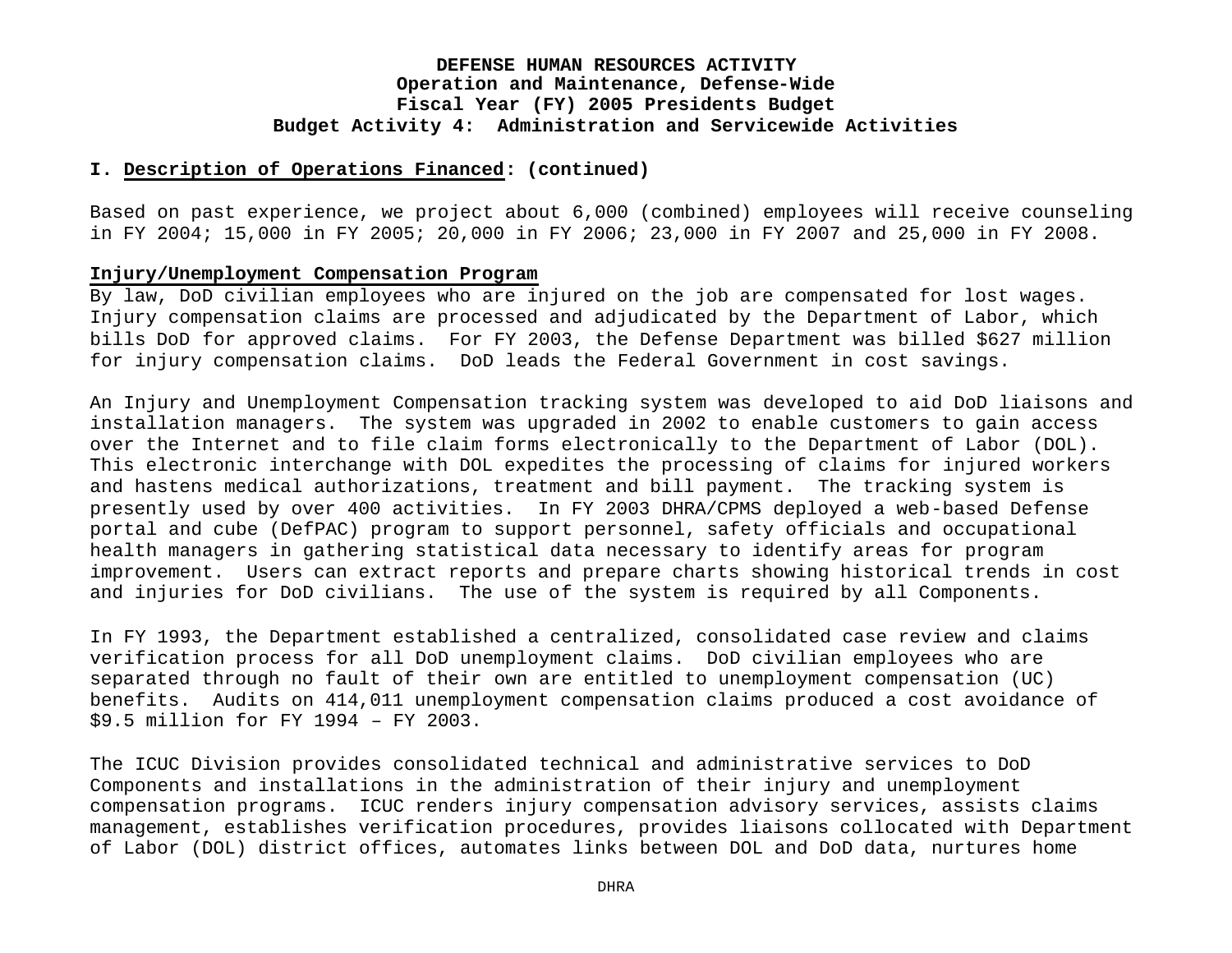### **I. Description of Operations Financed: (continued)**

visit initiatives, and reduces program-related costs. It also provides compensation and unemployment training and technical assistance to Components and installations and serves as the primary contact between DoD, DOL, and the State Employment Security Agencies. It records and audits quarterly State unemployment compensation charges. As part of the audit function, the Division disputes unsupported charges and ensures that credits are received from the States. The Division provides a consolidated Department-wide injury and unemployment tracking system that eliminates duplication and enhances claims administration.

### **Defense Personnel Security Research Center (PERSEREC)**

PERSEREC performs personnel security research and analysis for DoD Components and members of the intelligence community and evaluates improvements to personnel security procedures, programs, and policies. Upon request, PERSEREC provides advice and assistance to DoD Components and the intelligence community of selected security subjects. The Center's research program is divided into six programmatic areas: Automated Personnel Security Systems, Trust Betrayal, Vetting Systems, Continuing Evaluation, Special Projects, and Databases.

## **Department Advisory Committee on Women in the Services**

The Defense Department Advisory Committee on Women in the Services (DACOWITS) provides the Department of Defense, through the Principal Deputy Under Secretary of Defense (Personnel and Readiness) (PUSD(P&R), with advice and recommendations on matters and policies relating to the recruitment and retention, treatment, employment, integration, and well-being of highly qualified professional women in the Armed Forces. In addition, the Committee provides advice and recommendations on family issues related to the recruitment and retention of a highly qualified professional military.

#### **Federal Voting Assistance Program**

The Federal Voting Assistance Program (FVAP) administers the Uniformed and Overseas Citizens Absentee Voting Act, 42 USC 1973ff (UOCAVA); Title XVI of the National Defense Authorization Act of FY 2002 and portions of the Help America Vote Act of 2002. The UOCAVA covers the voting rights of all members of the Uniformed Services, merchant marine, their family members and all other U.S. citizens outside the United States. The Program has oversight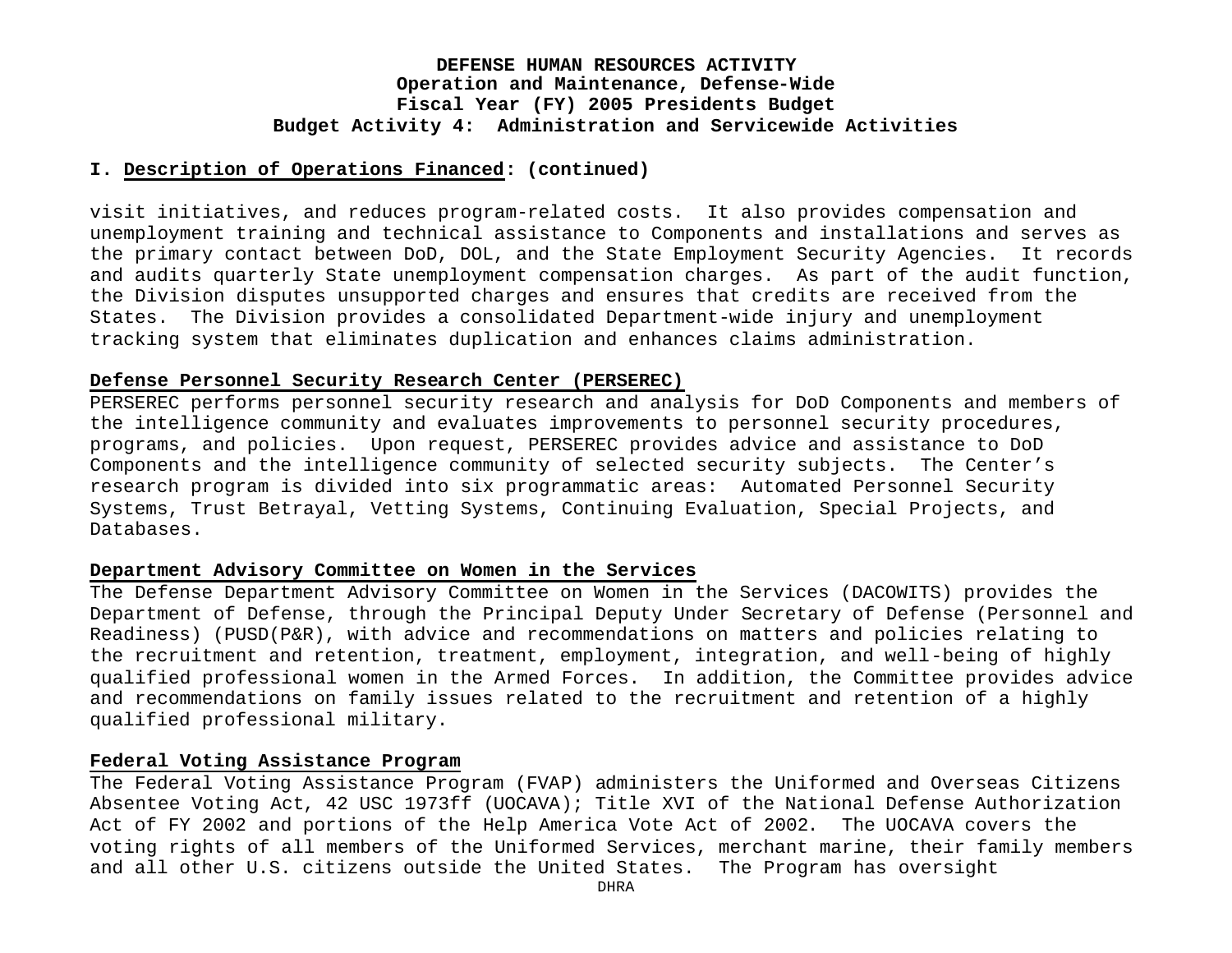### **I. Description of Operations Financed: (continued)**

responsibility for the Military Departments, including the Coast Guard and the Commissioned Corps of the Public Health Service and the National Oceanic and Atmospheric Administration, DoD Agencies and Federal Executive Branch Departments and Agencies. Management of the Program requires coordination with the Congress, State and Local Governments, political parties, U.S. Companies, and national and international organizations. The FVAP conducts national and international "Get Out the Vote" campaigns, maintains the automated Voting Information Center, and administers the National Voter Registration Act, which designates Armed Forces Recruiting Stations as Voter Registration Agencies.

### **Defense Business Fellows Program**

The Deputy Secretary of Defense directed the Under Sec of Defense, P&R to develop a plan to strengthen DOD management ranks. The program's goal is to attract and retain to Federal service individuals with exceptional management potential who possess graduate degrees in business administration. The program will provide a platform for these individuals to advise DOD's senior managers in the current and projected business and managerial trends. The program will assist managers in identifying individuals who have a high probability of outstanding success in permanent management positions and facilitate placements and assignments.

#### **National Security Personnel System**

The program was authorized under the National Defense Authorization Act for FY 2004 (signed by the President on November 24, 2003). The legislation allows DOD to build a new personnel management system. It will change how civilians are hired, assigned, rewarded, advanced, and removed, as well as how appeals are handled- all within the context of merit system principles, accommodation of veterans' preference, and respect for bargaining.

#### **LABOR**

Funding is for costs associated with salary and benefits for DHRA employees.

#### **OPERATIONS**

Costs are associated with the operations of this Field Activity, including programs that provide a wide variety of support services to offices throughout the Department of Defense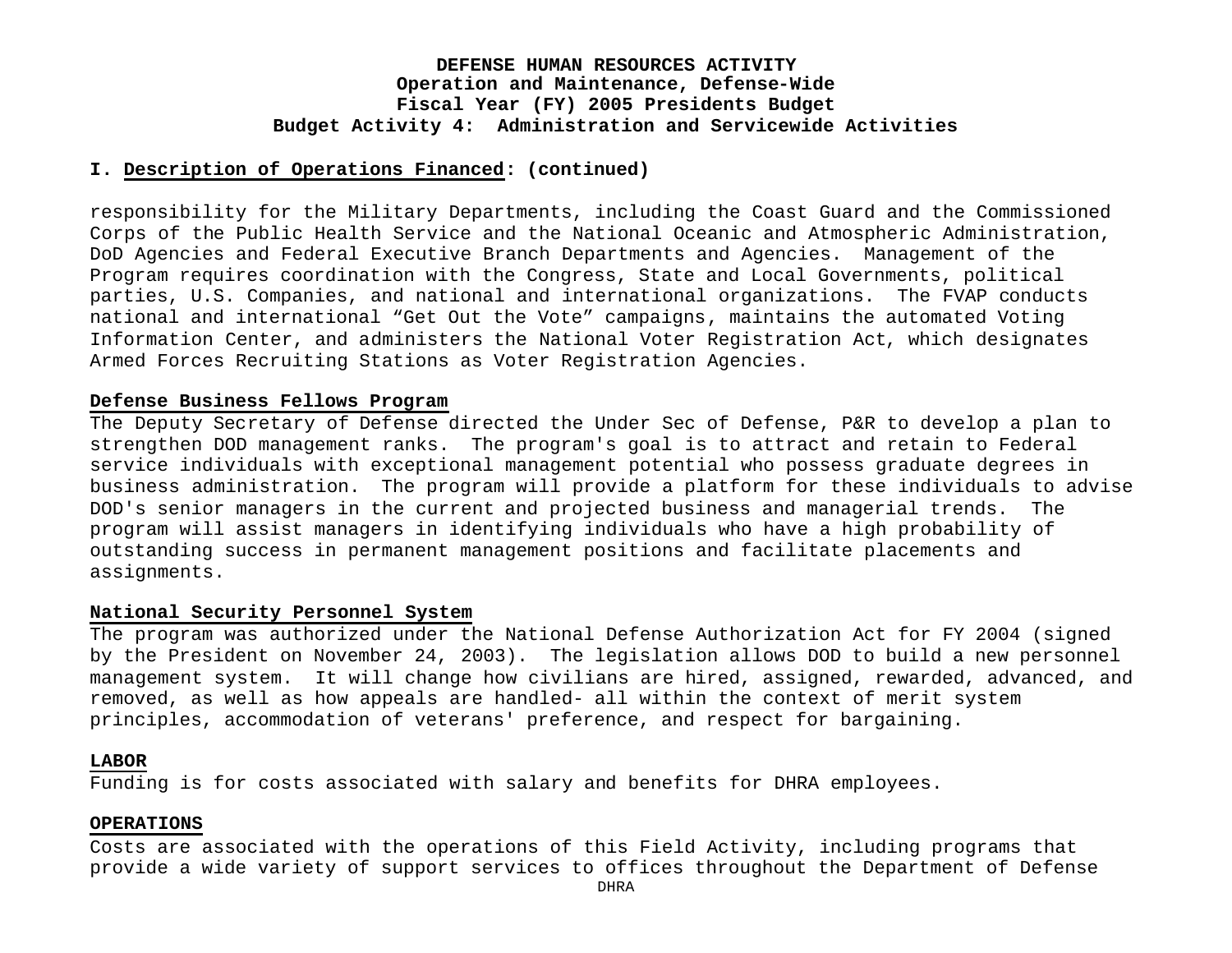### **I. Description of Operations Financed: (continued)**

and other Federal Agencies. DHRA provides civilian personnel program support, functional information management, and civilian personnel administrative services to DoD Components and Activities. The Field Activity is the central DoD activity for the collection and interaction of manpower and personnel data to support tracking, analysis, research, studies and a wide variety of reporting requirements. DHRA programs support military and civilian personnel initiatives and improve the effectiveness, efficiency and productivity of operations throughout the Department and other Federal Agencies.

II. Force Structure Summary: N/A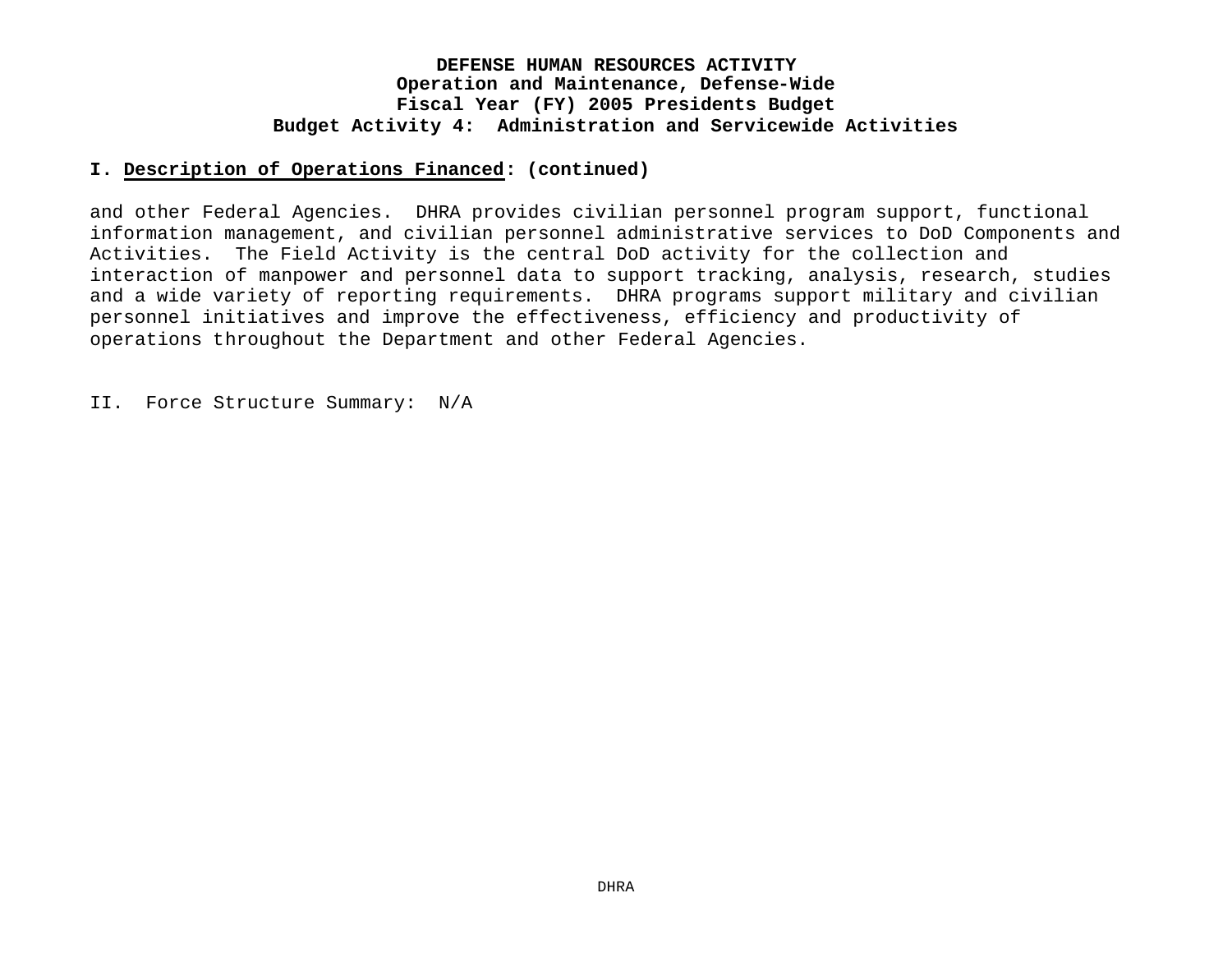# **III. Financial Summary (O&M \$ in thousands):**

| . | 2004 | т. |
|---|------|----|
|   |      |    |

| Subactivities:<br>Α.     | FY 2003    | Budget   |              | Current        | FY 2005        |
|--------------------------|------------|----------|--------------|----------------|----------------|
|                          | Actual     | Request  | Appropriated | Estimate       | Estimate       |
| DIMHRS                   | 14,008     | 14,344   | 14,008       | 19,211         | 47,055         |
| JR&IO                    | 2,586      | 3,417    | 2,586        | 2,586          | 2,415          |
| <b>DEERS</b>             | 35,692     | 39,605   | 38,466       | 38,487         | 44,044         |
| RAPIDS                   | 27,440     | 38,917   | 37,801       | 37,822         | 27,046         |
| Reg/Mod                  | 37,102     | 37,105   | 34,834       | 34,834         | 37,291         |
| Common Access Card (CAC) | 15,850     | 19,313   | 18,759       | 18,759         | 17,609         |
| HRSAP                    | 4,923      | 4,681    | 4,547        | 4,550          | 4,704          |
| Complaint Investigation  | 548        | 447      | 447          | 447            | 461            |
| Chancellor for Education | 328        | 289      | 289          | 0              | $\overline{0}$ |
| Medical Readiness        | 4,523      | 3,512    | 3,411        | 3,413          | 3,643          |
| Actuary                  | 695        | 710      | 631          | 631            | 627            |
| <b>UBC</b>               | 5,218      | 6,360    | 6,177        | 6,180          | 5,892          |
| QRMC                     | 500        | 1,163    | 1,162        | 1,150          | 365            |
| CARE                     | 95         | 93       | 93           | 93             | 98             |
| ICUC                     | 151        | 214      | 214          | 214            | 222            |
| Defense Business Fellows | $\Omega$   | $\Omega$ | $\Omega$     | $\Omega$       | 4,400          |
| PERSEREC                 | 2,852      | 2,900    | 2,867        | 2,867          | 2,897          |
| ESGR                     | 11,606     | 8,258    | 10,258       | 10,342         | 8,419          |
| DACOWITS                 |            | $\cup$   | 0            | 287            | 315            |
| FVAP                     |            |          |              | 3,834          | 2,187          |
| <b>NSPS</b>              |            |          | $\Omega$     | $\overline{0}$ | 7,000          |
| Labor                    | 64,648     | 71,292   | 71,292       | 74,102         | 77,148         |
| Operations               | 18,295     | 24,182   | 25,225       | 17,813         | 25,142         |
| Total                    | $247,080*$ | 276,802  | 273,067      | 277,622        | 318,940        |

*\* Excludes \$5.7M correctly reported in BA3.*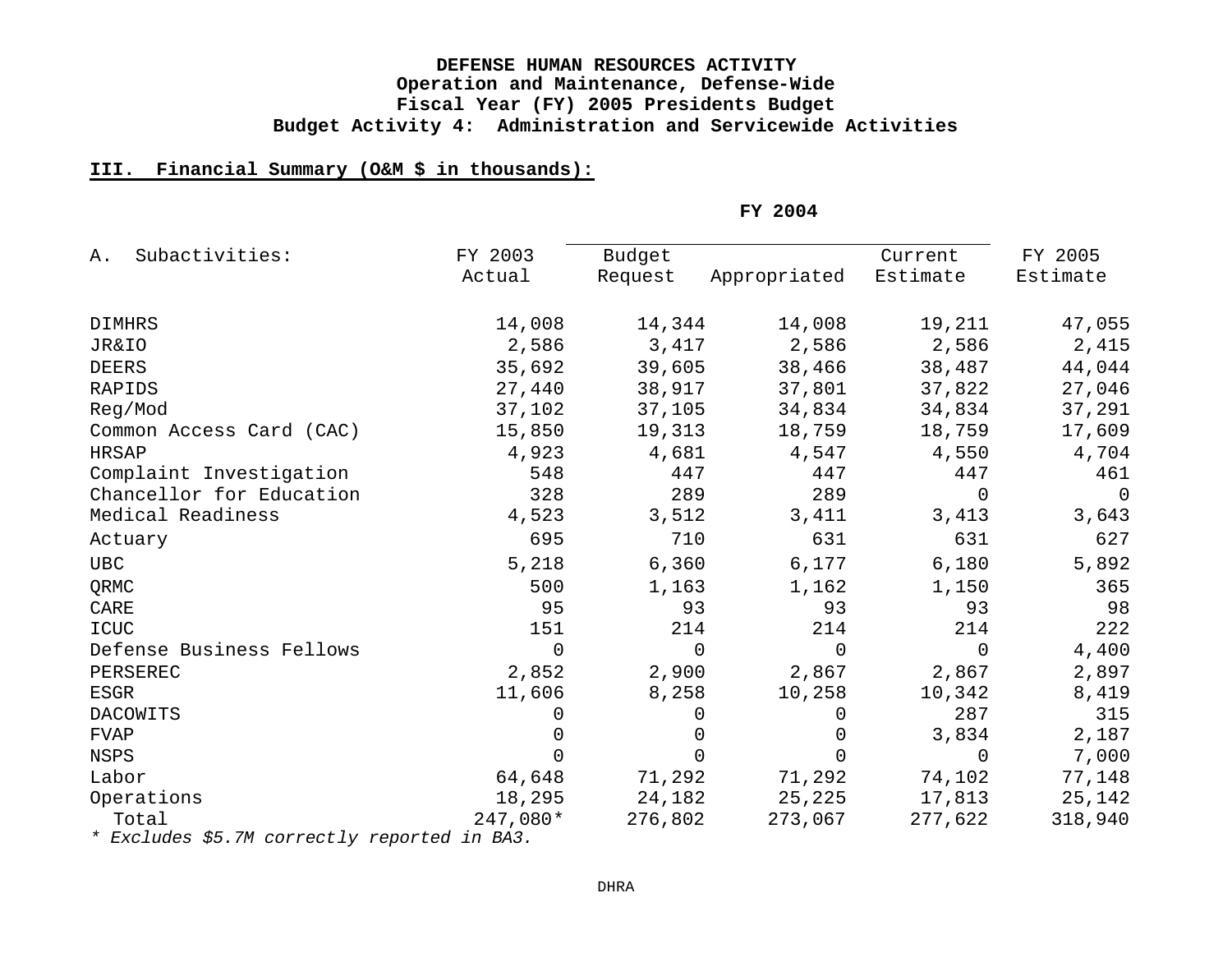| B. Reconciliation Summary:                        | Change<br>FY 2004- FY2004 | Change<br>FY 2004-<br><b>FY 2005</b> |
|---------------------------------------------------|---------------------------|--------------------------------------|
| 1. Baseline Funding                               | 276,802                   | 277,622                              |
| a. Congressional Adjustments (Distributed)        | 2,000                     |                                      |
| b. Congressional Adjustments (Undistributed)      |                           |                                      |
| c. Congressional Adjustments (General Provisions) | (5, 559)                  |                                      |
| d. Congressional Earmark Billpayers               | (176)                     |                                      |
| 2. Appropriated Amount                            | 273,067                   |                                      |
| a. Across-the-Board Reduction (Recission)         |                           |                                      |
| b. Approved Reprogrammings/Transfers              | 5,738                     |                                      |
| 3. Price Change                                   |                           | 4,512                                |
| 4. Program Change                                 | (1, 183)                  | 36,806                               |
| 5. Current Estimate                               | 277,622                   | 318,940                              |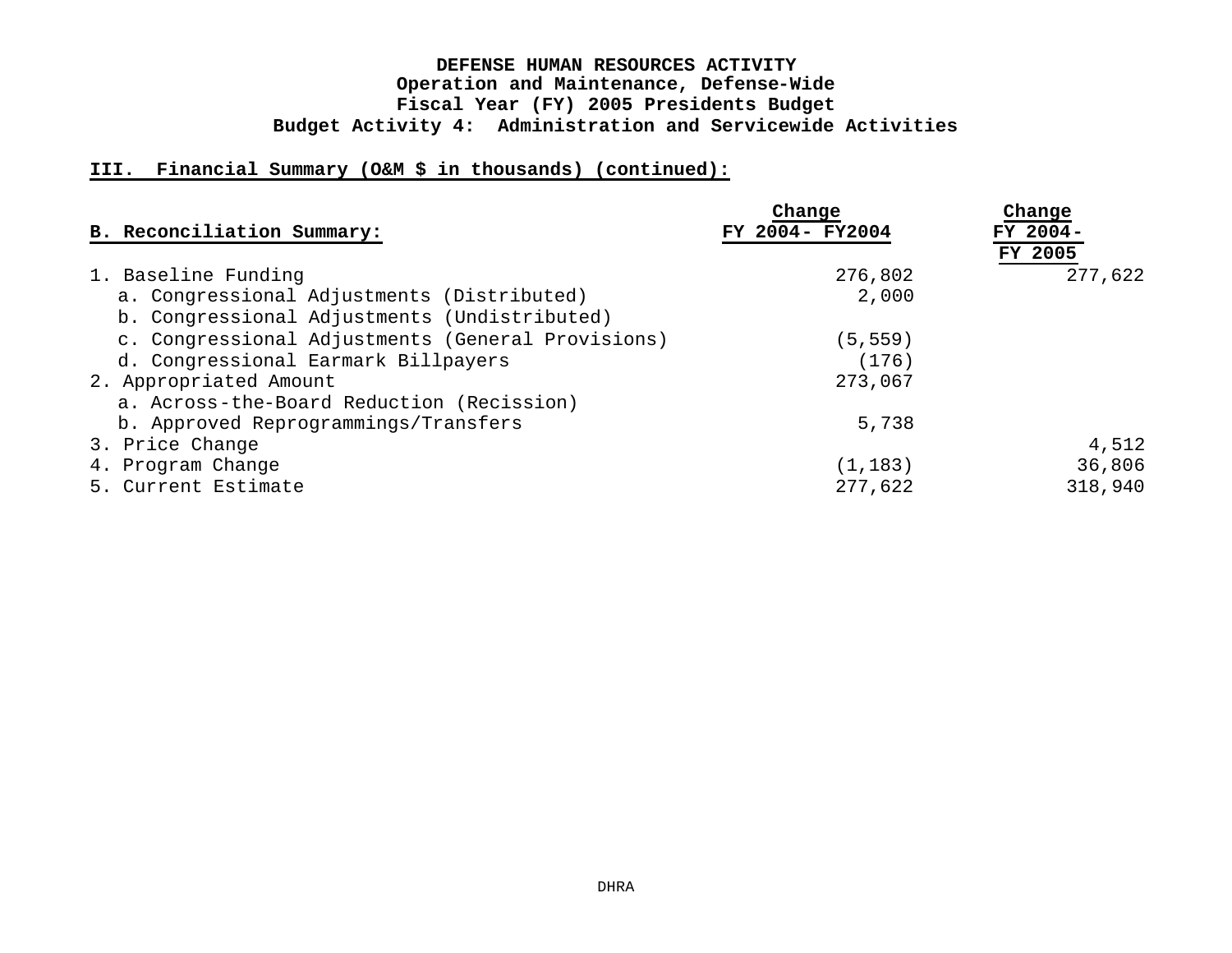|    | C. Reconciliation of Increases and Decreases:                                     | (\$ in Thousands) |          |
|----|-----------------------------------------------------------------------------------|-------------------|----------|
|    |                                                                                   | Amount            | Totals   |
|    | FY 2004 President's Budget Request                                                |                   | 276,802  |
| 1. | Congressional Adjustments                                                         |                   |          |
|    | a. Distributed Adjustments                                                        |                   |          |
|    | Employer Support of the Guard and Reserve<br>1)                                   | 2,000             |          |
|    | Total Distributed Adjustments                                                     |                   | 2,000    |
|    | b. Undistributed Adjustments                                                      |                   |          |
|    | c. General Provisions                                                             |                   |          |
|    | 1) Section 8094 Prorate Professional Support Services                             | (1,600)           |          |
|    | 2) Section 8101 IT Cost Growth<br>3) Section 8126 Prorate Management Efficiencies | (2, 597)          |          |
|    | Total General Provisions                                                          | (1, 362)          |          |
|    |                                                                                   |                   | (5, 559) |
|    | d. Congressional Earmarks                                                         |                   |          |
|    | Section 8044 Indian Lands Environmental Impact                                    |                   | (176)    |
|    |                                                                                   |                   |          |
|    | FY 2004 Appropriated Amount                                                       |                   | 273,067  |
| 2. | Emergency Supplemental                                                            |                   |          |
|    | a. Emergency Supplemental Funding Carryover                                       |                   |          |
|    | FY 2004 Emergency Supplemental Appropriations Act (P.L. 108-<br>b.                |                   |          |
|    | 106)                                                                              |                   |          |
| 3. | Fact-of-Life Changes                                                              |                   |          |
|    | Functional Transfers<br>$a$ .                                                     |                   |          |
|    | 1) Departmental Advisory Committee on Women in the Services                       | 287               |          |
|    | (DACOWITS) from Washington Headquarters Services (WHS)                            |                   |          |
|    | Federal Voting Assistance Program (FVAP) from Washington<br>2)                    | 5,451             |          |
|    | Headquarters Services                                                             |                   |          |
|    |                                                                                   |                   |          |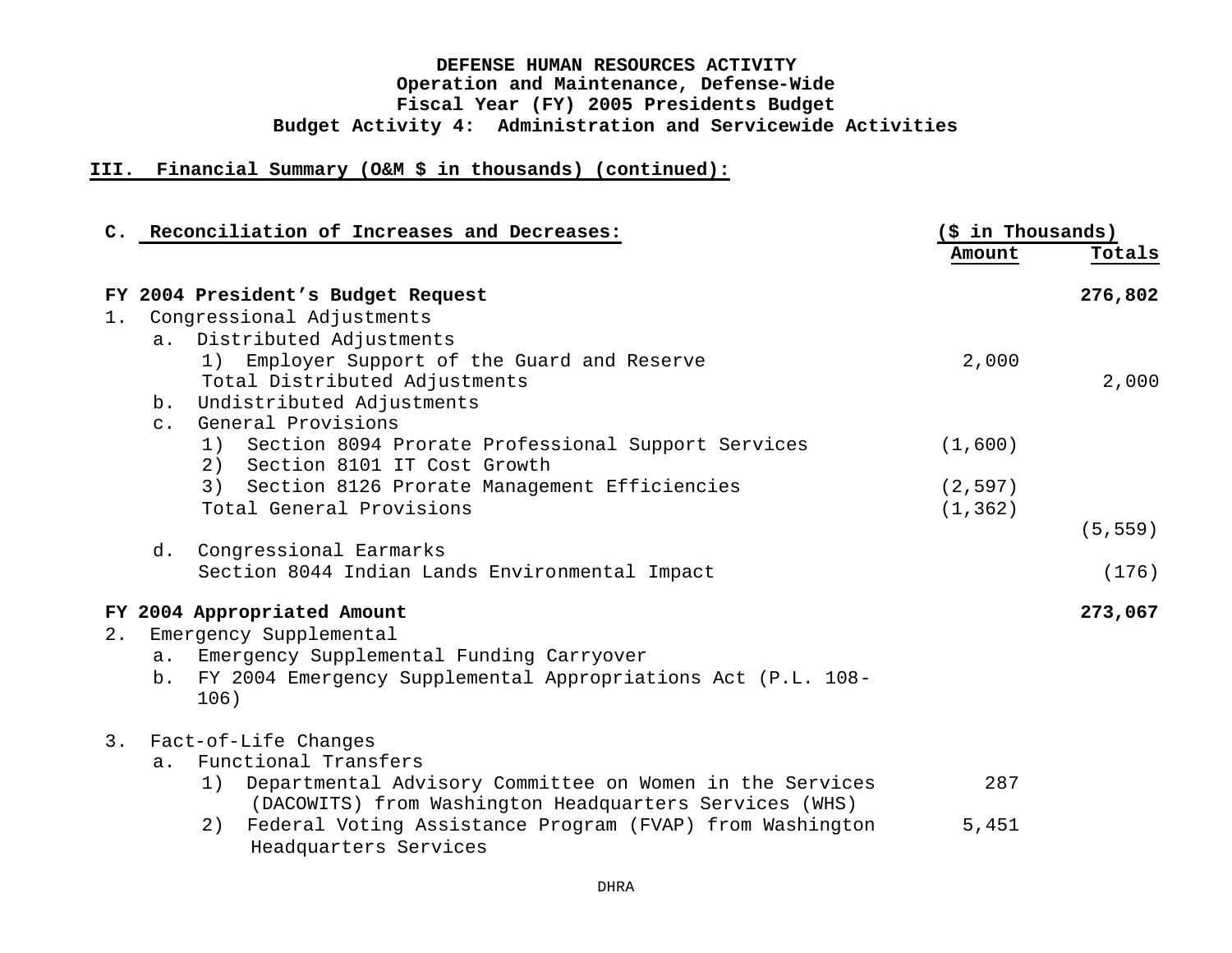|             | C. Reconciliation of Increases and Decreases:                               | (\$ in Thousands) |          |
|-------------|-----------------------------------------------------------------------------|-------------------|----------|
|             |                                                                             | Amount            | Totals   |
|             | Total Transfers In                                                          |                   | 5,738    |
|             | Program Reductions<br>2)                                                    |                   |          |
|             | a) One-Time Costs                                                           |                   |          |
|             | b) Program Decreases                                                        |                   | (1, 183) |
|             | Baseline Funding                                                            |                   | 277,622  |
| 4.          | Reprogramming                                                               |                   |          |
|             | Increases<br>a.                                                             |                   |          |
|             | b.<br>Decreases                                                             |                   |          |
|             | Revised FY 2004 Estimate                                                    |                   | 277,622  |
|             | 5. Less: Emergency Supplemental Funding                                     |                   |          |
|             | Normalized Current Estimate for FY 2004                                     |                   | 277,622  |
|             | 6. Price Change                                                             |                   | 4,512    |
| $7_{\cdot}$ | Functional Transfers                                                        |                   |          |
|             | Transfers In<br>a.                                                          |                   |          |
|             | 1) Defense Integrated Military Human Resources System<br>(DIMHRS) from Navy | 24,700            |          |
|             | Total transfers In                                                          |                   | 24,700   |
|             | b. Transfers Out                                                            |                   |          |
| 8.          | Other Transfers (Non-functional Transfers)                                  |                   |          |
|             | Transfers In<br>a.                                                          |                   |          |
|             | Transfers Out<br>b.                                                         |                   |          |
| 9.          | Program Increases                                                           |                   |          |
|             | Annualization of New FY 2004 Program<br>a.                                  |                   |          |
|             | 1) Defense Enrollment Eligibility Reporting System (DEERS)<br>DHRA          | 5,969             |          |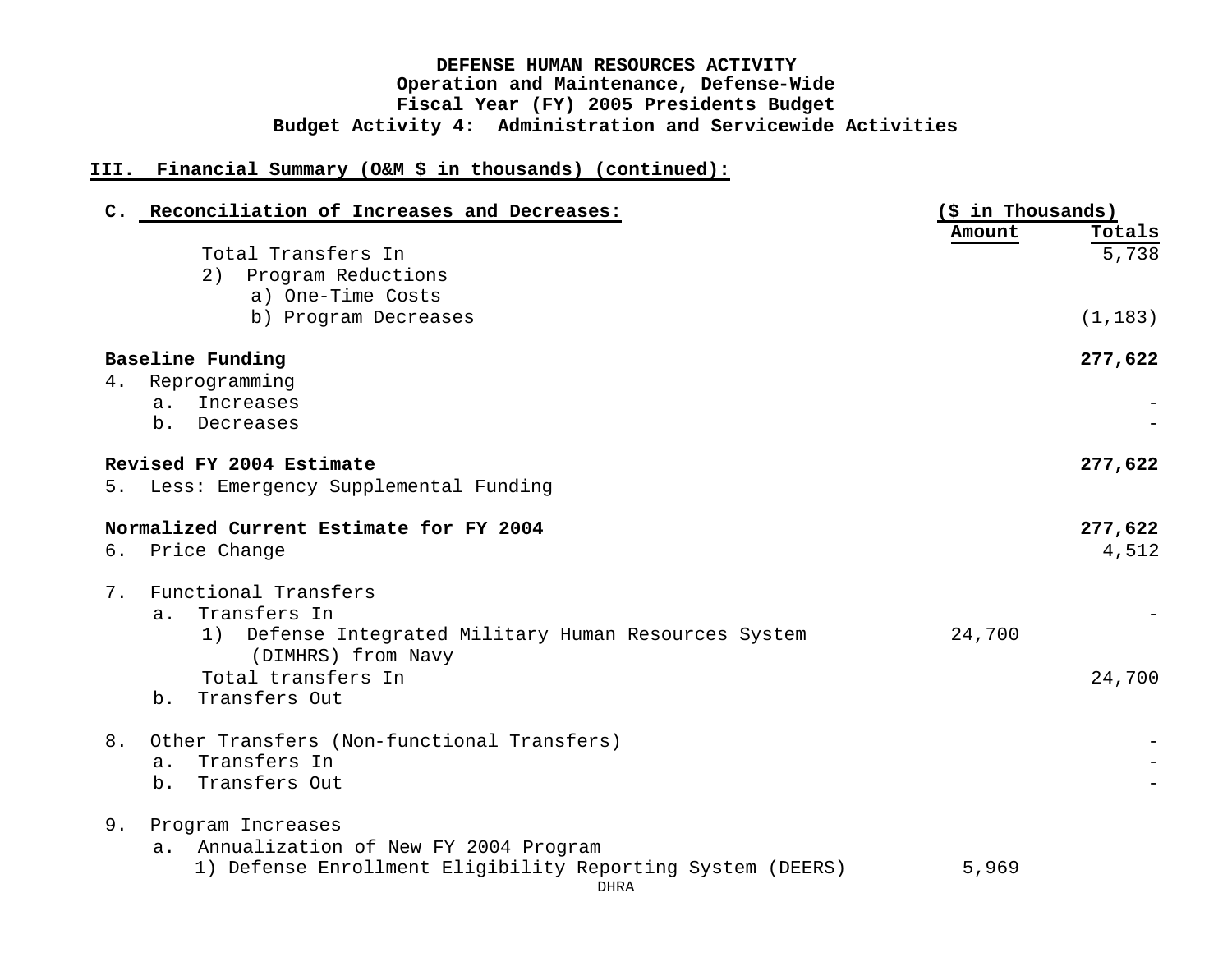### **III. Financial Summary (O&M \$ in thousands) (continued):**

| C. Reconciliation of Increases and Decreases:                                                                                                                                                                                                     | (\$ in Thousands) |        |
|---------------------------------------------------------------------------------------------------------------------------------------------------------------------------------------------------------------------------------------------------|-------------------|--------|
|                                                                                                                                                                                                                                                   | Amount            | Totals |
| Funding allows for cost growth in hardware and software<br>maintenance costs and allows for refresh of software<br>programs and price adjustments in hardware and software<br>maintenance costs.                                                  |                   |        |
| 2) Medical Readiness. Funding allows for refresh of software<br>programs and price adjustments in hardware and software<br>maintenance costs.                                                                                                     | 185               |        |
| 3) Surveys. Funding accommodates additional requirements for<br>DMDC to support P&R Balanced Scorecard efforts and the<br>President's Management Agenda - these requirements are in<br>addition to survey data collection and reporting.          | 147               |        |
| 4) Defense Business Fellows Program Funding supports the<br>program to attract highly skilled individuals to<br>leadership positions in DoD.                                                                                                      | 4,400             |        |
| 5) National Security Personnel System (NSPS) Funding supports<br>the NSPS implementation program established by the<br>Defense Authorization Act of 2003.                                                                                         | 7,000             |        |
| 6) Business Systems Funds support the Department's business<br>management modernization program domain - ownership and<br>portfolio management strategy for DIMHRS and DCPDS.                                                                     | 7,026             |        |
| 7) Regionalization and Modernization funding restores the<br>program back to its baseline. There are several<br>initiatives and program changes that need to be performed<br>to enhance the Defense Civilian Personnel Data System<br>$(DCPDS)$ . | 2,457             |        |
| One-Time FY 2005 Costs<br>b.                                                                                                                                                                                                                      |                   |        |
| Program Growth in FY 2005<br>$\mathsf{C}$ .                                                                                                                                                                                                       |                   | 27,184 |

a. One-Time FY 2005 Costs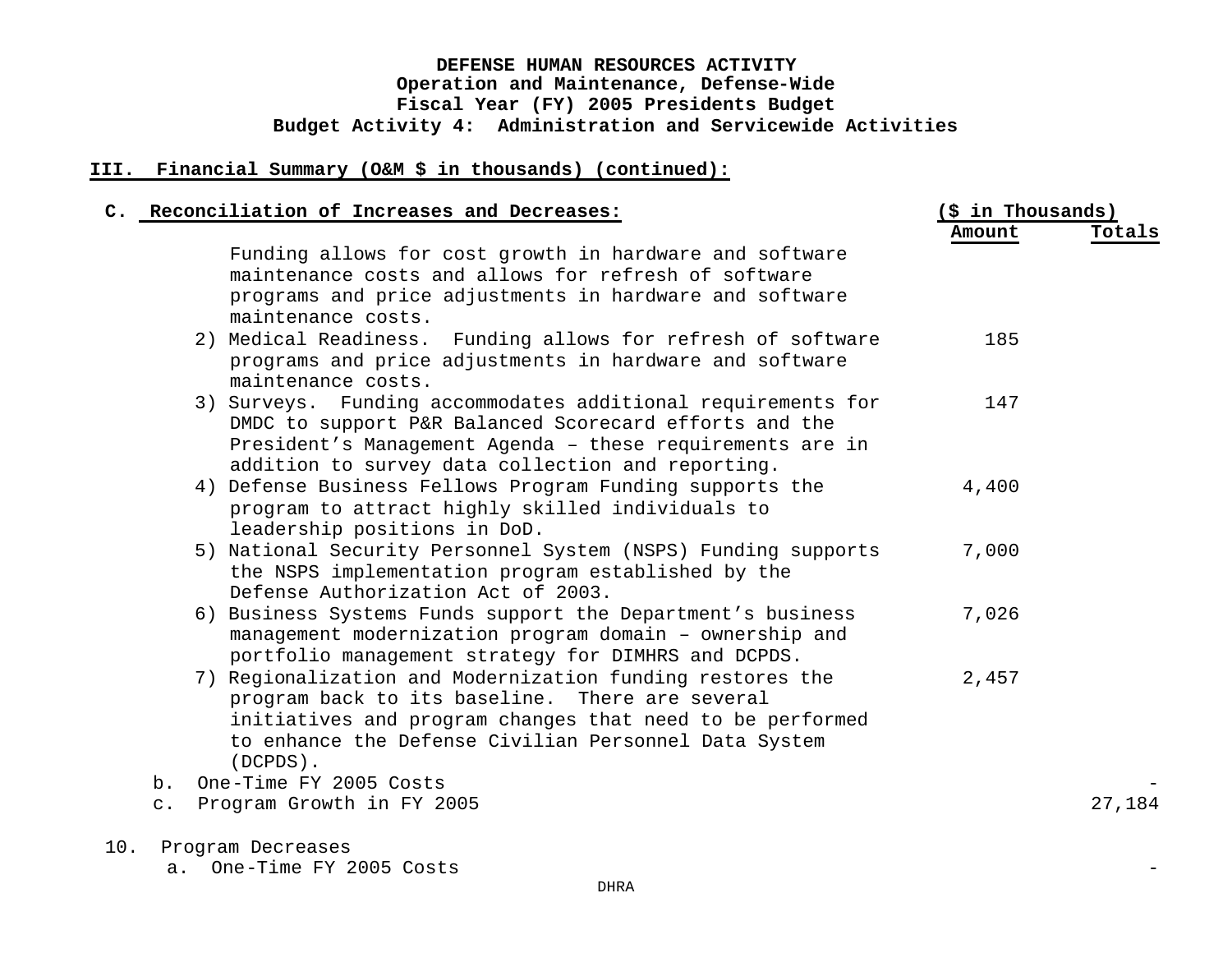| C. Reconciliation of Increases and Decreases:                                                                                                                                        | $(\hat{S}$ in Thousands) |          |
|--------------------------------------------------------------------------------------------------------------------------------------------------------------------------------------|--------------------------|----------|
|                                                                                                                                                                                      | Amount                   | Totals   |
| Program Decreases in FY 2005<br>$b$ .                                                                                                                                                |                          |          |
| 1) Common Access Card (CAC) Decrease is due to the completion<br>of program modifications.                                                                                           | (1, 150)                 |          |
| 2) Real Time Automated Personnel Identification System<br>(RAPIDS) Decrease is due to the completion of software<br>refresh. The RAPIDS program is back in the maintenance<br>phase. | (10, 811)                |          |
| 3) Universal Beneficiary Card (UBC) Card production costs<br>decrease.                                                                                                               | (297)                    |          |
| 4) Federal Voting Assistance Program (FVAP) Decrease is due<br>to decrease contractual costs.                                                                                        | (1,670)                  |          |
| 5) Employer Support of the Guard and Reserve (ESGR) Decrease<br>is due to the decrease of contractual costs.                                                                         | (1, 150)                 |          |
| Total Program Decreases                                                                                                                                                              |                          | (15,078) |
| FY 2005 Budget Request                                                                                                                                                               |                          | 318,940  |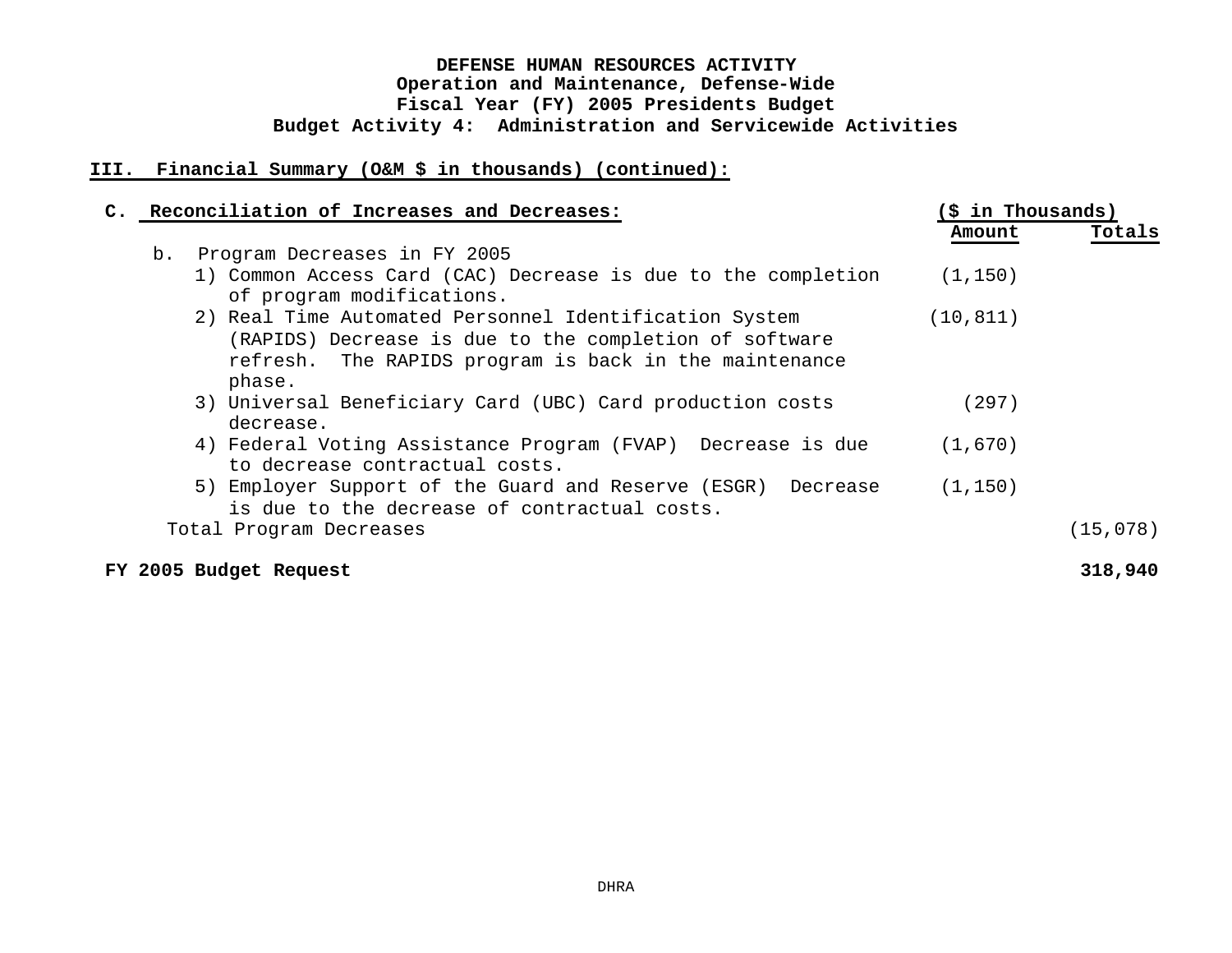### **IV. Performance Criteria and Evaluation Summary (continued):**

DHRA's programs have been reviewed for compliance with the President's Management Agenda, Performance Management Goals of the OUSD (P&R), and the Balanced Scorecard Concept (BSC) quadrants established by the Department including: Force Management Risk, Operational Risk, Institutional Risk and Future Challenges Risk. Each program has developed metrics to measure and evaluate its performance and has identified the BSC quadrant and OUSD P&R Performance Metric it supports. OUSD P&R Performance Metrics include leading the Department's compliance with the President's Management Agenda's Government-wide Initiatives, including the Strategic Management of Human Capital, Competitive Sourcing, Improved Financial Performance, Expanded Electronic Government and Budget and Performance Integration.

#### **Defense Integrated Military Human Resources System (DIMHRS) Personnel and Pay (Pers/Pay)**

The Performance goals of the DIMHRS (Pers/Pay) System will enable the transformation of all aspects of military personnel and pay management to support the requirements of the All Volunteer Force, which requires high morale, support for joint operations, and effective management decisions. The program will design, develop, test and deploy a fully integrated military personnel and pay system, using a Commercial off-the-shelf (COTS) capability, which will enable the transformation and provide superior, world class operating capabilities and reduce cost.

USD(P&R) is aligning its performance goals and measures with the President's Management Agenda and risk management framework. The information management program supports the "Strategic Management of Human Capital" as the primary performance metric. The following measures and goals support this responsibility and are related to the four risk factors from the balanced scorecard concept: Force Management Risk, Operational Risk, Future Challenges Risk, and Institutional Risk.

FY 2004 goals and metrics include:

• completing the Comprehensive Analysis of the 21 personnel and pay functional business areas;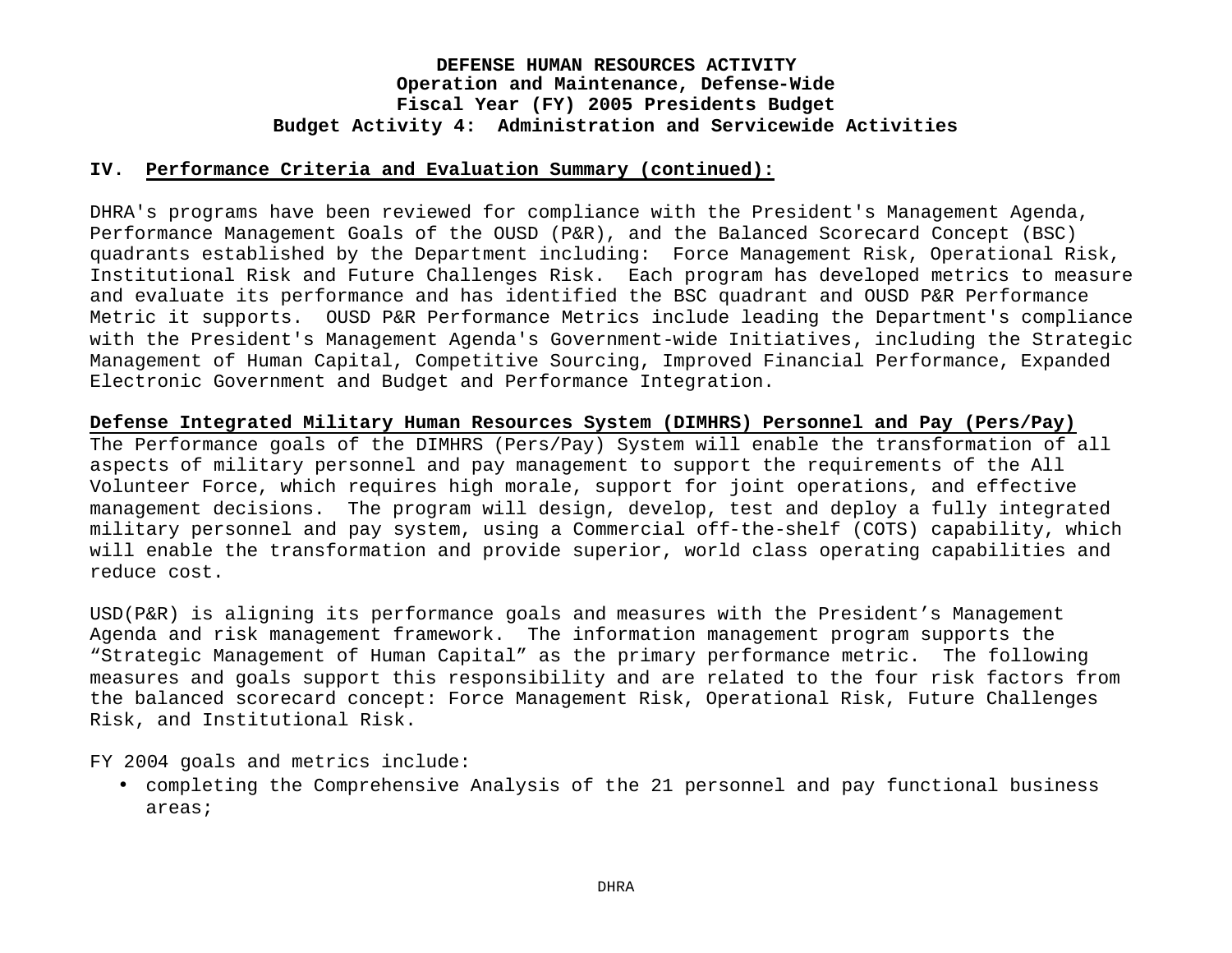### **IV. Performance Criteria and Evaluation Summary (continued):**

- identifying how commercial best practices can assist the Department in transforming personnel and pay processes, and those DoD requirements that must be added in order to meet mission requirements (Institutional Risk);
- developing the Concept of Operations and related doctrinal and training programs to support the testing, and acceptance of the initial operating capability (Operational and Institutional Risk);
- completing Milestone B review of DIMHRS that will approve the design and development of the integrated system. (Future Challenges Risk);
- supporting the selection of a Developer Implementer for DIMHRS (Institutional Risk);
- designing, developing, and beginning developmental testing of the initial operating capability (IOC) of the integrated system, to be implemented by the Army (Institutional Risk); and
- beginning development of Initial Capabilities Document (ICD) for DIMHRS (Manpower) (Future Challenges Risk).

FY 2005 goals and metrics include:

- completing deployment of the IOC (Operational and Institutional Risk);
- completing Milestone B review of DIMHRS subsequent Useful Assets for the Navy, Marine Corps and Air Force that will approve the design and development of remaining increments of the integrated system (Future Challenges Risk);
- obtaining Milestone C approval for the Operational Test and Evaluation for subsequent Useful Assets for the Navy, Marine Corps, and Air Force (Institutional Risk); and
- designing, developing, and beginning developmental testing of the system for implementation by the Navy, Marine Corps and Air Force (Institutional Risk).

FY 2006 goals and metrics include: conducting a Post-Implementation review of the Army IOC to measure and validate performance and benefits realization (Institutional Risk); and deploying subsequent Useful Assets for the Navy, and Air Force (Operational and Institutional Risk).

## **Joint Requirements and Integration Office Information Management (JR&IO IM)**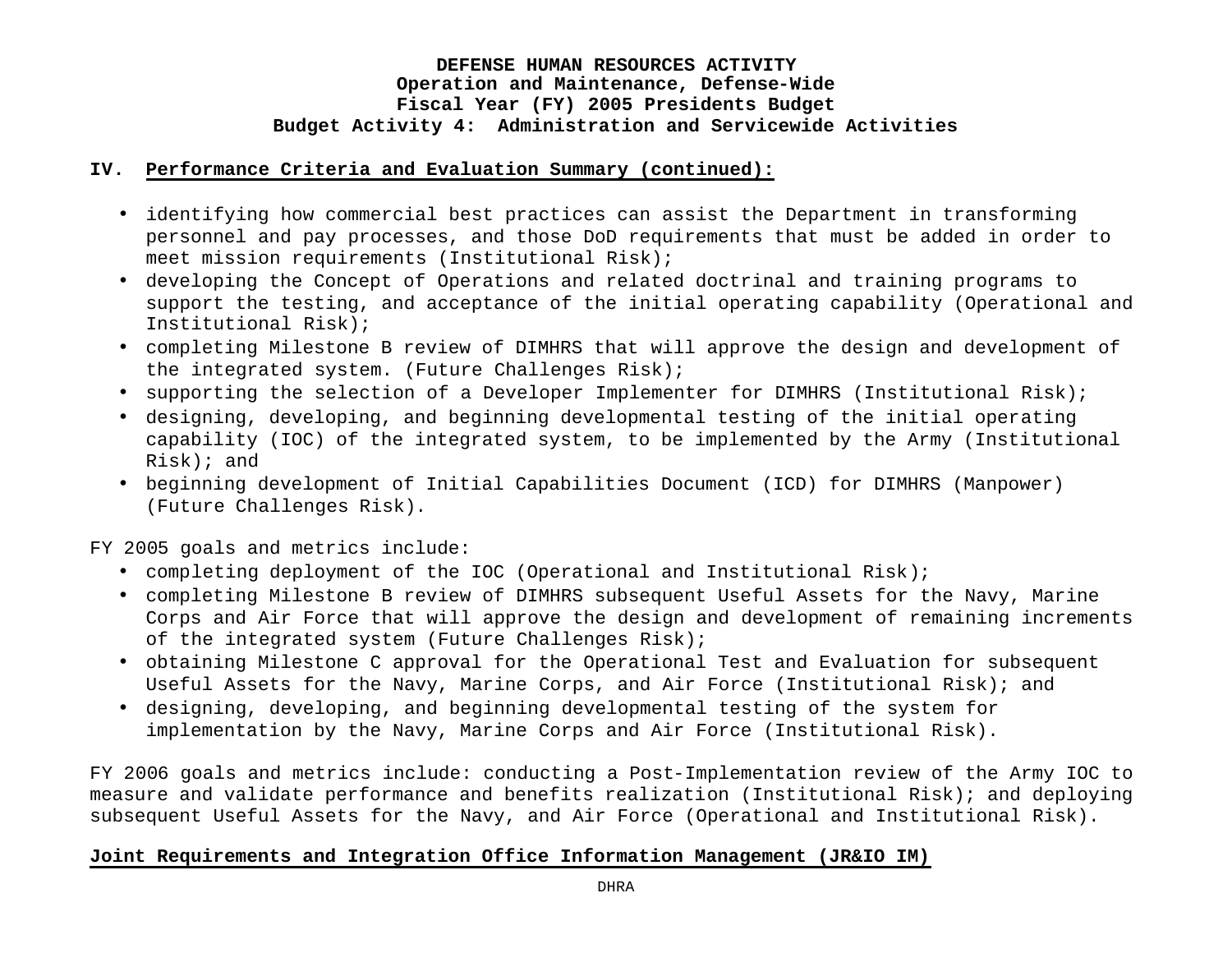### **IV. Performance Criteria and Evaluation Summary (continued):**

The OUSD (P&R) is aligning its performance goals and measures with the President's Management Agenda and the Department's Balanced Scorecard Concept's risk management framework. The information management program supports the "Strategic Management of Human Capital" as the primary President's Management Agenda initiative. The following measures and goals support this responsibility.

Information Management performance goals ensure that OUSD(P&R) has the functional support necessary for policy management, Departmental representation in various committees, Business Process Reengineering management, Planning, Programming, and Budget processes, and Military Personnel and Pay Issues Resolution.

The following performance goals and metrics are for budget years FY 2004 through FY 2006 and apply to the Balanced Scorecard Concept of Institutional Risk:

- providing timely support for the development of Departmental Information Technology (IT) policies;
- representing the Principal Staff Assistant in working groups, integrated product teams (IPTs), committees, and other forums that manage departmental IT requirements and capabilities;
- conducting Business Process Reengineering and prototype information management initiatives in the mission area of military personnel and readiness;
- participating in the Business Management Modernization Program as the primary lead for the Human Resources Management Domain;
- participating in the Planning, Programming, Budgeting, and Execution process to obtain and fully use resources in support of military personnel and readiness IM initiatives; and
- resolving all Military Personnel and Pay issues.

# **Defense Eligibility Enrollment Reporting System (DEERS), Real Time Automated Personnel Identification System (RAPIDS), and the Common Access Card (CAC)**

These programs support Expanded Electronic Government and Strategic Management of Human Capital through the use of cutting edge technology for identification and authentication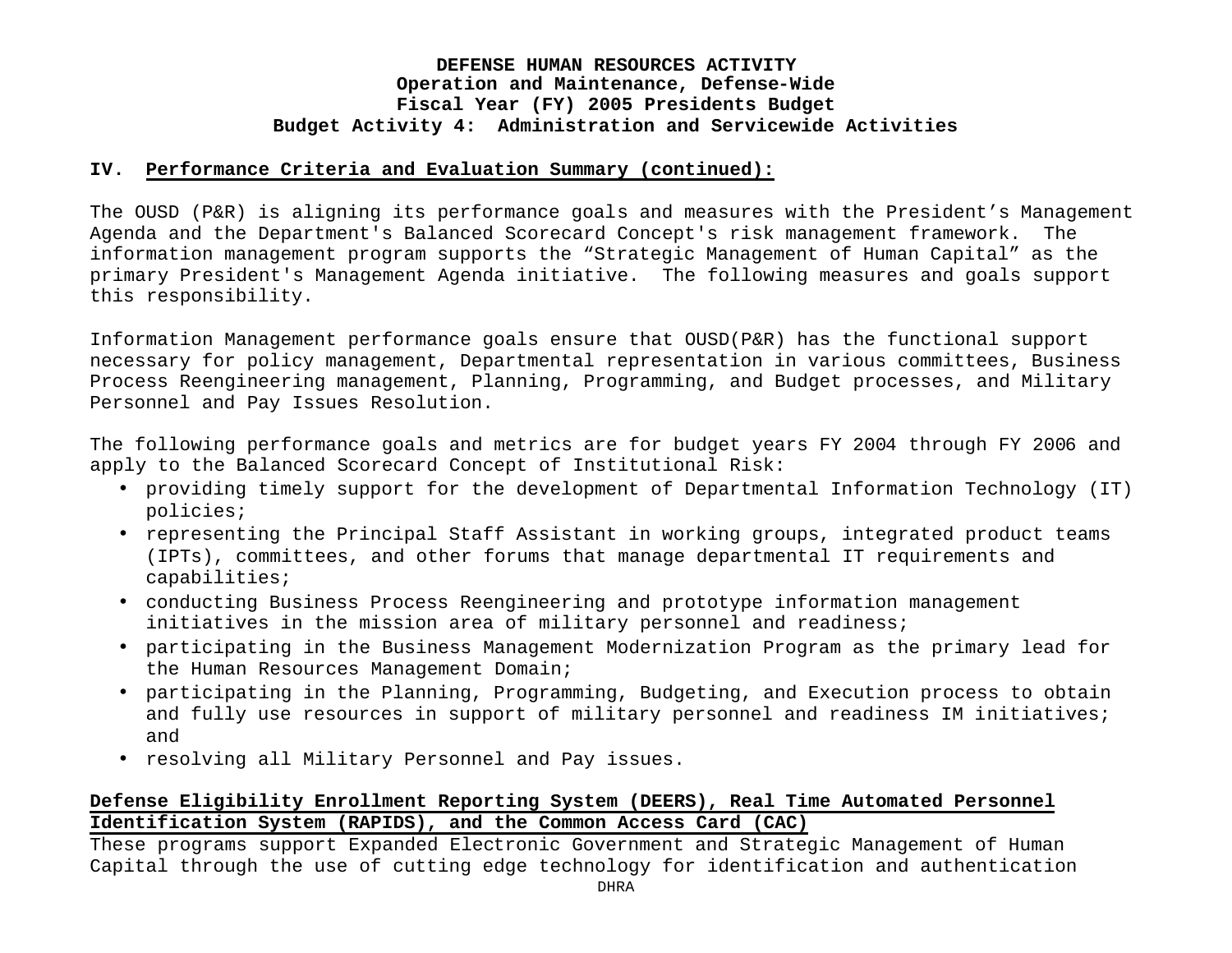### **IV. Performance Criteria and Evaluation Summary (continued):**

purposes. Under the Balanced Scorecard Concept for Defense these programs support the Military's Health Care System's performance goals (Force Management Risk), and provide essential accurate data needed to assess the size and readiness of the Force and support force protection (Operational Risk). In addition, the DEERS program was cited in the President's Management Agenda as an essential contributor to Program Initiative #14 "Coordination of Veteran's Affairs and Defense Programs and Systems."

DEERS metrics include establishing and maintaining the highest standards of accuracy for over 23 million records and worldwide access times for over 2.4 million transactions processed daily. These transactions represent active and Reserve members, their families, and retirees being provided access to their eligible entitlements and medical services -- the right people getting the right services at the right time. Performance goals include:

- more than 99.5% availability for the database outside of scheduled maintenance;
- sub two second response time to coverage and claim queries (about 2 million transactions a day); and
- posting of updated information from the uniformed services no more than 24 hours from receipt.

RAPIDS goals are to: provide timely support of Service member mobilizations – within 24 hours of notification; achieve average issuance times of less than 15 minutes for all forms of the DoD Identification card; and achieve 97 percent availability for the RAPIDS system as measured as an aggregate across all locations. This goal includes sustained issuance of all Uniform Service Identification and Privilege cards (including CACs).

DSO performance metrics include monitoring the number of cases and ensuring they are researched accurately and responded to in a timely manner. The DSO annually handles more that 600,000 calls, researches over 50,000 cases and mails over 325,000 letters in response to beneficiary correspondence. In addition, over 2,000,000 letters were mailed to beneficiaries in support of the TRICARE For Life program. These services represent real people getting real answers to real problems. Performance goals are: consistently measure the level of support provided; maintain an average response time of less than two weeks for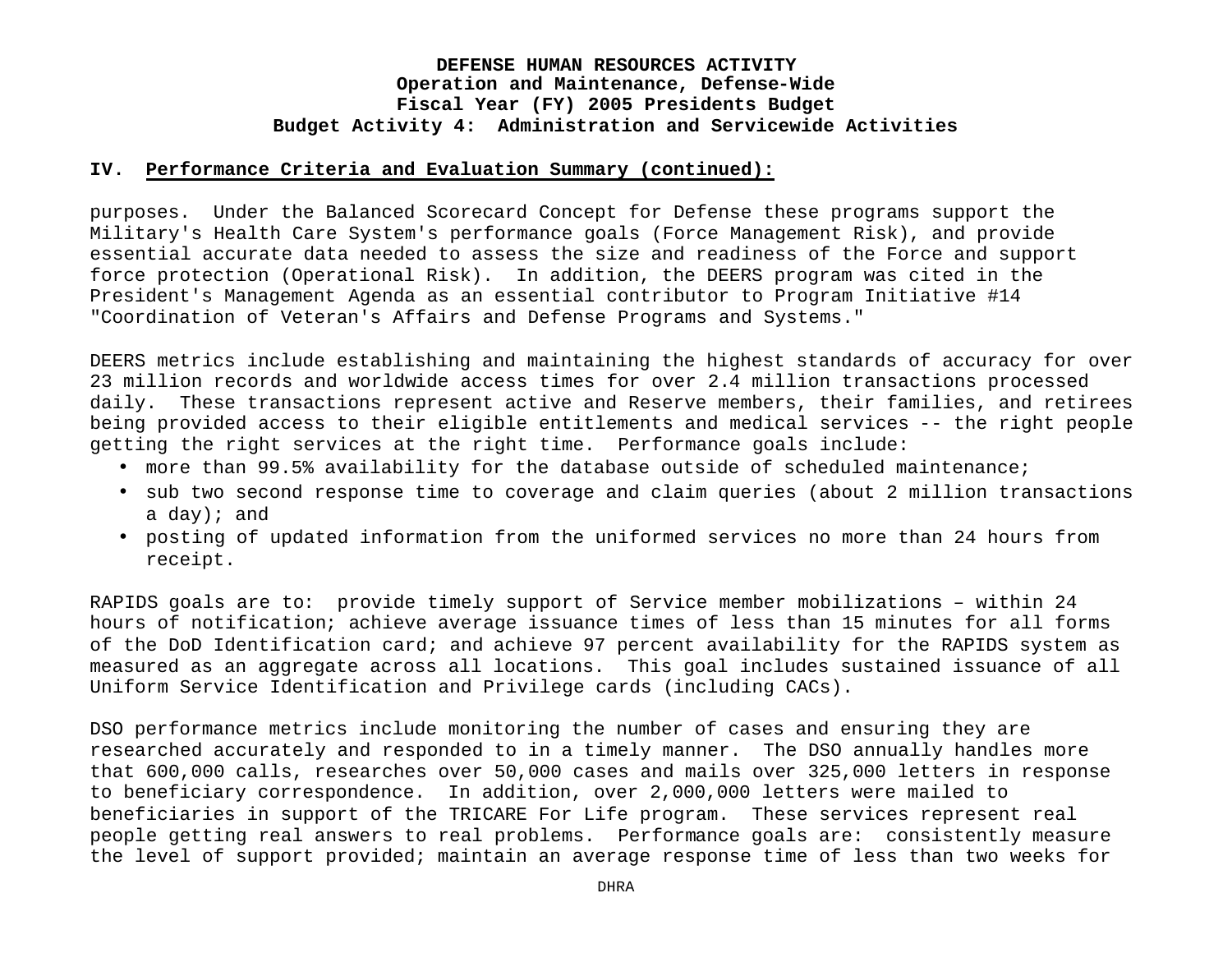### **IV. Performance Criteria and Evaluation Summary (continued):**

written queries; create and retain accurate reporting required by law or regulation such as MGIB, verification of military education, actuarial data, PERSTEMPO, linguist tracking, child and spouse abuse, federal parent locator, Defense incident reporting which feeds the National Incident Based Reporting System, EEO, Census, and demographics data; and provide accurate information and analysis for decision makers in DoD and other federal government entities.

CAC metrics and performance goals include:

- completing initial card issuance to substantially all of the 4.5 million recipients of the Common Access Card by 31 March 2004;
- ensuring card technology remains state-of-the-art, interoperable, and sufficiently secure to facilitate e-government and secure electronic transactions;
- accomplishing configuration management actions for card and DoD-wide applications;
- facilitating smart card program implementation by other government agencies and pioneer smart card technology advancement within the Federal government via support for the Government Smart Card Interoperability Specification (GSC-IS) sponsored by the National Institute of Standards (NIST);
- providing processes, procedures and lessons learned to other government agencies to reduce life-cycle costs to the Government;
- maintaining User Outreach Program to promote usage of the CAC and PK-enabled application development;
- providing information and presentations to the user community and plan major educational events at least 4 times during FY 2004;
- ensuring CAC adheres to Federal Government interoperability specifications and becomes a leader in the standardization of smart cards; and
- providing essential post-issuance capability.

New additions to improve performance and customer support include a Central Issuance Facility, a Logistic Portal to reduce manpower requirements for stocking and increase security, fielding a CAC PIN Reset (CPR) capability throughout FY 2004, and full post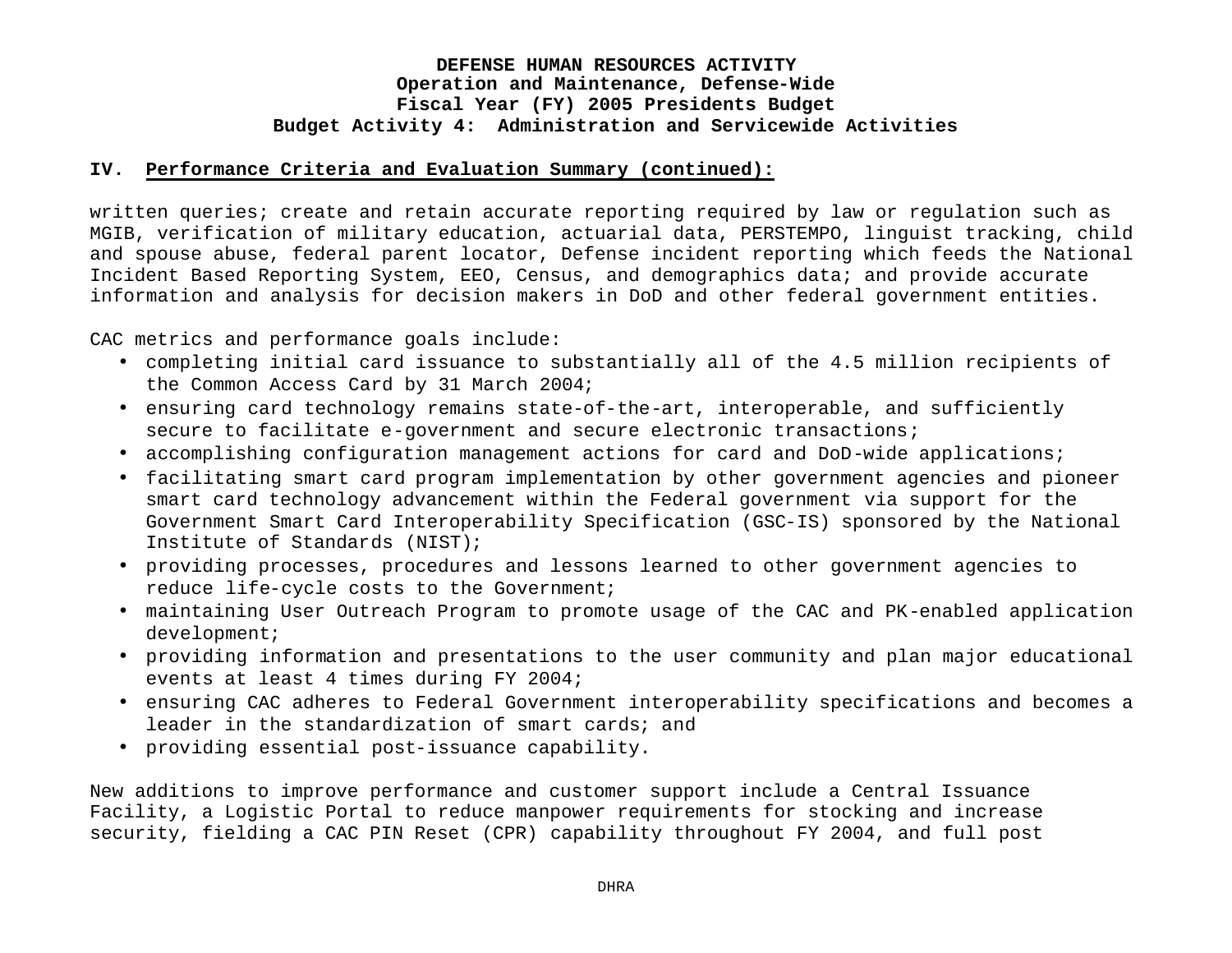### **IV. Performance Criteria and Evaluation Summary (continued):**

issuance capability. An additional performance goal is to limit times required to download necessary client software to not more than 2 minutes on average.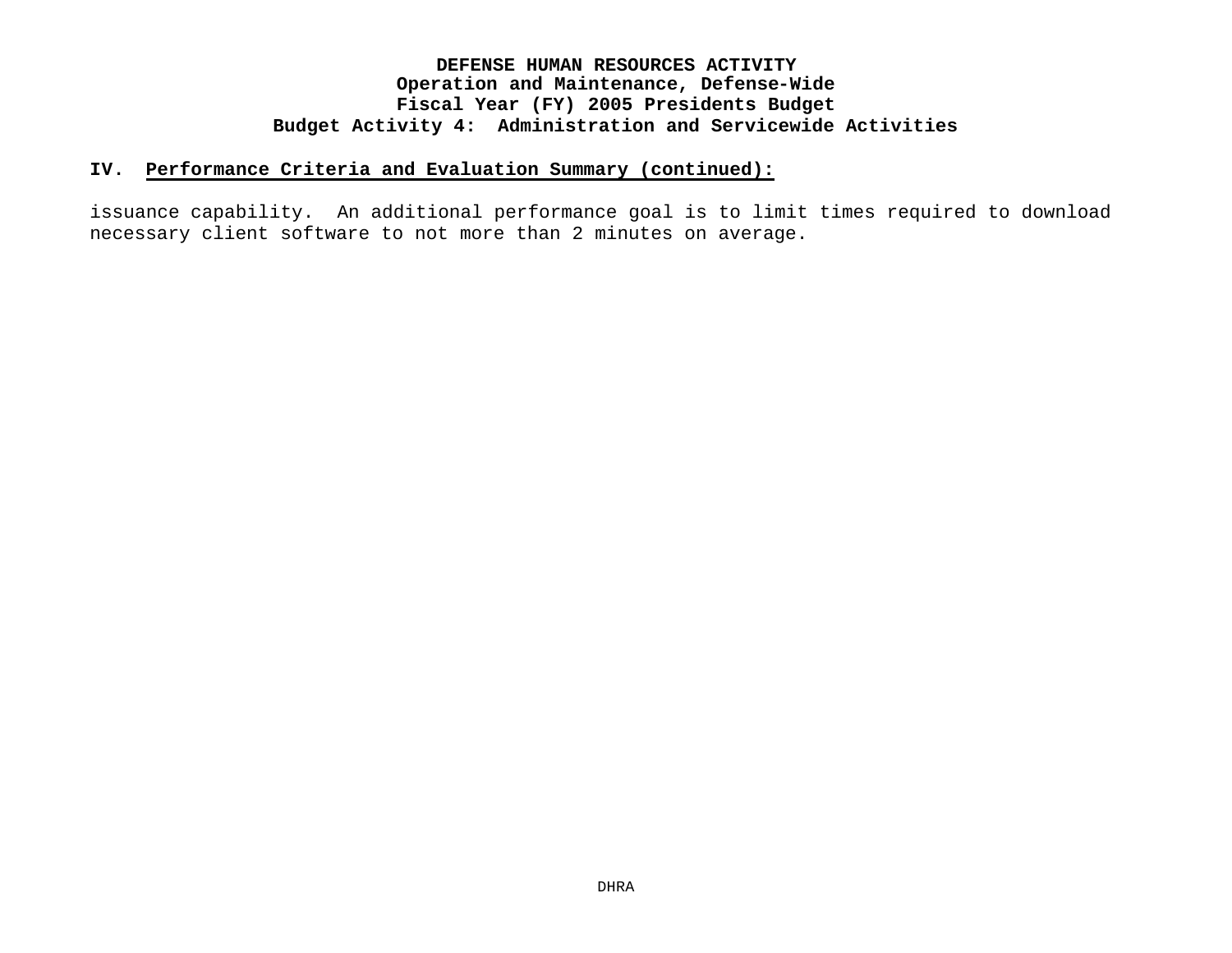#### **IV. Performance Criteria and Evaluation Summary (continued):**

#### Regionalization and Systems Modernization

The Defense Civilian Personnel Data System (DCPDS) provides civilian HR information system support for the DoD civilian workforce worldwide, replacing the legacy DCPDS, and supporting over 800,000 employee records and approximately 1.5 million position records.

When combined with the regionalization of civilian HR servicing, DCPDS will allow the Department to reach a target-servicing ratio of 1:88. DCPDS has enabled a significant improvement in the servicing ratio. The HR servicing ratio has already achieved significant savings by improving from 1:66 at program inception to 1:77 currently. This system eliminates duplicative Component system costs associated with previously used mainframe computer operations. Improved systems performance gained through upgrades to the system software and employment of newer, more scaleable technology will facilitate further consolidation of the technical infrastructure supporting DCPDS, resulting in reduced costs for hardware acquisition, maintenance, and administration. The Economic Analysis (EA) for DCPDS estimates annual savings of about \$200 million after full implementation across the Department and servicing ratio goals are attained. These reduced costs are attributable to decreases in HR staff and facilities costs, and the elimination of duplicate legacy system maintenance. An independent review and analysis of DCPDS completed in April 2003 supported this projection over the life cycle of the program through FY 2010.

Sustainment, operation, and maintenance of DCPDS are managed by CPMS through a firm fixedprice contract. System performance metrics have been established and implemented to assess contractor performance. The contract provides incentives for reducing overall system maintenance costs and increasing efficiencies in operations. Contract management oversight exercised by this organization will leverage use of these incentives to increase efficiency and reduce costs. CPMS uses an automated system that captures performance metrics (such as system uptime, network availability, and patch time.)

Regionalization and Systems Modernization Program success is measured by systems development accomplishments, the quality of system functionality, customer feedback, and efficiencies achieved through automated process improvements. These measurement factors are assessed through customer feedback concerning the level of assistance provided and the avoidance of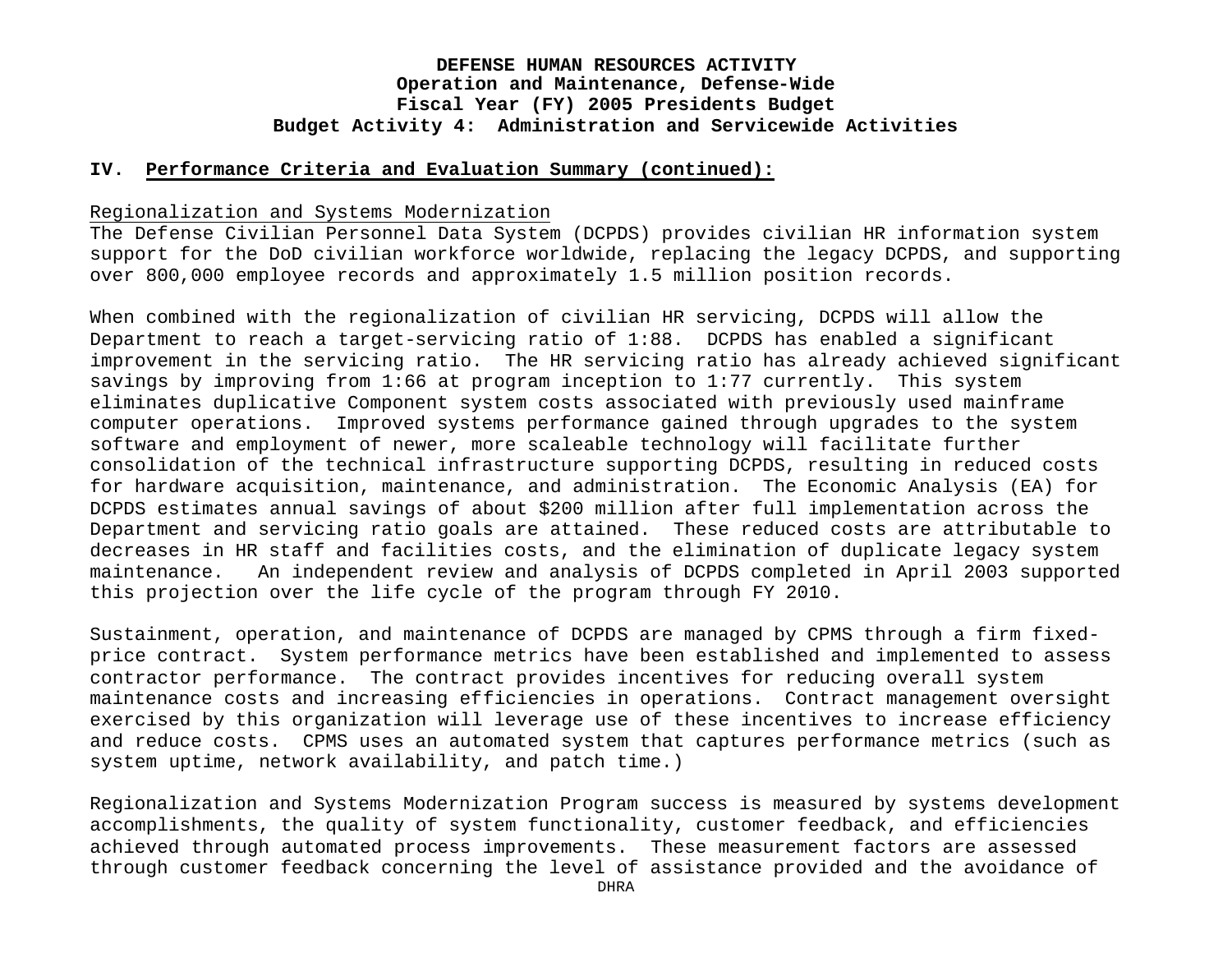### **IV. Performance Criteria and Evaluation Summary (continued):**

service disruption. The success of the program is best measured subsequent to deployment through the evaluation of regionalization and systems modernization technical and functional benefits. During 2003, the program manager instituted a periodic program review process through a commercial vendor. The key measure, for both the regionalization and modernization efforts, is improvement in the ratio of civilian HR staff to supported population across DoD. Finally, during FY 2003, all Army support databases were consolidated at a single location on a single database; Navy is pursuing a similar initiative after moving its servers to a single location. These actions portend additional regional support center reorganization and increased component savings.

### Employer Support of the Guard and Reserve (ESGR)

ESGR has been reviewed to ensure compliance with the President's Management Agenda, Performance Management Goals of the OUSD (P&R), and the Balanced Scorecard Concept (BSC) quadrants established by the Department including: Force Management Risk, Operational Risk, Institutional Risk and Future Challenges Risk. This program has metrics in place to measure and evaluate its performance. It focuses on the balanced scorecard concept of Force Management Risk and Future Challenges Risk by ensuring support for Guard and Reserve service members is in place to facilitate deployments when needed. The program also addresses the OUSD P&R's efforts to improve Quality of Life for Service members.

Performance goals include:

- growth of employer commitment;
- expansion of ESGR brand awareness through polling;
- increased awareness by employers of their vital duty to the national defense by providing a positive work environment conducive to the service of Guard and Reserve members; and
- continued monitoring of morale and productivity, and investing in training and professional development.

Metrics used to measure the program's performance include:

• the number of employment conflicts processed and resolved;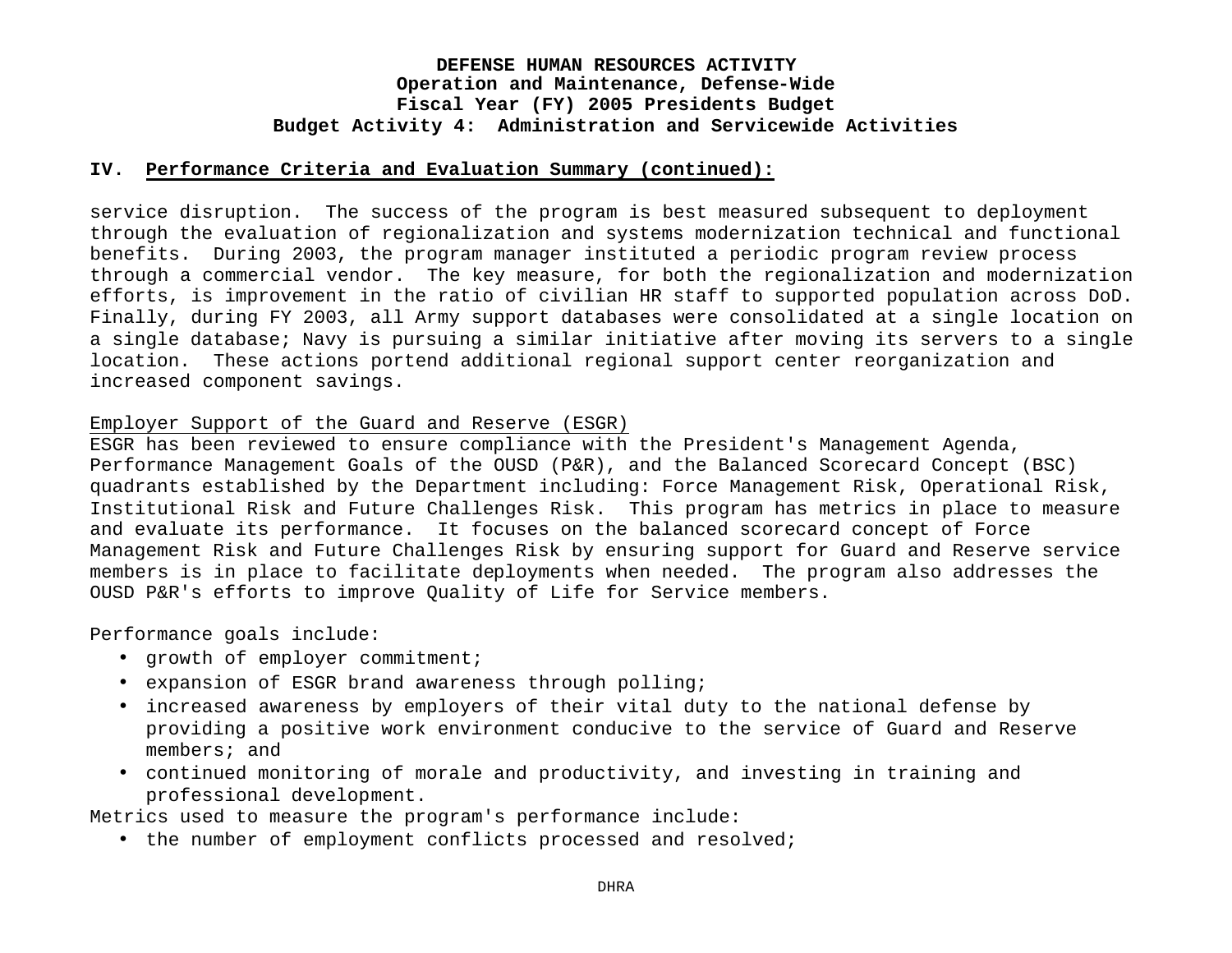### **IV. Performance Criteria and Evaluation Summary (continued):**

- the number of "Statements of Support" signed by Federal and state agencies and private employers;
- evidence of companies implementing policies as a result of "Bosslifts," "Briefings with the Boss," and other Employer Outreach programs;
- the number of volunteers trained at annual, regional, and local committee sponsored sessions;
- Service members briefed at CONUS Replacement Centers; Employer recognition awards processed; and
- the effectiveness of advertising placements.

### Human Resource Strategic Assessment Program (HRSAP)

The HRSAP has been reviewed to ensure compliance with the President's Management Agenda, Performance Management Goals of the OUSD (P&R), and the Balanced Scorecard Concept (BSC) quadrants established by the Department including: Force Management Risk, Operational Risk, Institutional Risk and Future Challenges Risk. HRSAP has developed metrics to measure and evaluate its performance. This program focuses on the balanced scorecard concept of Force Management Risk and supports the OUSD(P&R)'s efforts to improve Quality of Life for Service members and ensure satisfaction with benefits and access to benefits. The HRSAP provides data to support: 1) USD(P&R)'s Strategic Human Resources Plan; 2) USD(P&R)'s Balanced Scorecard (BSC); and 3) DoD's efforts to support the President's Management Agenda. HRSAP has goals that can be measured and evaluated.

Goals and Metrics include: Conduct Internet surveys using state-of-the-art Internet capabilities and in-depth studies using traditional methods (e.g., paper-and-pencil surveys); Develop and administer surveys to address the information needs of OUSD(P&R) and produce resulting reports. Specifically, in FY 2005, HRSAP will administer three Web-based surveys of Active-duty Service members in November 2004, March 2005, and July 2005; three Web-based surveys of Reserve Components Service members in January 2005, May 2005, and September 2005; three Web-based surveys of DoD civilians in October 2004, February 2005 and June 2005; and one paper-and-pencil Active-Duty Equal Opportunity Survey between December 2004 and April 2005. These surveys will measure concepts in the Balanced Scorecard quadrant "Force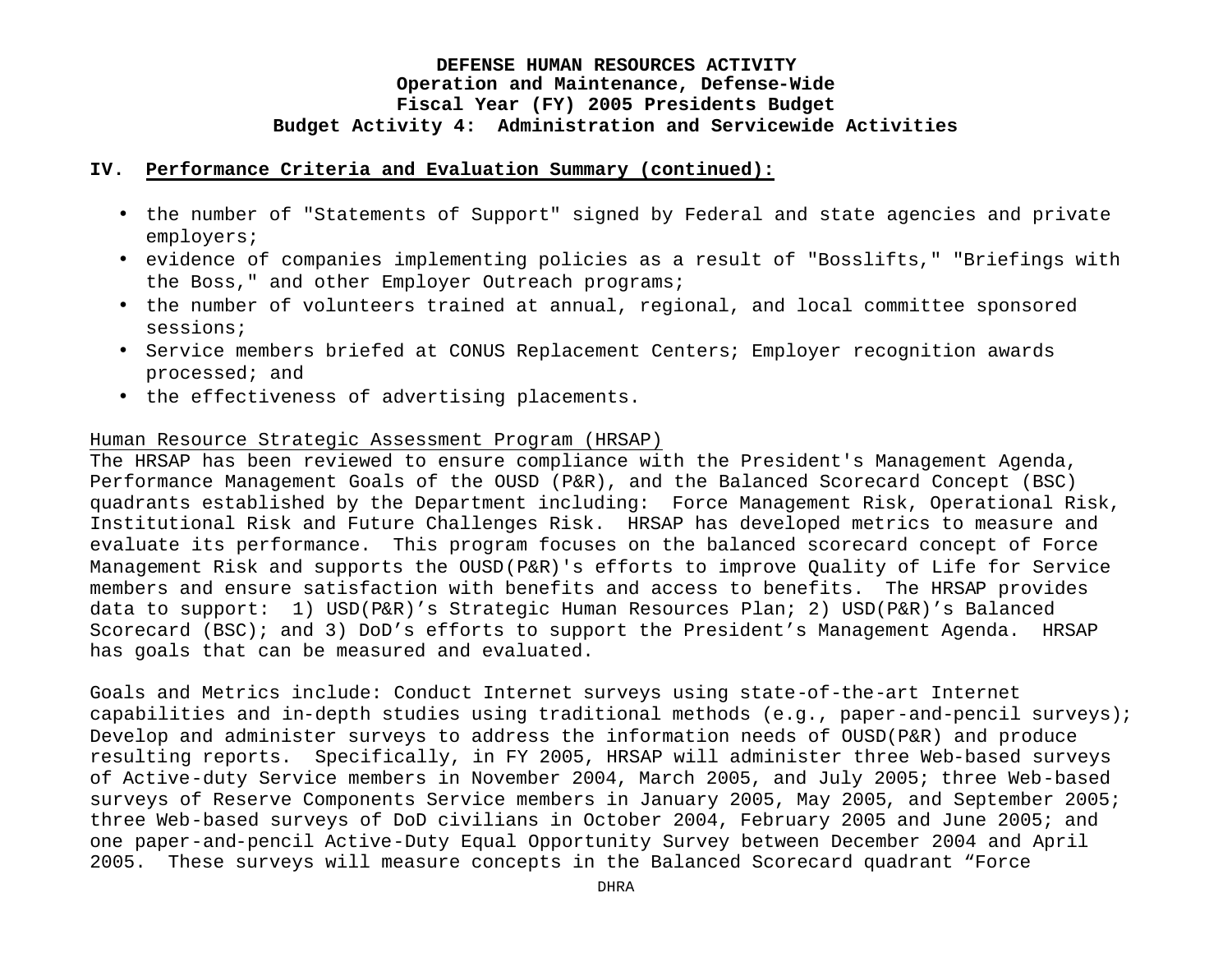#### **IV. Performance Criteria and Evaluation Summary (continued):**

Management Risk." These include satisfaction with work, retention intentions and commitment to service, and other quality of life issues (e.g., financial readiness). The HRSAP will use scientifically accepted practices in item development to ensure both reliable and valid results—maintaining internal consistency (i.e., reliability) of any reported scale at not less that .70 in terms of Chronbach's alpha. Representatives from OUSD(P&R) policy offices and external subject matter experts will be involved in the identification of survey content and will ensure items are state-of-the-art measures of the content areas. The HRSAP will: 1) draw samples of participants for each survey using a technically accepted stratified random sampling approach; 2) weight samples to ensure representativeness and acceptable margins of error-not to exceed  $+/-$  5 percent-in reported results for 90 percent of preestablished interest groups; 3) ensure data from Web-survey results are available to the Department within 90 days of closing the field; and 4) widely distribute reports and deliverables within the DoD manpower and personnel community.

#### Office of Complaint Investigations (OCI)

Process improvements in OCI operations have resulted in increased efficiency over the last four years. Since FY 2000, OCI closed, on average, just under 3,700 Equal Employment Opportunity (EEO) complaint cases per year. Average processing time has been reduced since FY 2000.

These achievements are largely the result of OCI's continuing emphasis on Alternative Dispute Resolution (ADR) in resolving EEO cases. Since it established a mediation team in FY 1999, OCI invested significant dollars to train and certify its staff as mediators. OCI Investigators are now certified and trained mediators. As a result of increased ADR efforts, OCI reduced the average case processing time to 124 days in FY 2003. A mediator typically resolves a complaint in an average of less than 55 days. All investigators attempt to settle complaints, and when they do, they settle in an average of 76 days.

During FY 2003, OCI offered alternative resolution on 100 percent of the available cases, and resolved more than 1,000 complaints. For every complaint resolved, DoD avoids estimated costs of between \$40,000 and \$80,000 in case processing costs and potential additional litigation costs of between \$161,000 and \$310,000. Resolution of 4,621 complaints since FY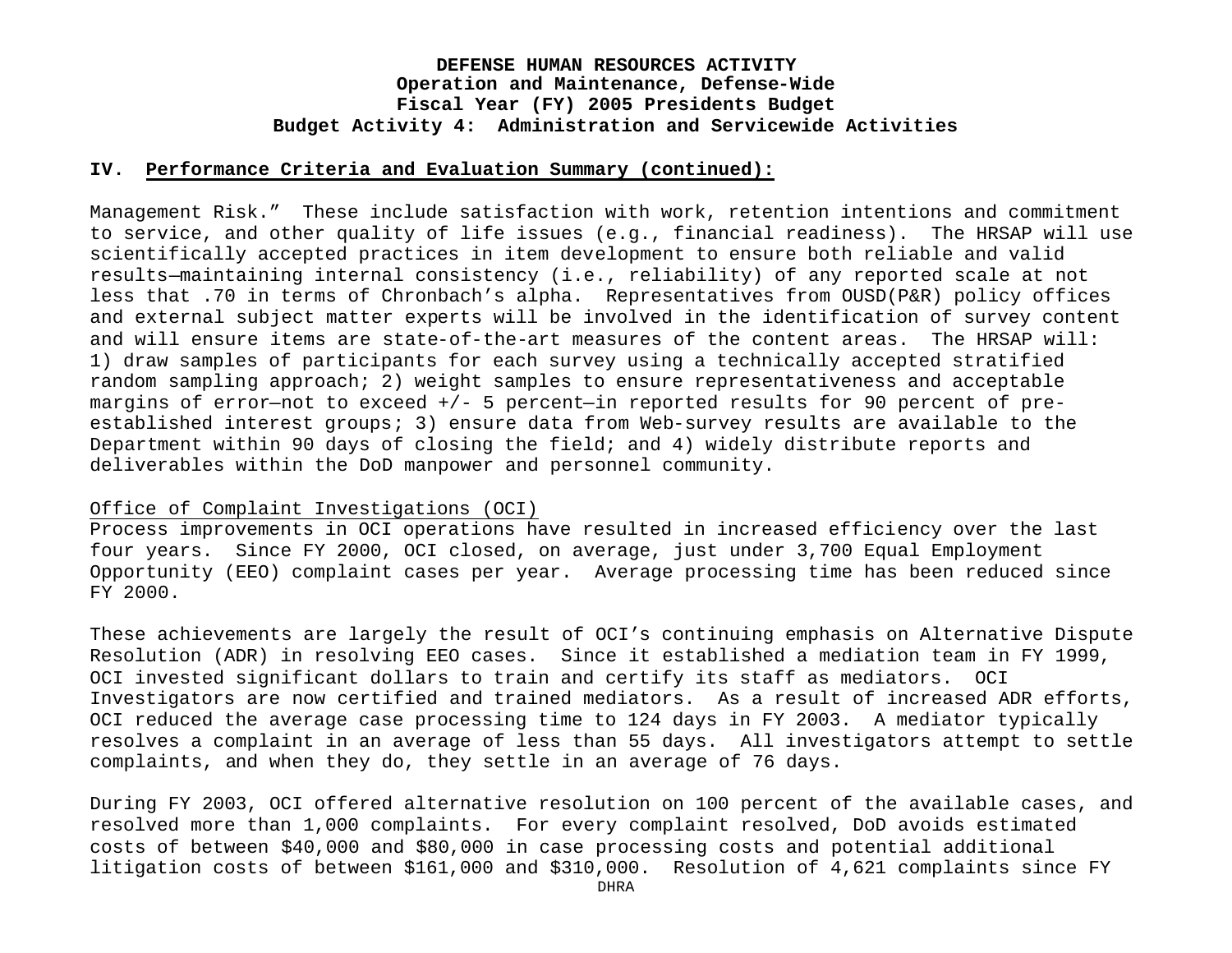### **IV. Performance Criteria and Evaluation Summary (continued):**

2000 has potentially avoided more than \$277 million dollars in case processing costs, as well as potential litigation expenses projected at over \$1.0 billion. Resolution of more than 1,108 complaints during FY 2003 avoided potential processing and litigation costs of between \$66.0 million and \$260.0 million.

In FY 2005, OCI's goals are to: attempt alternative resolution of 100 percent of available EEO cases; resolve over 50 percent of EEO cases; reduce processing time by 10 percent to 112 days; avoid DoD potential processing costs of over \$200 million by practicing ADR; as well as to exceed customer expectations through process improvements, reduced processing time, and EEO complaint inventory reductions.



**All Cases OCI Average Case Processing Times**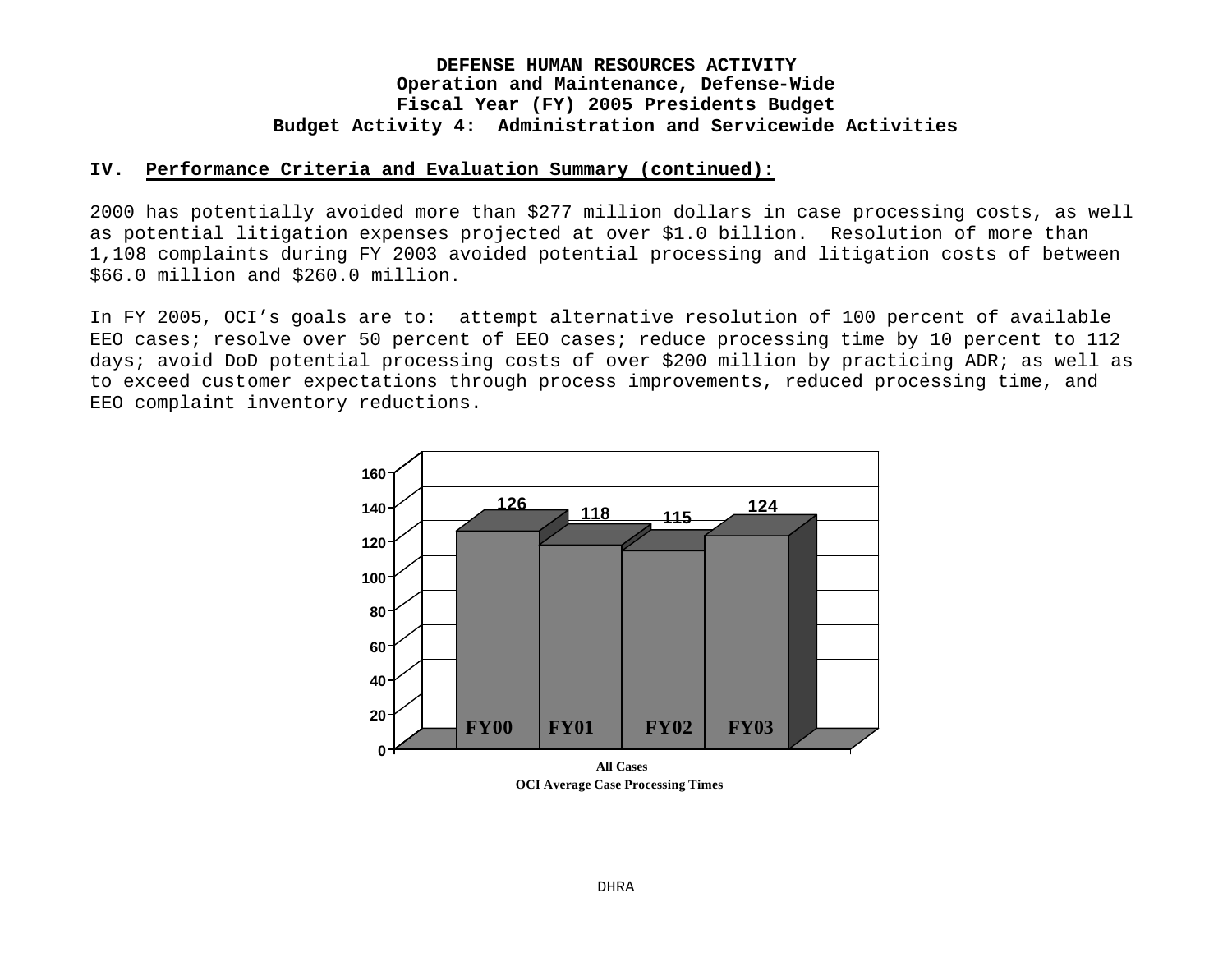|  |  |  |  |  |  | IV. Performance Criteria and Evaluation Summary (continued): |
|--|--|--|--|--|--|--------------------------------------------------------------|
|--|--|--|--|--|--|--------------------------------------------------------------|

| <b>Fiscal</b> | <i>OCI</i><br><b>Cases</b> | <b>ADR</b><br><b>Cases</b> | <b>ADR</b> Cost<br><i>Avoidance</i> |
|---------------|----------------------------|----------------------------|-------------------------------------|
| Year          | <b>Closed</b>              | <b>Closed</b>              | <b>Per Year</b>                     |
| <b>OCI</b> 00 | 3899                       | 1247                       | $$75M - 293M$                       |
| <b>OCI</b> 01 | 3913                       | 1228                       | \$74M - 289M                        |
| <b>OCI</b> 02 | 3430                       | 1038                       | $$62M - 244M$                       |
| <b>OCI</b> 03 | 3401                       | 1108                       | $$66M - 260M$                       |

### **Alternative Dispute Resolution Potential Cost Avoidance**

#### Office of the Actuary

This program has been reviewed to ensure compliance with the President's Management Agenda, Performance Management Goals of the OUSD(P&R), and the Balanced Scorecard Concept (BSC) quadrants established by the Department including: Force Management Risk, Operational Risk, Institutional Risk, and Future Challenges Risk. Metrics to measure and evaluate its performance remain in place. This program focuses on the balanced scorecard concept of Institutional Risk by ensuring the Department is able to accurately forecast and meet its obligations regarding entitlements and benefits. This office supports the OUSD P&R's efforts to define and meet requirements and accurately project payment of retired pay. This program supports the President's Management Agenda's Government-wide Initiatives involving the Strategic Management of Human Capital, and Improved Financial Performance.

FY 2005 goals include: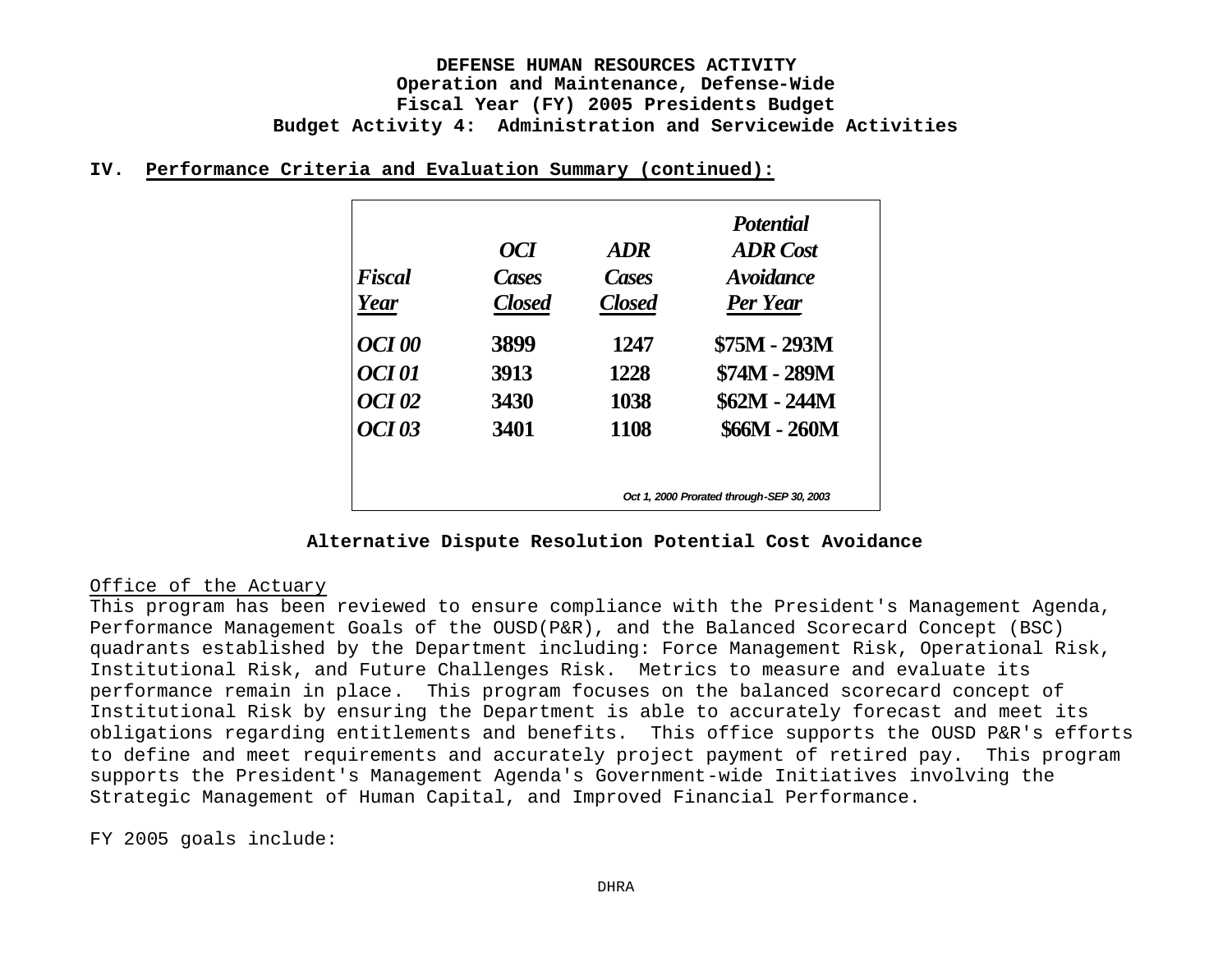### **IV. Performance Criteria and Evaluation Summary (continued):**

- contributing to receiving a favorable audit opinion on the Military Retirement Fund's annual financial statements;
- providing actuarial expertise to HA/OUSD(C) groups working to obtain a favorable audit opinion on the retiree health care liability reported in DoD and government-wide financial statements;
- ensuring that the MRF remains funded on an actuarially sound basis by providing support to the DoD Medicare-Eligible Retiree Health Care Board of Actuaries in calculating DoD and Treasury required trust fund contribution amounts for annual budget preparation;
- ensuring that the DoD Military Retirement Fund remains funded on an actuarially sound basis by providing similar support to the DoD Retirement Board of Actuaries for calculations related to the MRF and the Voluntary Separation Incentive Fund;
- ensuring that the DoD Education Benefits Fund remains funded on an actuarially sound basis by providing similar support to DoD Education Benefits Board of Actuaries for calculations related to DoD Education Benefits Fund;
- assisting policymakers in evaluating proposed benefit changes by providing cost estimates; and
- ensuring that all four trust funds are projected to remain solvent over the 100-year projection period.

### Civilian Assistance and Re-Employment (CARE) Program

The DoD Priority Placement Program (PPP) continues to be the Department's cornerstone placement program. The PPP's current focus is to enhance operations using web-based technology. Program managers are developing and transitioning the program to fully migrate the PPP into the Modern Defense Civilian Personnel Data System. These initiatives combined with other systems innovations, e.g. development of meta-tags that easily identify on-line policy and procedural guidance for PPP counselors, and an on-going project to incrementally adapt the formal 3½-day PPP Training Course to on-line E-Training, have significantly reduced, and will continue to reduce, required staff time. This program has been reviewed to ensure compliance President's Management Agenda, Performance Management Goals of the OUSD (P&R), and the Balanced Scorecard Concept (BSC) quadrants established by the Department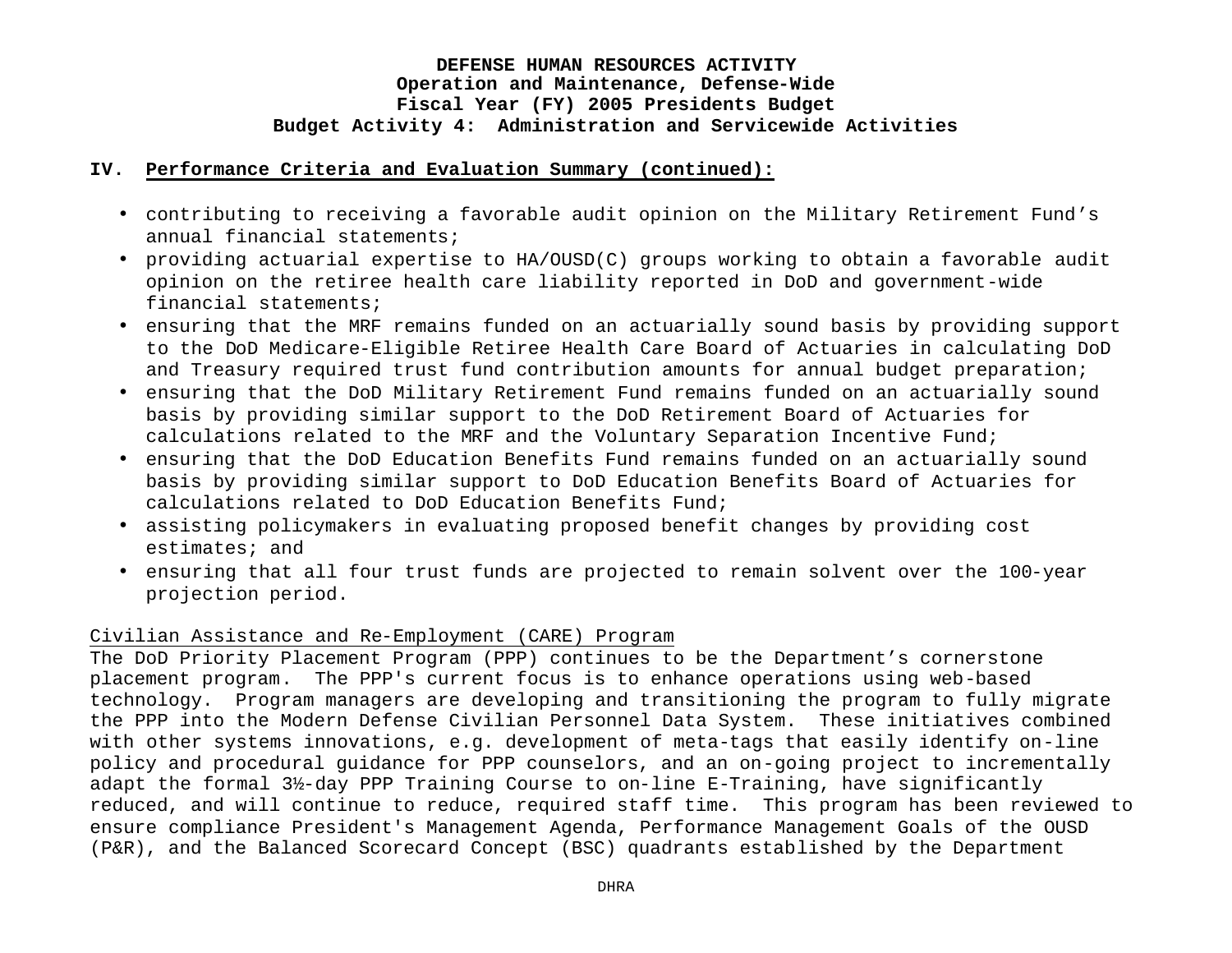### **IV. Performance Criteria and Evaluation Summary (continued):**

including: Force Management Risk, Operational Risk, Institutional Risk and Future Challenges Risk. Metrics to measure and evaluate its performance remain in place. This program supports the OUSD P&R's Human Resources Strategic Plan and the President's Management Agenda initiatives; the Strategic Management of Human Capital and Competitive Sourcing.

This program is committed to complete development of five course modules by the end of FY 2004. This initiative likewise is consistent with performance indicators as outlined in the Human Resources Strategic Plan to conduct a comprehensive review of the program.

Since 1965, PPP has placed approximately 167,700 displaced employees in positions at other DoD installations that might otherwise have been involuntarily separated. Without the PPP and its mandatory placement provision, DoD would have had significant employee involuntary separations. As of September 30, 2002, the program had placed about 2,300 employees during FY 2002 and had about 4,700 displaced registrants who were still active in its databank. The number of displaced registrants is expected to increase based on the following factors:

Continued downsizing - Based on the 2003 President's Budget data, the Department projects 21,000 reductions in its civilian strength. This figure does not include potential employee layoffs resulting from commercial outsourcing actions.

Projected base realignments and closures - Public Law 107-107 establishes the authority for another round of realignment and closure of military installations beginning in FY 2005. This office has begun, and will continue to seek, regulatory and legislative changes to assist employees affected by these actions in transitioning to other positions, careers, or to private life. Following a decade-plus of downsizing it is expected that the continued Defense employment of impacted employees will be a challenge. There are not enough DoD positions to accommodate such massive reductions. Planning to establish employment partnerships with other Federal, state, county and local governments to include trade/professional organizations, local Chambers of Commerce and private industry is underway.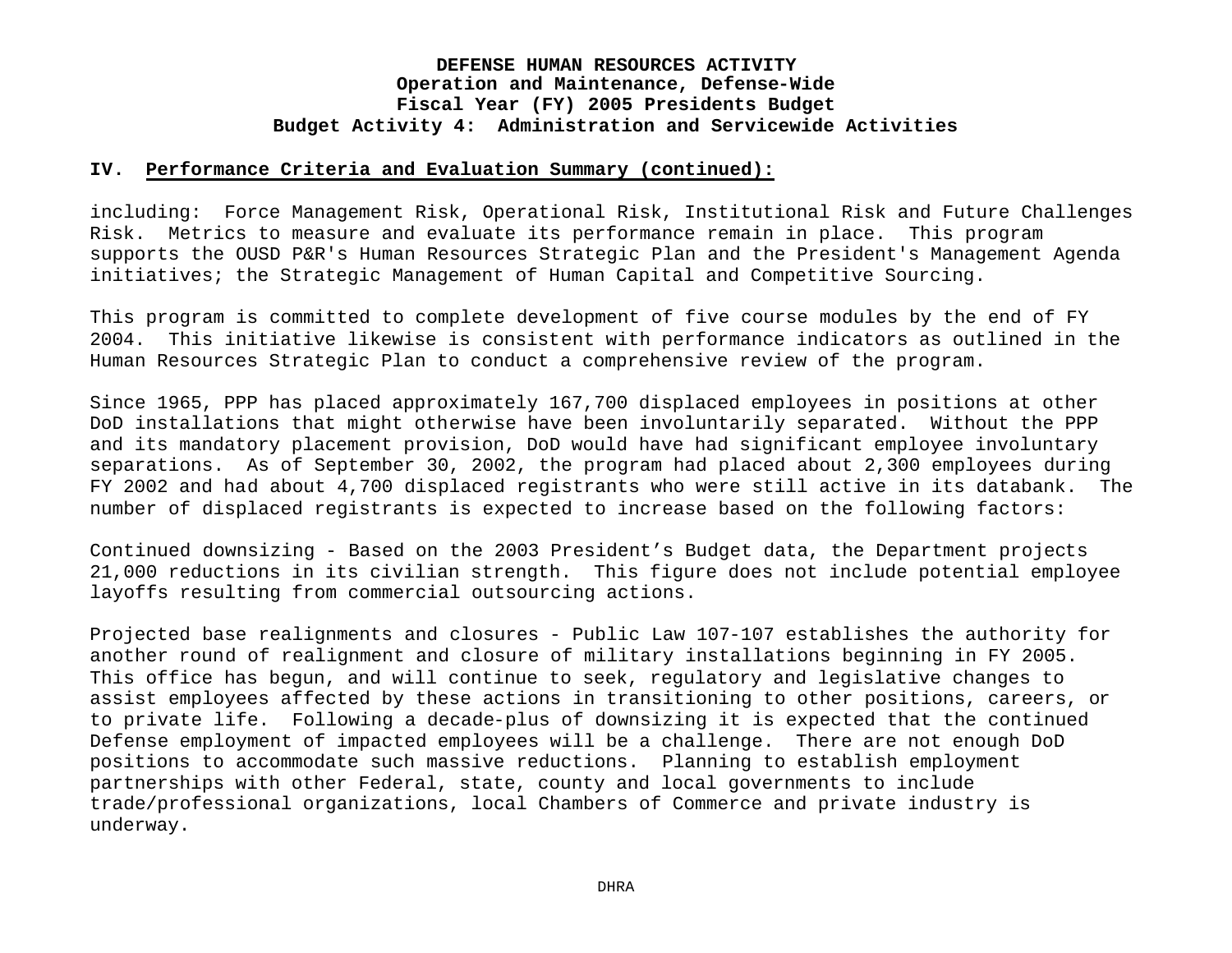### **IV. Performance Criteria and Evaluation Summary (continued):**

Projections indicate a loss of approximately 20,000 civilian positions to commercial outsourcing in FY 2004-5. Current Administration commercialization guidelines hold will cause this number to increase significantly. CARE is part of an Acquisition Technology and Logistics (AT&L), Integrated Process Team (IPT) directly involved in the review and update of DoD A-76 regulatory guidance. This IPT is expected to continue work through FY 2004.

Over a decade of reductions have left the Department with critical skill imbalances. To offset this and avoid any crucial mission degradation, the Department was given special authority to use separation incentives (buyouts) and early retirements for shaping the workforce (no mandatory loss of position). This authority sunsets at the end of FY 2003; however, CARE developed a departmental proposal to extend the legislative authority through FY 2006. Based on past legislative experience, it is expected that the authority will be limited to 6,000 special authority actions in FY 2004.

In addition, the CARE Division administers and manages the application of the traditional buyout and early retirement authority that has been used so effectively to mitigate the results of downsizing and realignment on the DoD workforce. It is anticipated that these incentives will be used significantly in FY 2004 to avoid employee separations and downgrades (approximately 5,000 buyouts and 2,000 early retirement actions) associated with ongoing reductions and realignment initiatives.

CARE transition tools and the PPP have enabled DoD to maintain an overall involuntary separation rate of less than ten percent of total reductions. This combined with an unprecedented 47 percent placement rate, makes the PPP a model for other Federal agencies. The CARE office plans to exceed this "standard" by three percent through continued downsizing and through the proposed closure and realignment action. Once base closures are announced, CARE anticipates a jump in PPP registrations of 40 percent. This is based on similar registration numbers and the registration spike resulting from the 1989 realignment and closure announcement. Accordingly, a corresponding spike in workload and travel to conduct PPP workforce briefings and employee counseling and PPP registration actions is expected. As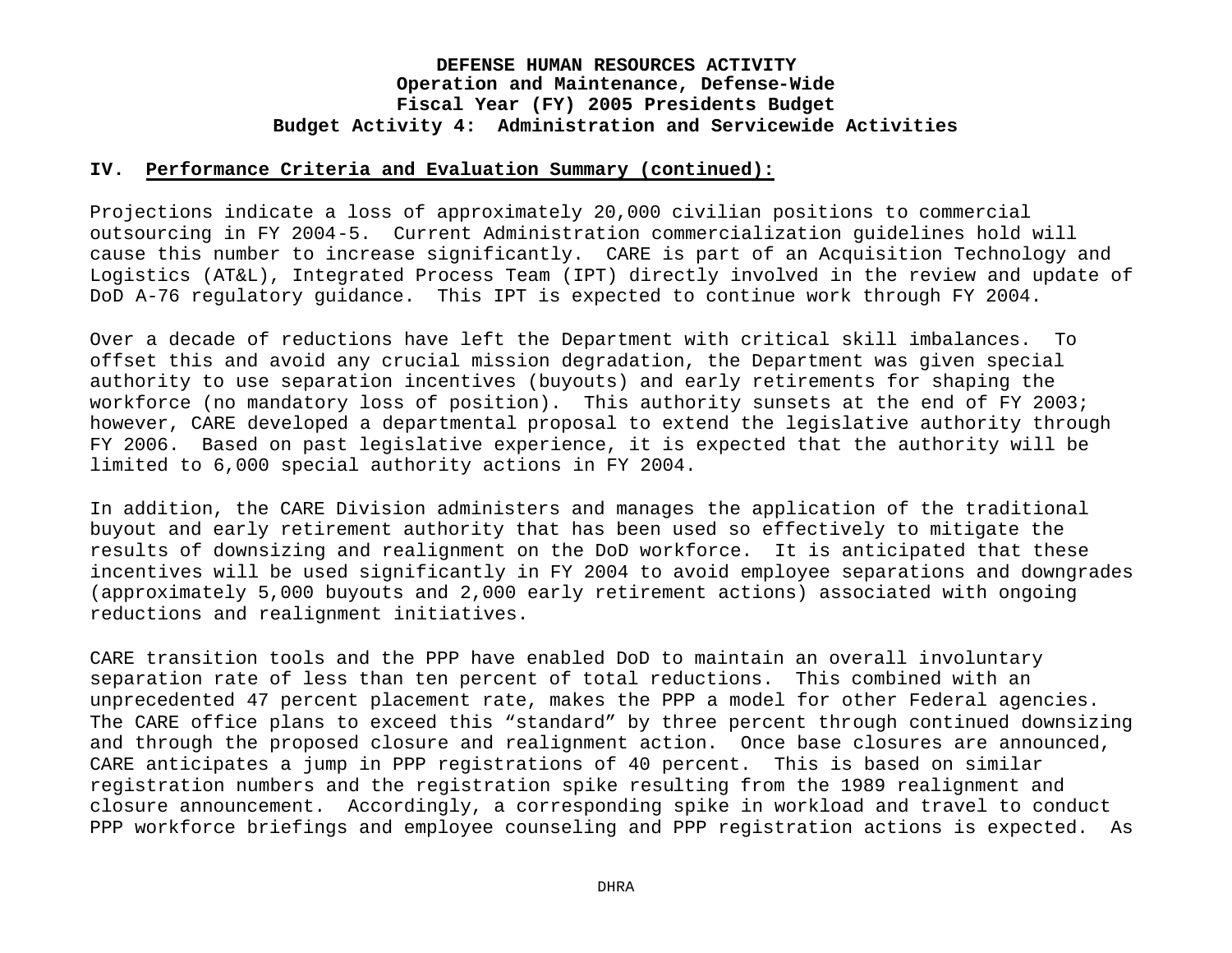### **IV. Performance Criteria and Evaluation Summary (continued):**

a responsible employer and advocate of the Congressional closure authority, the program will continue to show a presence at most, if not all, realigned or potential closure locations.

Since 1994, the CARE staff has conducted briefings on the PPP and the CARE programs for 92,541 employees, 7,664 managers, and 812 union representatives. This action will continue. Based on past experience, about 6,000 (combined) employees are projected to receive counseling in FY 2004; 15,000 in FY 2005; 20,000 in FY 2006; 23,000 in FY 2007 and 25,000 in FY 2008.

Injury Compensation/Unemployment Compensation

The ICUC Division plans to lead the effort to integrate the communities of Safety, Occupational Health, Environmental Safety and Human Resources to achieve Secretary Rumsfeld's goal of reducing lost production days by 50%. Specifically ICUC will:

- Conduct meetings of the DoD Quality Occupational Environment Working Group in FY 2004 and maintain a recurring work schedule.
- Identify key issues that materially erode or enhance a quality work environment by the second quarter of FY 2004.
- Work with Occupational Safety & Health to develop and implement action plans that demonstrably improve the overall quality of the workplace by the fourth quarter of FY 2005.
- Refine and implement business intelligence data management tools to help Working Group members, managers, and supervisors to create safer work places by the end of the second quarter of FY 2005.
- Actively support DoD installations in their effort to return injured employees to work at the first opportunity their health permits.
- Increase by ten percent the number of follow-up visits to persons on the compensation rolls.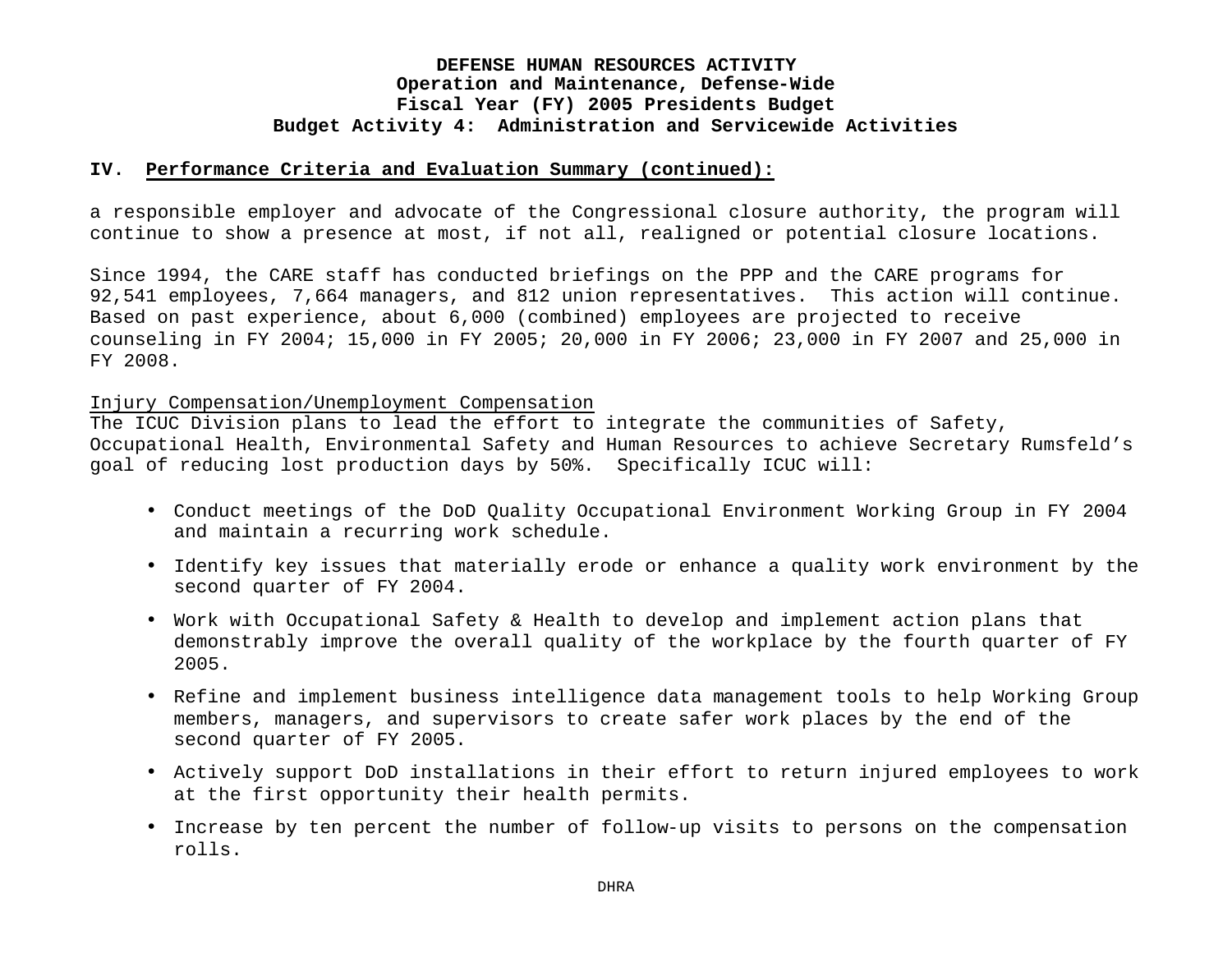### **IV. Performance Criteria and Evaluation Summary (continued):**

Injury Compensation/Unemployment Compensation

DoD Inflation-Adjusted FECA Costs (1994=100)

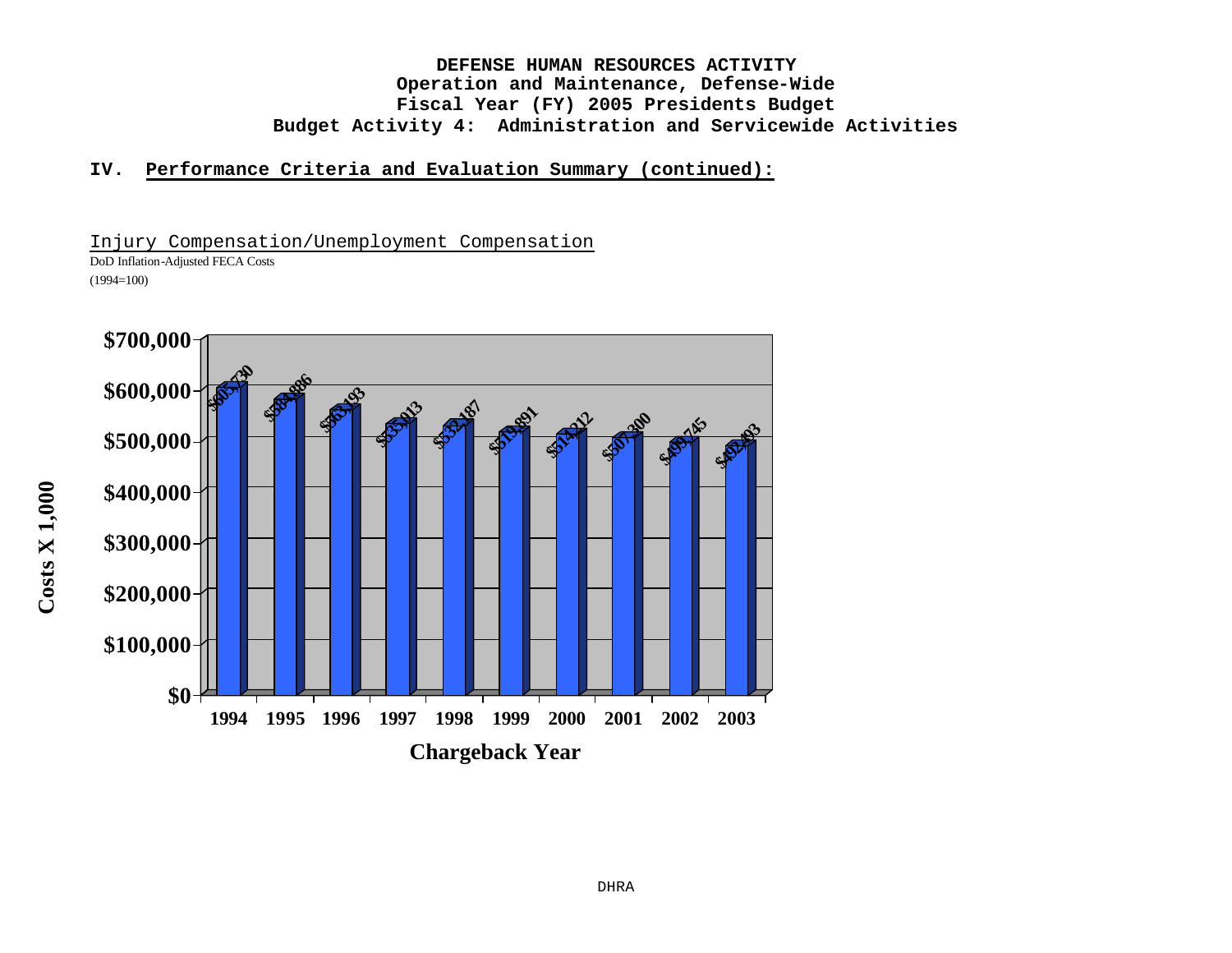#### **IV. Performance Criteria and Evaluation Summary (continued):**

**DoD FECA Claim Rates 1994-2003**The success of the Injury Compensation Program is measured by



cost avoidance and customer satisfaction. The customers who shape the organization's workload are the DoD Components, installation level program managers, installation/activity commanders, employees, and the Department of Labor (DOL). Prior to consolidation, most of the Components did not have the benefit of liaison specialists collocated at DOL offices to review injury cases, conduct home visits to injured employees, train, advise, and assist in reemployment efforts. Since October 1993, home visits were conducted in 65 areas with 3122 claimants visited. Actual savings over the same period totaled \$47.7 million with potential lifetime savings of \$1.631 billion. Since 1994, the Government-wide injury compensation bill increased by 28.1 percent. In contrast, the DoD injury compensation bill increased only 3.6 percent providing DoD a cost avoidance of \$148 million. Most individuals receiving wage loss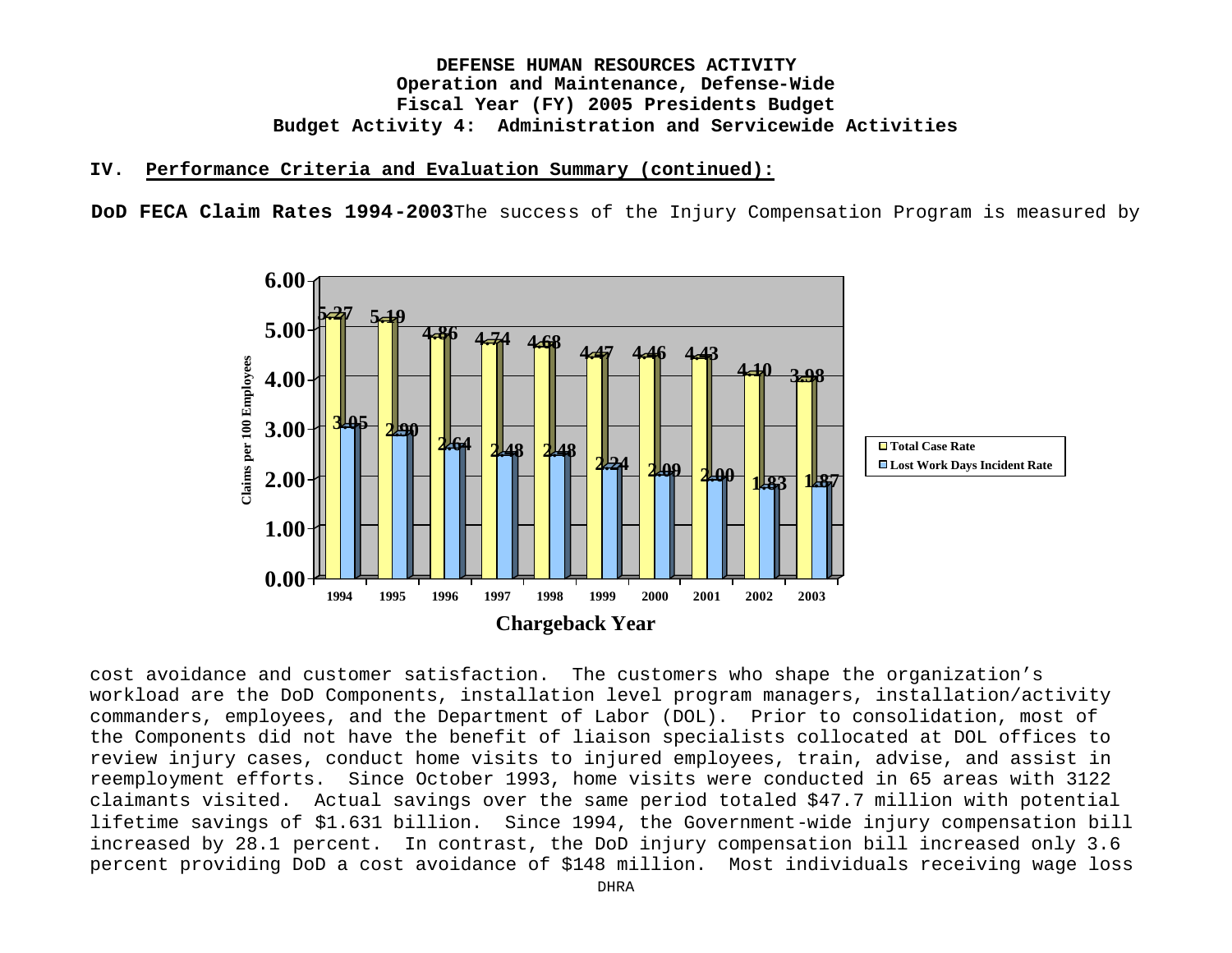### **IV. Performance Criteria and Evaluation Summary (continued):**

and death benefits received a 2.4 percent increase in 2003 due to a cost of living adjustment, and overall Federal government costs for injured employees increased by 4.7 percent, but the DoD injury compensation bill increased by only 1.3 percent in 2003.

To ensure similar savings for FY 2004 and FY 2005, the DoD Quality Occupational Environment Working Group will continue in accordance with the DoD Strategic Plan to recommend and develop action plans to improve the overall quality of the work environment. The ICUC Division plans to lead the effort to integrate the communities of Safety, Occupational Health, Environmental Safety and Human Resources to achieve Secretary Rumsfeld's goal of reducing lost production days by 50%. Specifically ICUC will:

- Conduct meetings of the DoD Quality Occupational Environment Working Group in FY 2004 and maintain a recurring work schedule.
- Identify key issues that materially erode or enhance a quality work environment by the second quarter of FY 2004.
- Work with Occupational Safety & Health to develop and implement action plans that demonstrably improve the overall quality of the workplace by the fourth quarter of FY 2005.
- Refine and implement business intelligence data management tools to help Working Group members, managers, and supervisors to create safer work places by the end of the second quarter of FY 2005.
- Actively support DoD installations in their effort to return injured employees to work at the first opportunity their health permits.
- Increase by ten percent the number of follow-up visits to persons on the compensation rolls.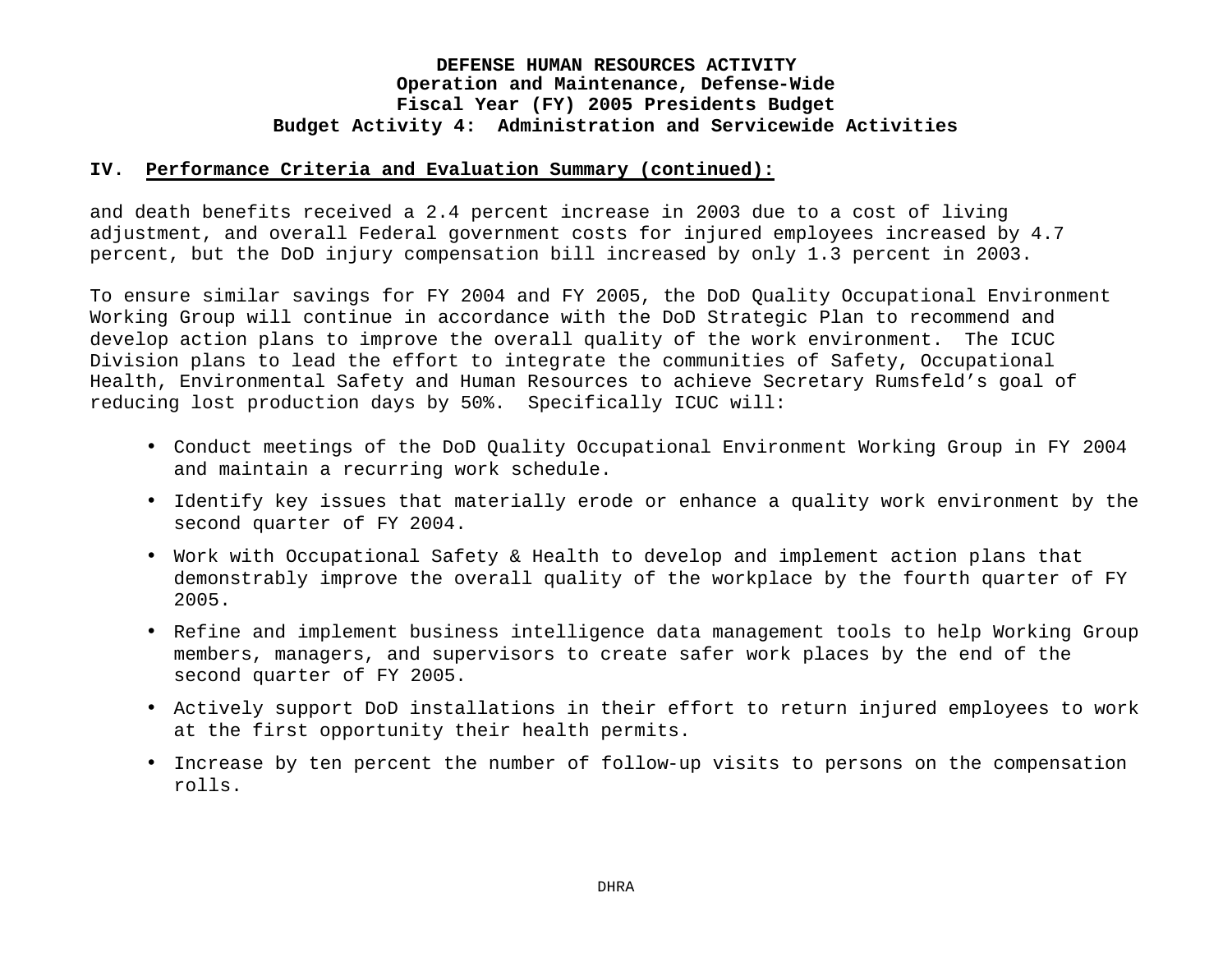#### **IV. Performance Criteria and Evaluation Summary (continued):**

#### Defense Personnel Security Research Center (PERSEREC)

PERSEREC's performance is evaluated by assessing the extent to which research results lead to improvements in the efficiency, effectiveness and fairness of the DoD personnel security system. Two performance criteria are employed: productivity is measured by the number of new projects initiated each fiscal year, and implementation rate is measured by an index reflecting the degree to which the results of applied research projects actually improve personnel security policies or operations. This program has been reviewed to ensure compliance President's Management Agenda, Performance Management Goals of the OUSD (P&R), and the Balanced Scorecard Concept (BSC) quadrants established by the Department including: Force Management Risk, Operational Risk, Institutional Risk and Future Challenges Risk. Metrics to measure and evaluate its performance remain in place. This program supports the OUSD P&R's Human Resources Strategic Plan and the President's Management Agenda initiatives including the Strategic Management of Human Capital. It supports the Balanced Scorecard Concepts of Force Management and Operational Risk.

#### Department Advisory Committee on Women in the Services

The Defense Department Advisory Committee on Women in the Services (DACOWITS) advises DoD on specified matters important to retaining highly qualified professional women and military families within all the Services. Performance criteria include: 1) assistance to the Department of Defense by advising on specified matters relating to the recruitment and retention, treatment, employment, integration, and well-being of highly qualified professional women in the services; 2) advice on family issues related to the recruitment and retention of a highly qualified professional military; 3) conducting approximately 14 installation visits, 4 business meetings, and subsequent research gathering information on women in the services and family related matters. DACOWITS provides an annual report with substantive policy or legislative recommendation to the Department of Defense at the end of one year of effort, and serves as a conduit of information and advice to the Department of Defense on issues relating to women in the services and family related matters.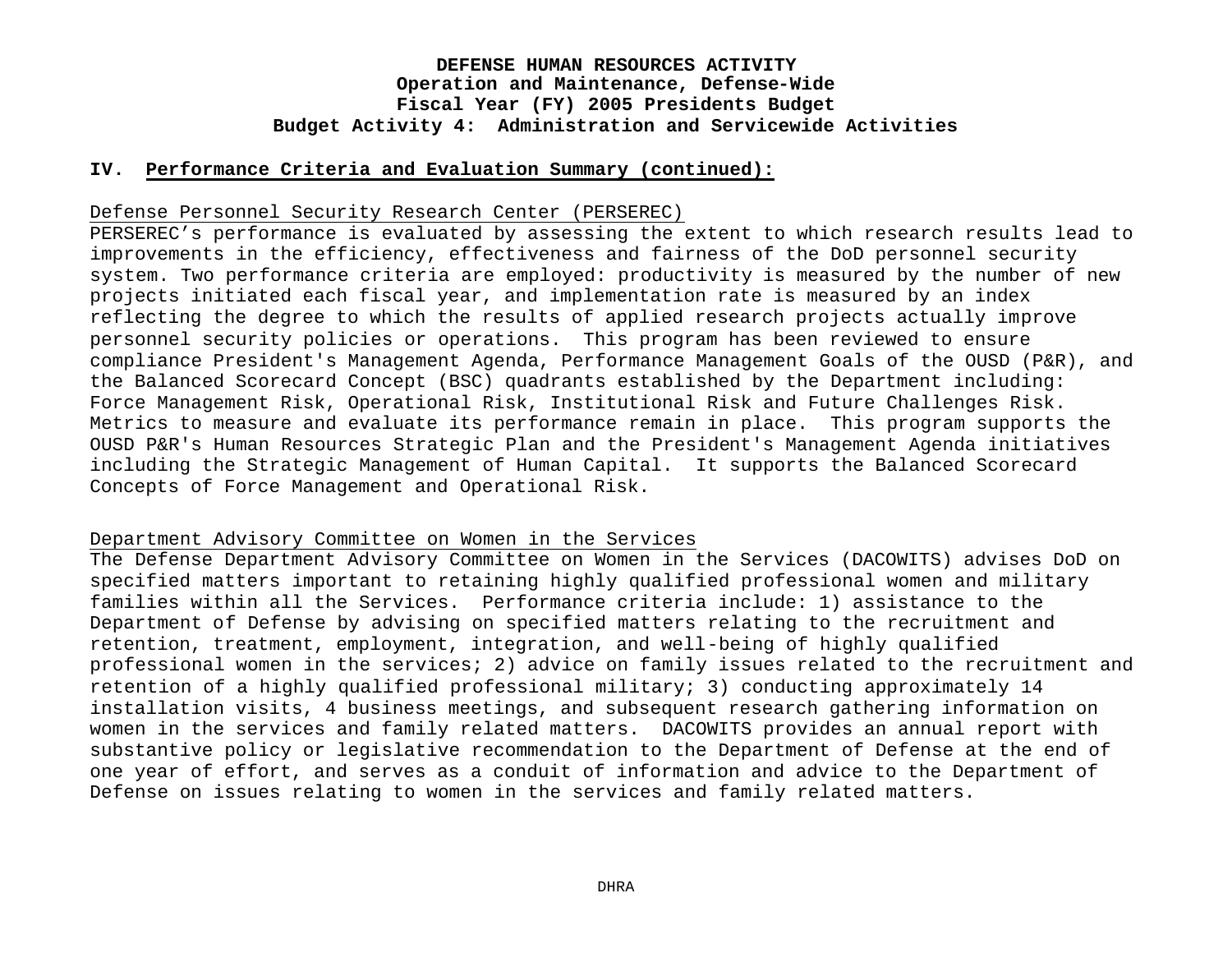#### **IV. Performance Criteria and Evaluation Summary (continued):**

#### Federal Voting Assistance Program

BY law, FVAP submits a Report to the President and Congress after very presidential election year on the effectiveness of assistance under the Uniformed and Overseas Citizens Absentee Voting Act (UOCAVA), including a statistical analysis of voter participation and a description of federal and state cooperation in carrying out the provisions of the Act. The FVAP conducts a post election survey to determine participation in the electoral process by citizens covered by the UOCAVA, assesses the impact of efforts designed to simplify and ease the process of voting absentee, evaluates other progress made to facilitate absentee voting participation, and identifies any remaining obstacles to voting by these citizens.

The FY 2002 NDAA mandates a Report to the Congress in June 2005 on the Secretary's 2004 electronic voting project (i.e. the Secure Electronic Registration and Voting Experiment (SERVE)).

Performance measurement is derived from the UOCAVA, NVRA, DoD Goals and Objectives, and FVAP mission and strategic plan. Performance criteria are established in FVAP performance plans. Individual accomplishments towards the overall mission are evaluated on a continuing basis through daily feedback and discussion as well as formally during the performance review cycles. Accomplishments are documented and forwarded through the chain of command on an annual basis.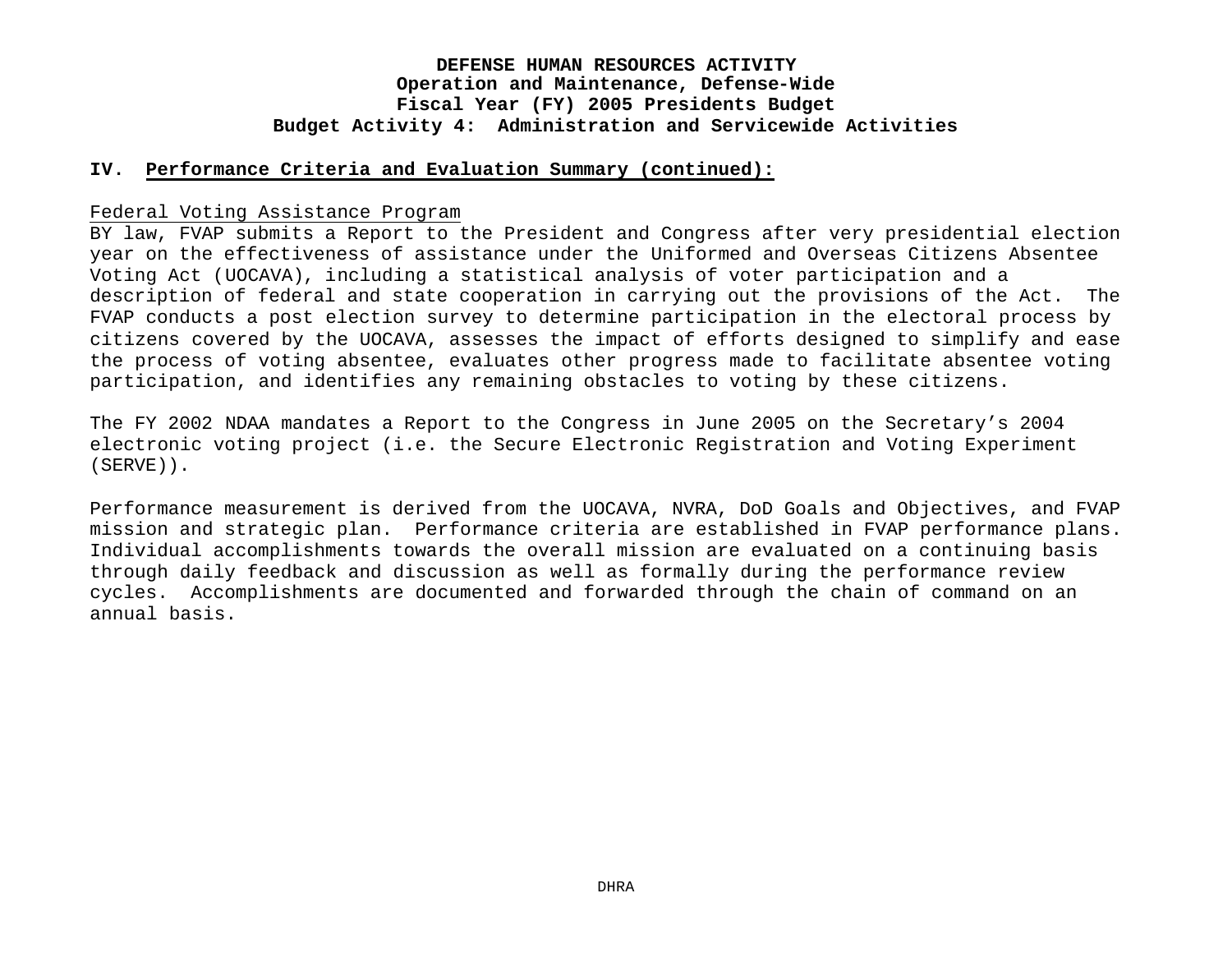| Personnel Summary:<br>v.                               | <b>FY 2003</b>     | FY 2004            | FY 2005              | FY 2006              |
|--------------------------------------------------------|--------------------|--------------------|----------------------|----------------------|
| Active Mil End Strength (Total)<br>Officer<br>Enlisted | 10<br>1            | 10<br>$\mathbf{1}$ | 14<br>2              | 14<br>$\overline{2}$ |
| Civilian End Strength (Total)<br>U.S. Direct Hire      | 702                | 786                | 807                  | 830                  |
| Active Mil FTEs (Total)<br>Officer<br>Enlisted         | 10<br>$\mathbf{1}$ | 10<br>$\mathbf{1}$ | 14<br>$\overline{2}$ | 14<br>$\overline{2}$ |
| Civilian FTES (Total)<br>U.S. Direct Hire              | 702                | 786                | 807                  | 830                  |
| Outyear Summary:<br>VI.                                | FY 2007            | FY 2008            | FY 2009              |                      |
| Active Mil End Strength                                | 16                 | 16                 | 16                   |                      |
| Civilian FTES                                          | 839                | 839                | 839                  |                      |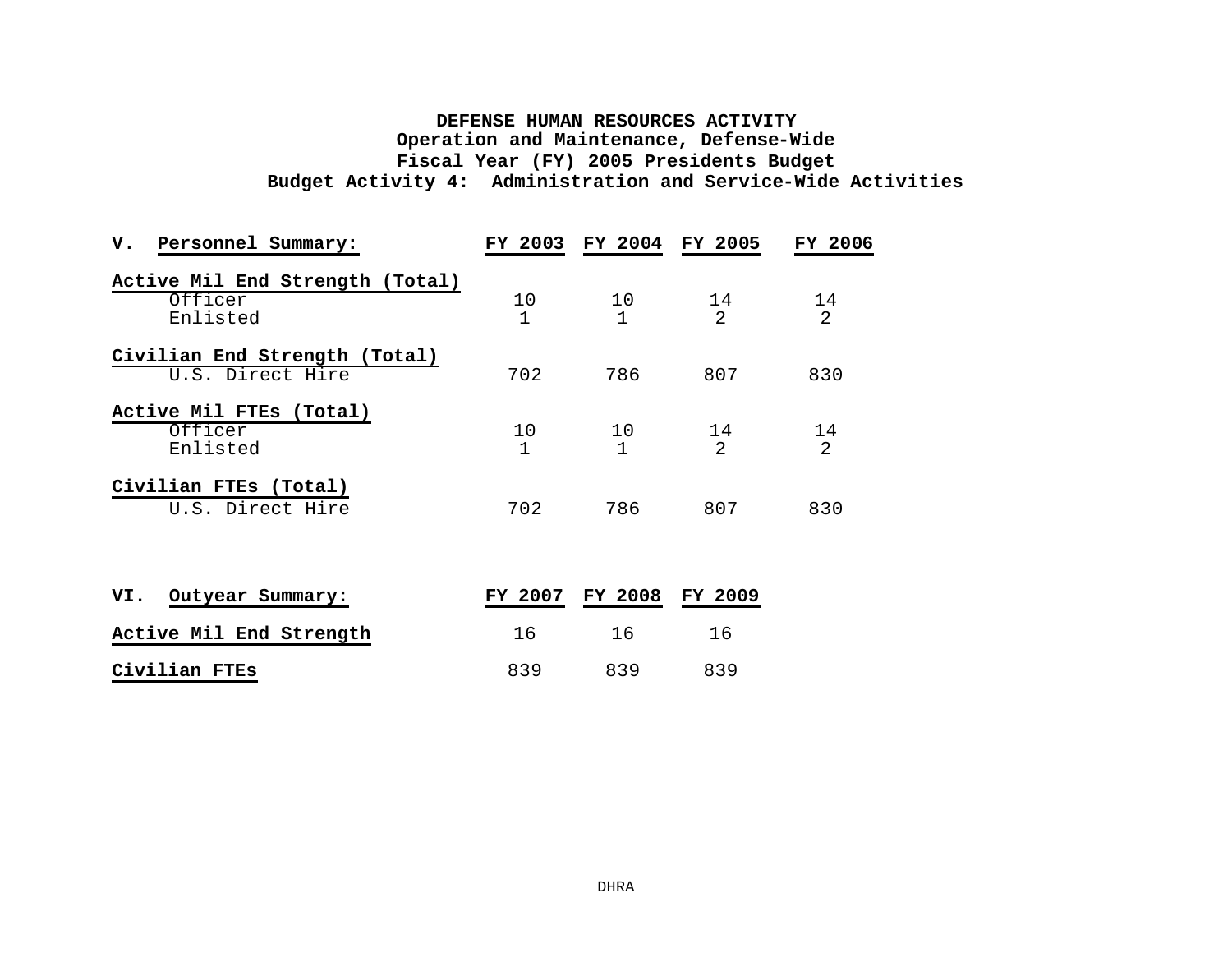# **VII. OP 32 Line Items (Dollars in Thousands):**

|            |                                          | Change FY 2003/2004 |                 |                   | Change FY 2004/2005 |                 |             |                                   |
|------------|------------------------------------------|---------------------|-----------------|-------------------|---------------------|-----------------|-------------|-----------------------------------|
|            |                                          | FY 2003<br>Actual   | Price<br>Growth | Program<br>Growth | FY 2004<br>Estimate | Price<br>Growth | Program     | <b>FY 2005</b><br>Growth Estimate |
|            |                                          |                     |                 |                   |                     |                 |             |                                   |
| 101        | Executive, General &<br>Special Schedule | 64,550              | 2,005           | 6,446             | 73,001              | 1,661           | 1,434       | 76,096                            |
| 107        | Voluntary Separation<br>Incentive Pay    |                     |                 |                   |                     |                 |             |                                   |
| 111<br>199 | Disability Comp<br>Total Civilian        | 83                  | $\Omega$        | 15                | 98                  | $\overline{0}$  | 8           | 106                               |
|            | Personnel Compensation                   | 64,633              | 2,005           | 6,461             | 73,099              | 1,661           | 1,442       | 76,202                            |
| 308        | Travel Of Persons                        | 5,511               | 72              | 76                | 5,659               | 79              | 85          | 5,823                             |
| 399        | Total Travel                             | 5,511               | 72              | 76                | 5,659               | 79              | 85          | 5,823                             |
| 416        | GSA Managed Supplies &                   |                     |                 |                   |                     |                 |             |                                   |
| 499        | Materials<br>Total Fund Supplies &       | 503                 | 7               | (139)             | 371                 | 5               | 22          | 398                               |
|            | Materials                                | 503                 | 7               | (139)             | 371                 | 5               | 22          | 398                               |
| 506        | DLA Equipment                            | 4                   | 0               | $\mathsf{O}$      | 4                   | 0               | 0           | $\overline{4}$                    |
| 507<br>599 | GSA Equipment<br>Total Revolving Fund    | 24                  | $\mathbf 0$     | $\overline{0}$    | 24                  | $\mathbf 0$     | $\mathbf 0$ | 24                                |
|            | Equipment Purchases                      | 28                  | $\Omega$        | $\overline{0}$    | 28                  | $\Omega$        | $\mathbf 0$ | 28                                |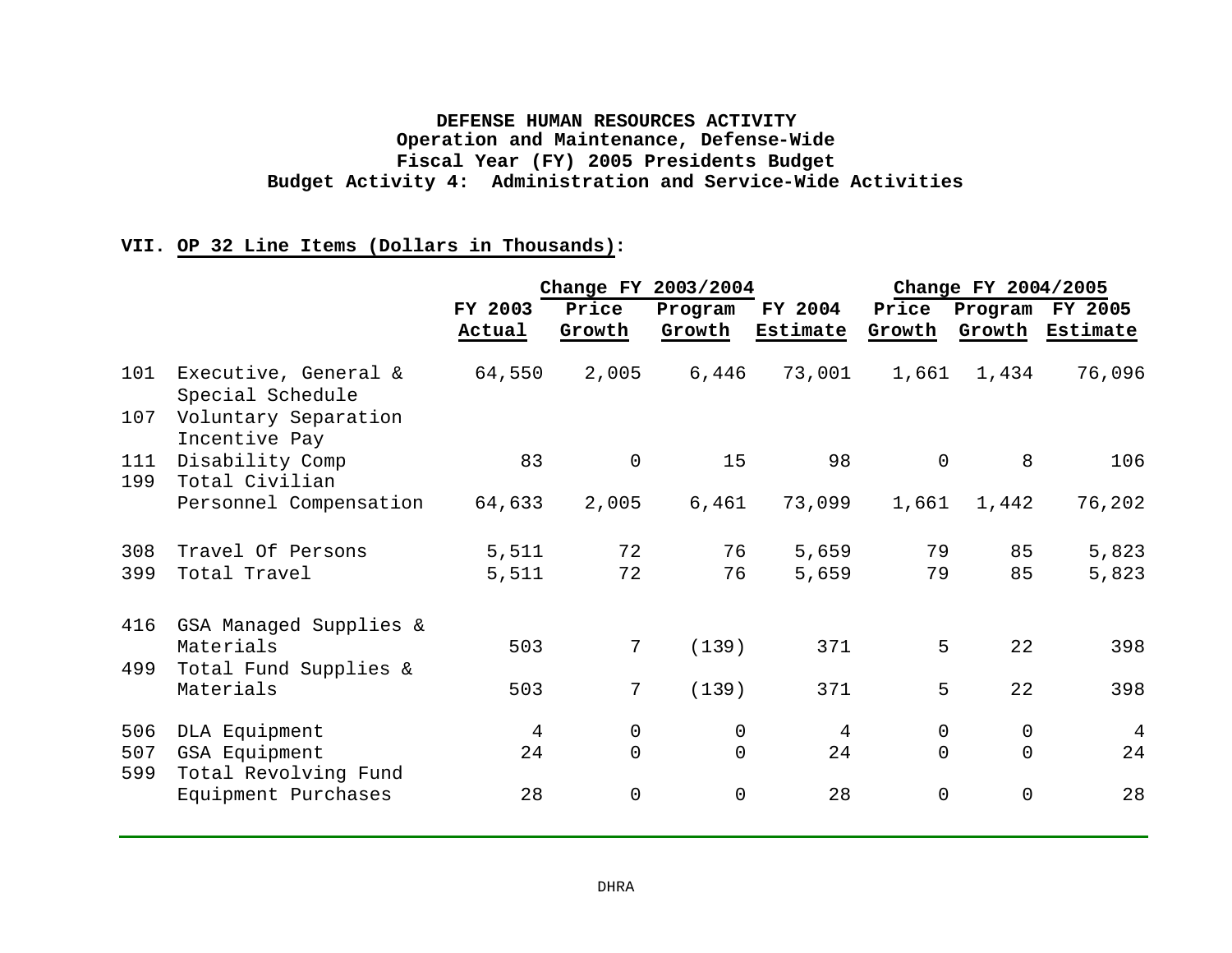### **VII. OP 32 Line Items (Dollars in Thousands):**

|     |                         | Change FY 2003/2004 |              |                | Change FY 2004/2005 |                |              |                 |
|-----|-------------------------|---------------------|--------------|----------------|---------------------|----------------|--------------|-----------------|
|     |                         | FY 2003             | Price        | Program        | <b>FY 2004</b>      | Price          | Program      | <b>FY 2005</b>  |
|     |                         | Actual              | Growth       | Growth         | Estimate            | Growth         |              | Growth Estimate |
| 633 | Defense Publication &   |                     |              |                |                     |                |              |                 |
|     | Printing Services       | 68                  | (1)          | $\overline{0}$ | 67                  | $\mathbf 1$    | $\mathsf{O}$ | 68              |
| 671 | Communication Services  |                     |              |                |                     |                |              |                 |
|     | <b>DISA</b>             | $\mathbf 1$         | $\mathbf 0$  | $\overline{0}$ | $\mathbf{1}$        | 0              | $\mathbf 0$  | $\mathbf{1}$    |
| 699 | TOT OTHER FUND          |                     |              |                |                     |                |              |                 |
|     | <b>PURCHASES</b>        | 69                  | (1)          | $\overline{0}$ | 68                  | $\mathbf 1$    | $\mathsf{O}$ | 69              |
| 771 | Commercial              |                     |              |                |                     |                |              |                 |
|     | Transportation          | 136                 | 1            | 7              | 144                 | 2              | 6            | 152             |
| 799 | Total Transportation    | 136                 | $\mathbf{1}$ | 7              | 144                 | $\overline{2}$ | 6            | 152             |
| 912 | Rental payments to GSA  |                     |              |                |                     |                |              |                 |
|     | (SLUC)                  | 3,780               | 64           | (136)          | 3,708               | 56             | 124          | 3,888           |
| 913 | Purchased Utilities     | 72                  | $\mathbf{1}$ | 59             | 132                 | 2              | 6            | 140             |
| 914 | Purchased               |                     |              |                |                     |                |              |                 |
|     | Communications          | 2,311               | 30           | 12             | 2,353               | 33             | 70           | 2,456           |
| 917 | Postal Service          |                     |              |                |                     |                |              |                 |
|     | (U.S.P.S.)              | 1,044               | 0            | (4)            | 1,040               | $\mathbf 0$    | $\mathbf{1}$ | 1,041           |
| 920 | Supplies & Materials    |                     |              |                |                     |                |              |                 |
|     | (Non Fund)              | 612                 | 8            | (620)          | $\overline{0}$      | $\overline{0}$ | 0            | $\Omega$        |
| 921 | Printing & Reproduction | 58                  | $\mathbf 1$  | 4              | 63                  | 1              | $\mathbf{1}$ | 65              |
| 922 | Equipment Maintenance   |                     |              |                |                     |                |              |                 |
|     | by Contract             | 697                 | 9            | (1)            | 705                 | 10             | 39           | 754             |